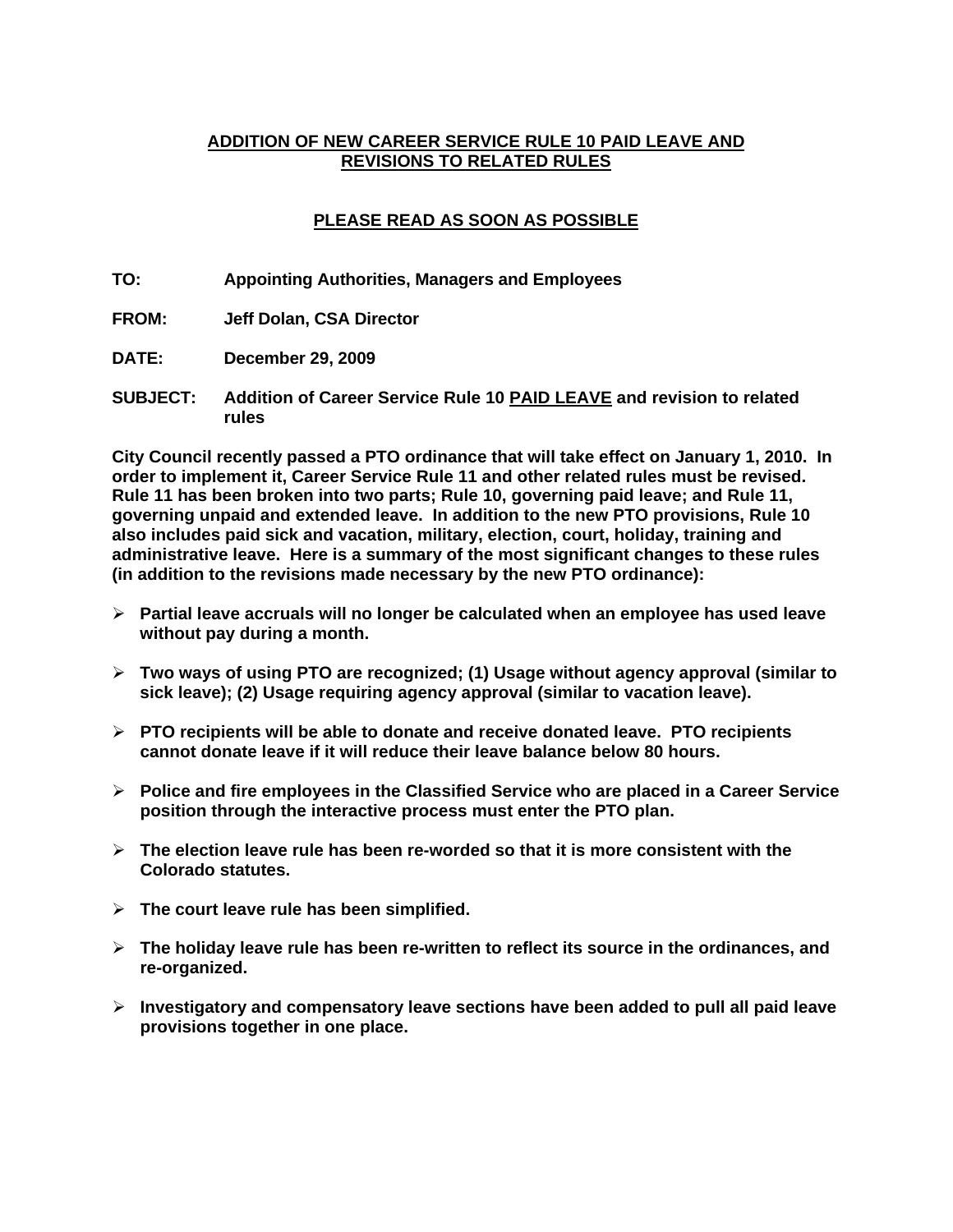- ¾ **A section has been added to the administrative leave rule to cover the use of administrative leave to represent other employees (now found in Rule 15). This provision was also revised to allow the use of 4 hours per pay period (it now allows 2 hours per week).**
- ¾ **Administrative leave for business necessity may now be extended for up to 20 additional days (the current rule allows 5 day extensions).**

**There are also minor revisions to other rules that refer to Rule 11 so that they will refer to Rule 10 when appropriate. Additionally, revisions have been made to Rules 9-73 B.2.b (City-wide emergencies) and 9-101 (Holiday compensatory time) to bring the provisions in these rules regarding comp time pay-out dates in line with the recent revisions to Rule 9-100 A.1.b.(i) (changing the date from October to April). The sections of the current Rule 11 that are being moved to Rule 10 will be deleted from Rule 11.**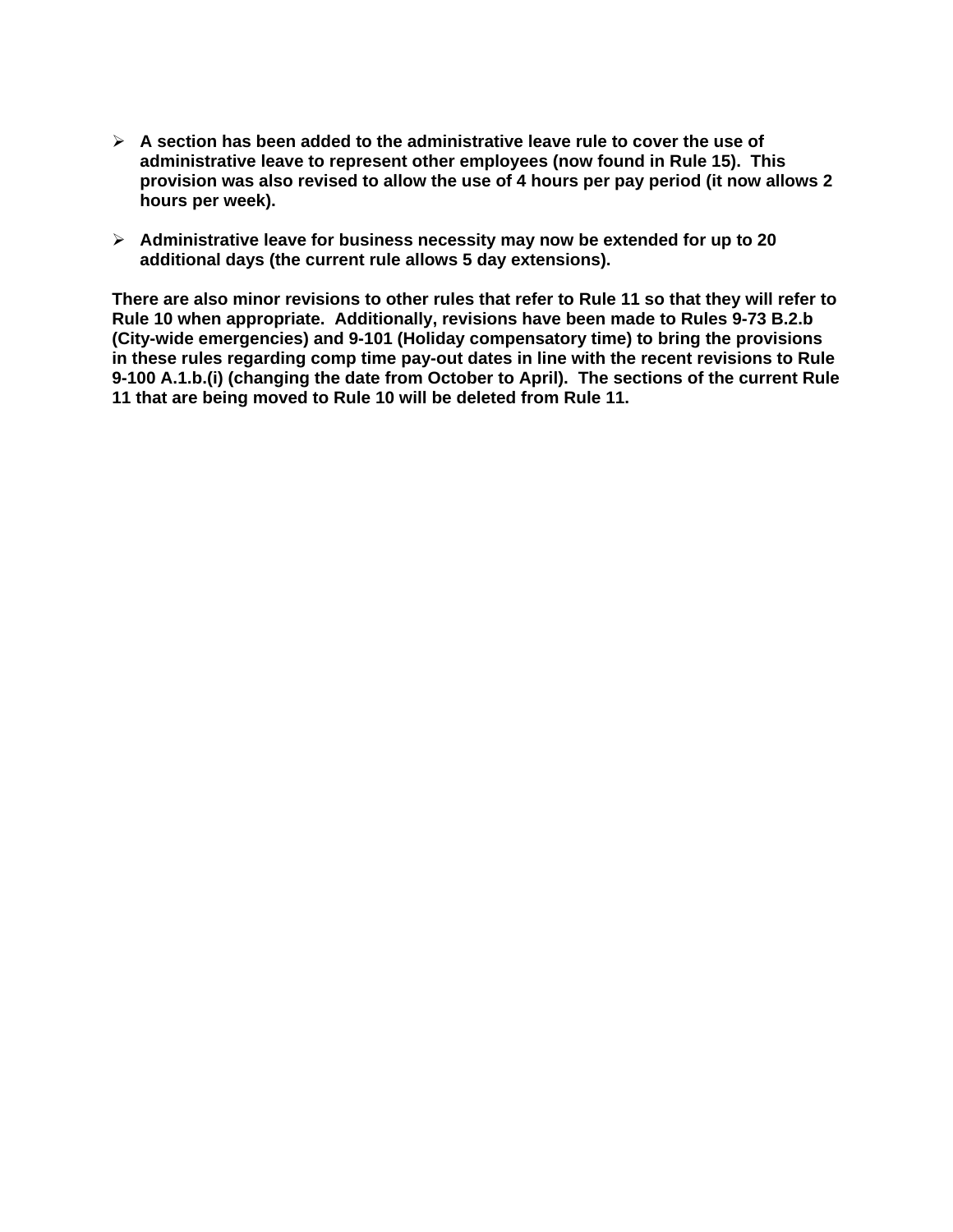# **MEMORANDUM**

# **REVISION 42 SERIES C**

**TO:** Holders of CSA Rule Books

- **FROM:** Career Service Board
- **DATE:** December 29, 2009
- **SUBJECT:** Revision to Career Service Rules

The Career Service Board has approved the addition of Career Service Rule 10 **PAID LEAVE** and revisions to related rules. The effective date of these revisions is January 1, 2010.

|         |                       | <b>Page Number</b>   | <b>Issuance Dates</b> |
|---------|-----------------------|----------------------|-----------------------|
|         |                       |                      |                       |
| Remove: | <b>Related rules</b>  | $1 - 3$              | June 8, 2007          |
|         |                       | $1 - 4$              | May 4, 2007           |
|         |                       | 5-6, 5-7, 5-7.1      | October 2, 2007       |
|         |                       | $5 - 12.5$           | March 17, 2006        |
|         |                       | $5 - 12.6$           | January 23, 2001      |
|         |                       | $5 - 12.7$           | May 4, 2007           |
|         |                       | $5-13, 5-14$         | July 11, 1994         |
|         |                       | $9 - 13.1$           | June 8, 2007          |
|         |                       | $9 - 14$             | March 4, 2009         |
|         |                       | $9 - 19$             | April 1, 2008         |
|         |                       | $14 - 8$             | May 4, 2007           |
|         |                       | $14-9$               | April 15, 1999        |
|         |                       | $14 - 10$            | May 4, 2007           |
|         |                       | 15-3, 15-7           | April 26, 2001        |
|         |                       | $16 - 5$             | October 2, 2007       |
|         | <b>Entire Rule 11</b> | $11 - 1$             | August 5, 2009        |
|         |                       | 11-2 through 11-5    | October 10, 2008      |
|         |                       | $11 - 6$             | August 5, 2009        |
|         |                       | 11-7, 11-7.1, 11-7.2 | September 18, 2009    |
|         |                       | $11-8, 11-9$         | October 10, 2008      |
|         |                       | $11 - 10$            | March 4, 2009         |
|         |                       | $11 - 11$            | December 2, 2003      |
|         |                       | $11 - 12$            | January 1, 2006       |
|         |                       | $11 - 12.1$          | February 15, 2006     |
|         |                       | $11 - 12.2$          | April 1, 2008         |
|         |                       | $11 - 13$            | June 1, 2004          |
|         |                       | $11 - 13.1$          | April 1, 2006         |
|         |                       | 11-14, 11-14.1       | February 8, 2005      |
|         |                       | $11 - 14.2$          | November 25, 2003     |
|         |                       | $11 - 15$            | June 1, 2004          |
|         |                       |                      |                       |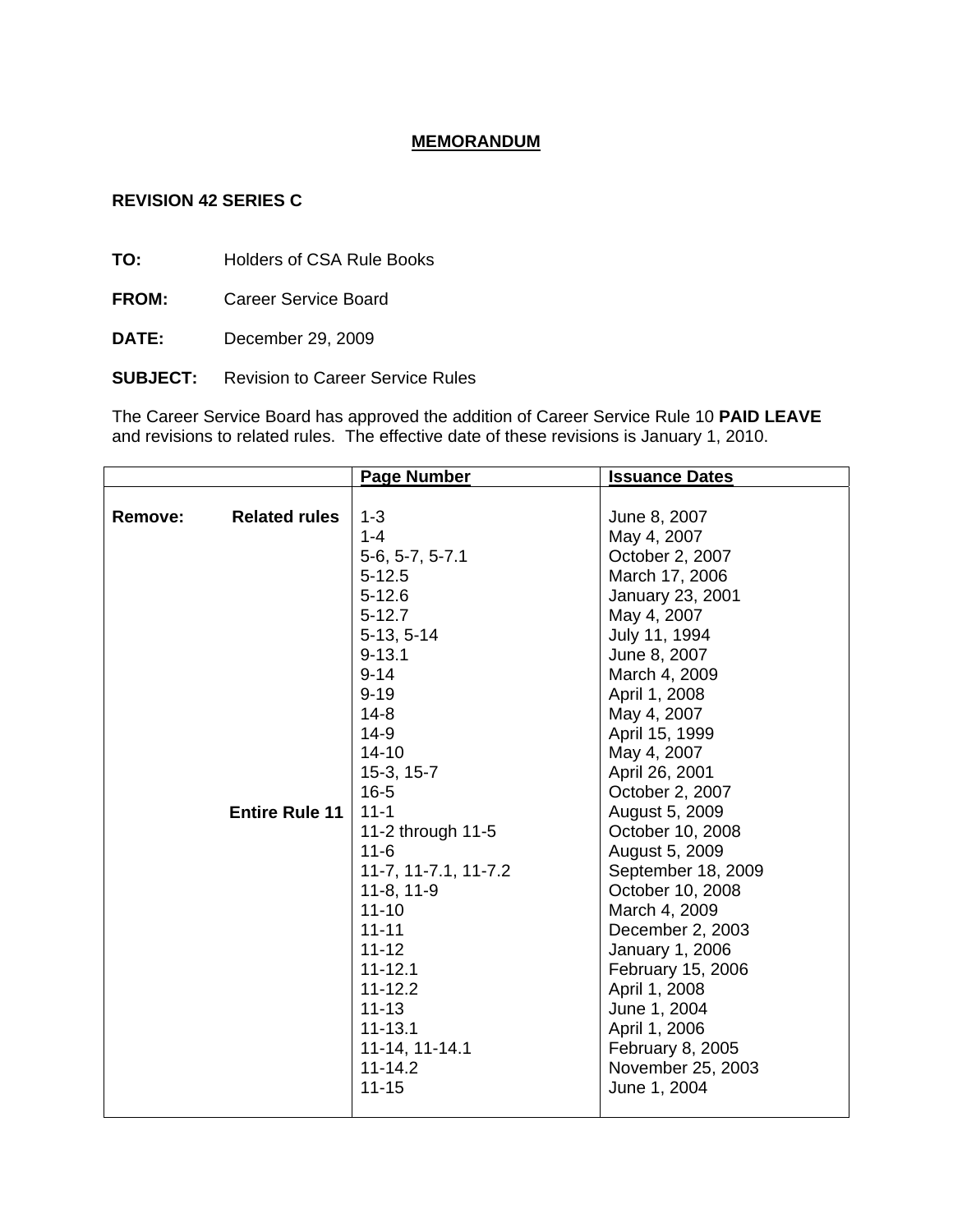| Remove:                                                                     | 11-16, 11-16.1<br>11-17, 11-18<br>11-18.1, 11-18.2<br>11-19 through 11-23<br>$11 - 24$<br>$11 - 25$                                                                                          | <b>January 12, 2007</b><br>June 1, 2004<br>August 5, 2009<br>February 8, 2005<br>March 17, 2006<br>June 1, 2004 |
|-----------------------------------------------------------------------------|----------------------------------------------------------------------------------------------------------------------------------------------------------------------------------------------|-----------------------------------------------------------------------------------------------------------------|
| Replace:<br><b>Related rules</b><br>Entire Rule 10<br><b>Entire Rule 11</b> | $1-3, 1-4$<br>$5-6, 5-7, 5-7.1$<br>5-13 through 5-16<br>$9-13.1, 9-14$<br>$9 - 19$<br>14-8, 14-9, 14-10<br>$15-3, 15-7$<br>$16 - 5$<br>10-1 through 10-19<br>11-1 through 11-17<br>$11.A.-1$ | December 29, 2009                                                                                               |

# **PLEASE INSERT IN YOUR RULE BOOK AS SOON AS POSSIBLE. THANK YOU.**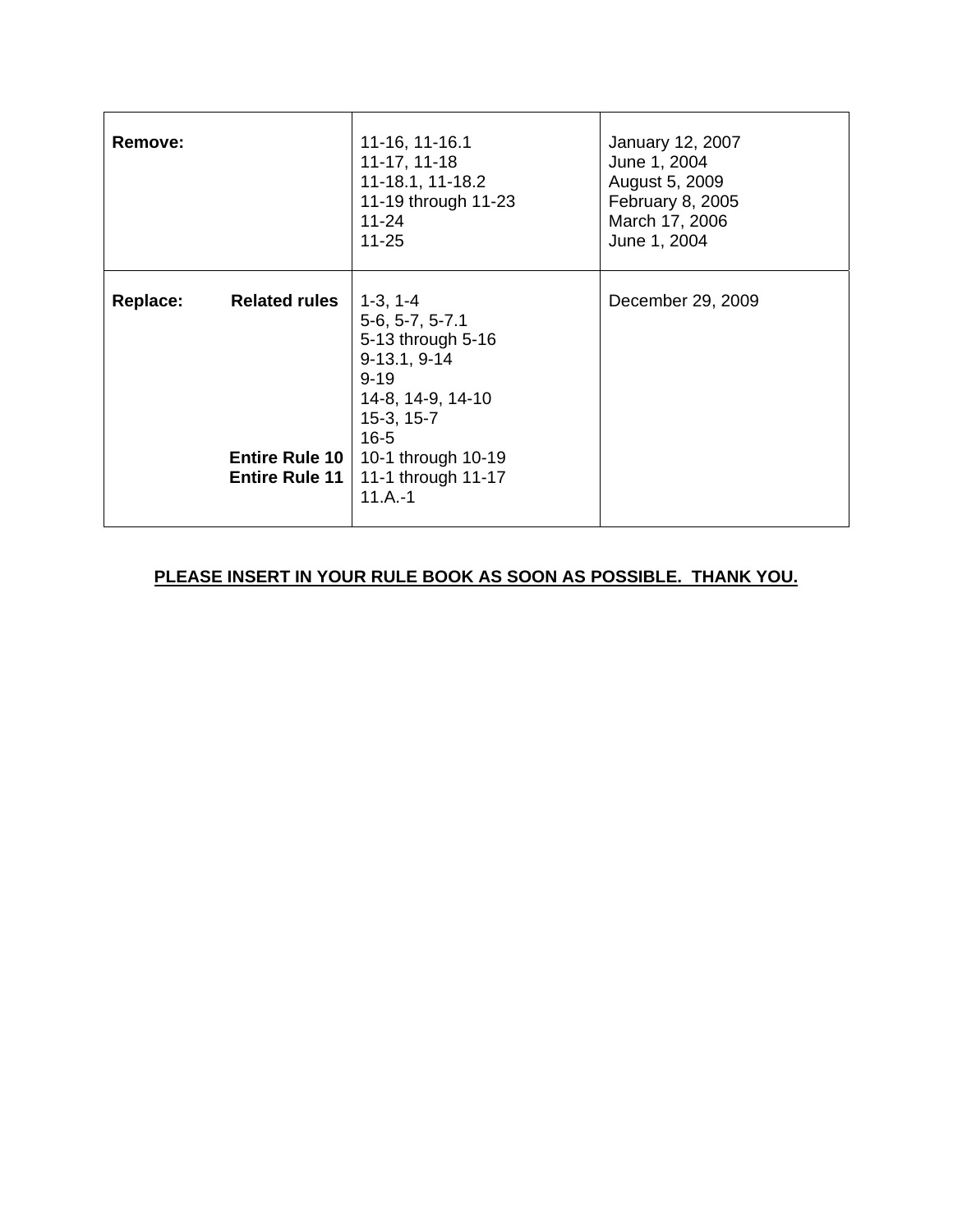### Continuous service date:

The effective date of an employment appointment or a re-employment appointment in the career service, whichever is later; or the effective date of appointment from a reinstatement list plus credits for service prior to lay-off. This definition does not affect employee rights to paid time off, sick leave and vacation leave as established in the Revised Municipal Code or the Career Service Rules. (Revised effective January 1, 2010; Rules Revision Memo 42C)

### Disabled individual:

An individual who (1) has a physical or mental impairment which substantially limits one or more major life functions; or (2) has a record of such impairment; or (3) is regarded as having such an impairment; or (4) has begun or successfully completed a supervised drug rehabilitation program and is no longer engaged in the illegal use of drugs. (Eff. 1/l/93; Rules Rev. 160B).

#### Disqualification:

An involuntary no-fault separation of an employee, or action in lieu thereof, based on a legal, physical, mental or emotional impairment or incapacity, occurring or discovered after appointment, which prevents satisfactory performance of the duties and responsibilities of the position. (Eff. 3/15/79; Rules Rev. 11OA).

#### Documented performance:

A verifiable assessment of an individual's work performance, including PEPR ratings, disciplinary actions, and safety violations. (Eff. 3/19/2004, Rule Rev. 247B).

### Domestic Partner:

An unmarried adult, unrelated by blood (closer than would prohibit marriage in Colorado pursuant to the Colorado Revised Statutes), with whom an unmarried employee has an exclusive committed relationship, maintains a mutual residence and shares basic living expenses. (Eff. 3/16/95; Rules Rev. 178, Series B).

#### Effective date:

The date when a personnel action takes effect; in the case of separation, the employee's last day of work, exclusive of accrued vacation leave or compensatory time. (Eff. 5/16/56; Rules Rev. 16A).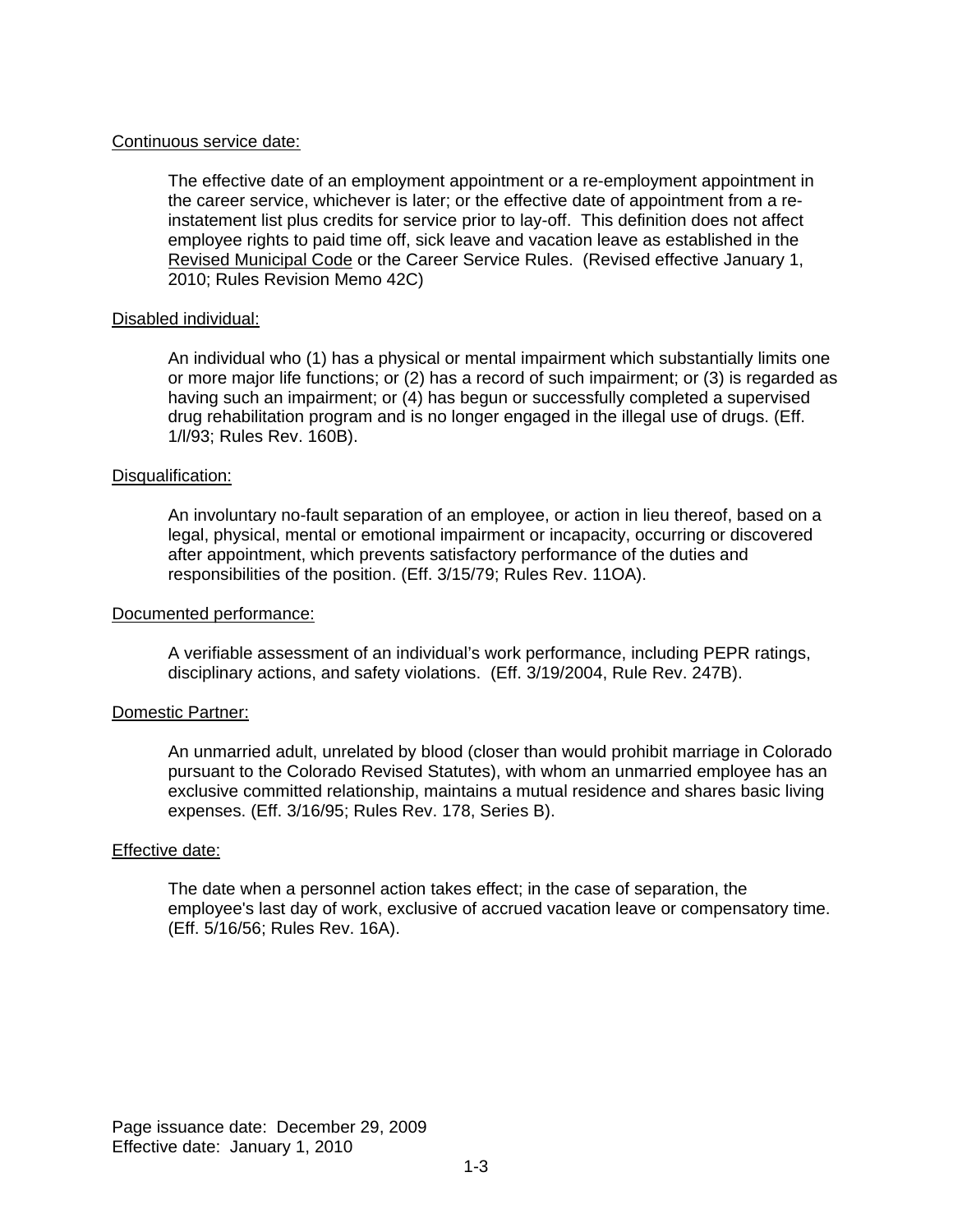### Employment appointment:

One which is made as the result of certification from an employment list. (Effective September 18, 1980; Rules Revision Memo 127A).

### Employment probationary status:

The initial status of an employee receiving an employment appointment or a reemployment appointment. (Effective September 18, 1980; Rules Revision Memo 127A).

### Entry level professional class:

Any class where the principal minimum qualifications for education and experience are a college degree and no experience. These are identified as entry level by the word "staff" as part of the title. (Effective September 1, 1989; Rules Revision Memo 129B).

### Executive class:

A class in which the duties and responsibilities meet the following criteria:

- A. Primary duty consists of the management of the agency or appropriation account, or of a customarily recognized subdivision or section thereof; and
- B. Regular direction of the work of two or more other employees therein, and
- C. Authority to hire or fire other employees, or suggestions or recommendations as to the advancement and promotion or any other change of status of other employees will be given particular weight, and
- D. Regular exercise of discretionary powers, and
- E. No more than 20% of hours worked in a work week are devoted to activities which are not directly and closely related to the performance of the work described in paragraphs a) through d) above; provided that this paragraph shall not apply in the case of an employee who is in sole charge of an independent establishment or a physically separated establishment. (Effective May 1, 1974; Rules Revision Memo 83A)

## Fringe benefits:

Paid time off, vacation leave, holiday leave, sick leave, payments for injuries or sickness received in the line of duty, health insurance, life insurance, pensions, termination pay, uniform and equipment allowances, dependents' benefits, longevity pay, and any other financial or economic benefits which are found by the Career Service to be the prevailing practice in the Denver metropolitan area. (Revised effective January 1, 2010; Rules Revision Memo 42C).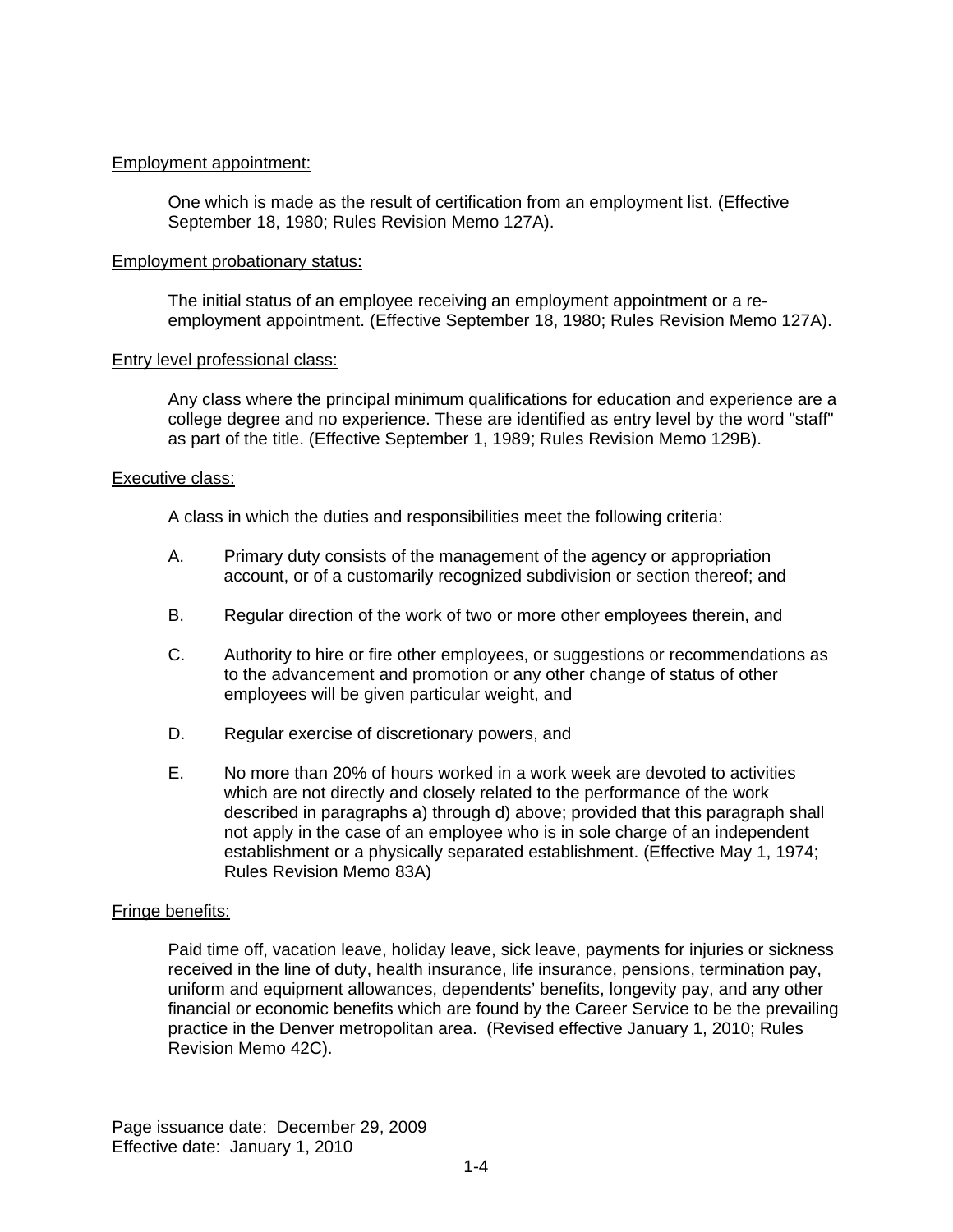Section 5-60 Effect of Employment Status on Employee Rights, Privileges and Benefits. (Effective November 1, 1980; Rules Revision Memo 127A)

5-61 Employees in Employment Probationary Status (Revised effective October 2, 2007; Rules Revision Memo 22C)

An employee in employment probationary status:

- 1. May be terminated or demoted at any time;
- 2. May not appeal any decision relating to his or her employment, including termination, except on the grounds of alleged discrimination or violation of the City's "Whistleblower Protection" ordinance;
- 3. Is entitled to accumulate leave in accordance with Rule 10 **PAID LEAVE**, except that such employee shall not be entitled to take vacation leave until completion of probation or completion of six (6) months of continuous service, whichever comes first (Revised effective January 1, 2010; Rules Revision Memo 42C);
- 4. Is entitled to disability leave in accordance with Rule 11 **UNPAID AND EXTENDED LEAVE** (Revised effective January 1, 2010; Rules Revision Memo 42C); and
- 5. Is entitled to such other rights, privileges, and benefits as set forth in these Rules.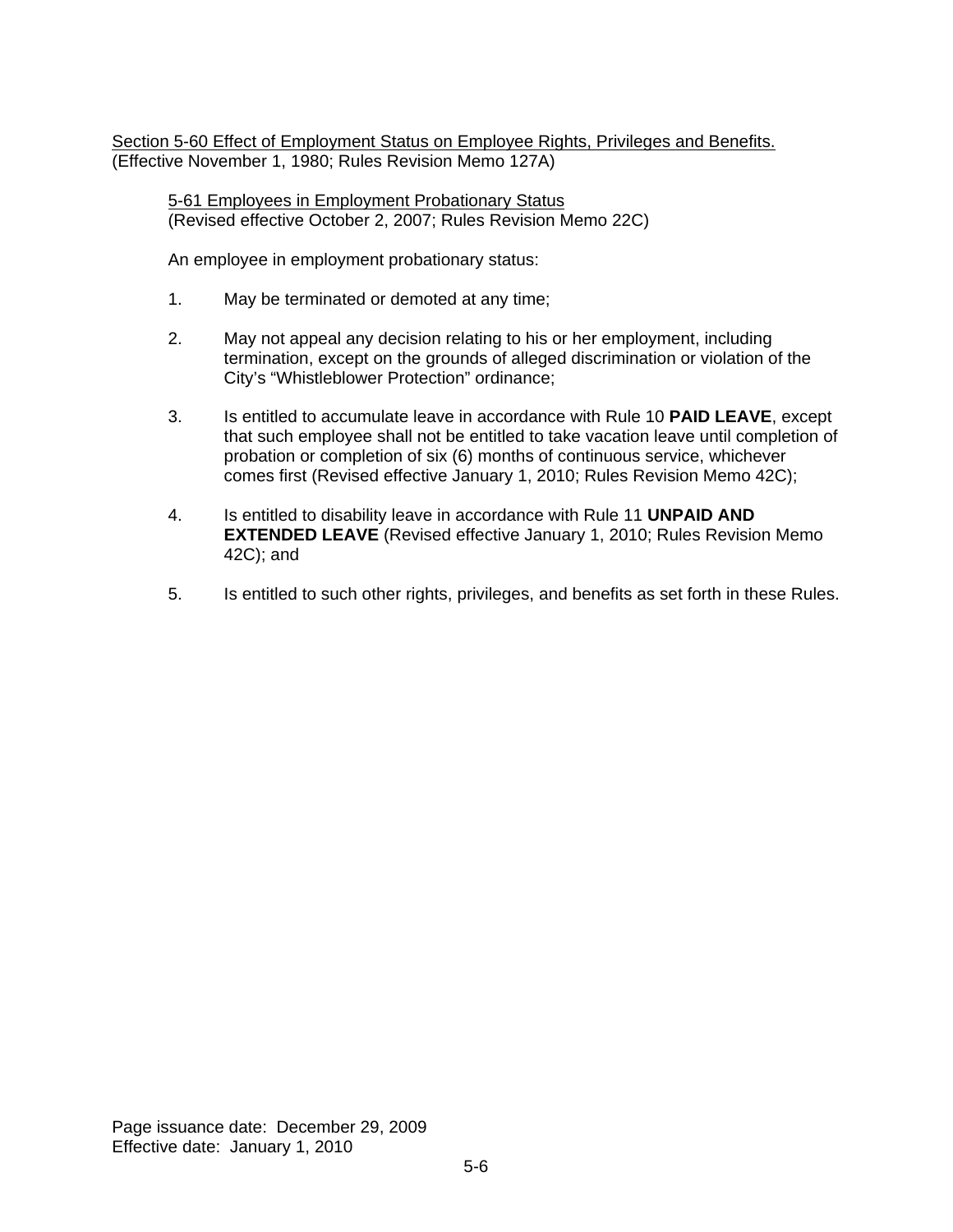## 5-62 Employees in Career Status

An employee in career status:

- 1. May be disciplined or dismissed only for cause, in accordance with Rule 16, **DISCIPLINE**;
- 2. May file a grievance or appeal for any reason specified in Rule 18 **DISPUTE RESOLUTION** or Rule 19 **APPEALS**;
- 3. Is entitled to the full benefit of leave provisions in accordance with Rule 10 **PAID LEAVE** (Revised effective January 1, 2010; Rules Revision Memo 42C);
- 4. May earn merit increases in accordance with Rule 9 **PAY ADMINISTRATION**; (Effective September 1. 1989; Rules Revision Memo 129B)
- 5. Is entitled to lay-off protection specified in Rule 14 **SEPARATIONS OTHER THAN DISMISSAL** except for employees appointed to limited positions after January 16, 2004; (Revised March 19, 2004; Rules Revision Memo 247B);
- 6. May receive re-instatement appointments as provided in Career Service Rule 14- 40, re-assignments, transfer appointments or demotion appointments without serving a new probationary period; (Revised March 19, 2004; Rules Revision Memo 247B);
- 7. May have continuous service credits earned prior to lay-off restored if such employee (a) is reinstated within two (2) years immediately following the lay-off; or (b) is reemployed within two (2) years after being laid off and is still on the reinstatement list (Effective December 18,1980; Rules Revision Memo 01, Series B); and
- 8. Is entitled to such other rights, privileges and benefits as set forth in these Rules.

5-63 Employees in Promotional Probationary Status (Revised effective October 2, 2007; Rules Revision Memo 22C)

An employee in promotional probationary status, whether attained through promotional or re-promotional appointment, has the rights, privileges, and benefits of an employee in career status, except that if the employee does not perform at or above "Successful" on a Performance Enhancement Program Report during the promotional probationary period, the employee shall be returned to a position in the class from which promoted within the department or agency from which promoted. A return from promotional probation may not be appealed except on the grounds of alleged discrimination or violation of the City's "Whistleblower Protection" ordinance.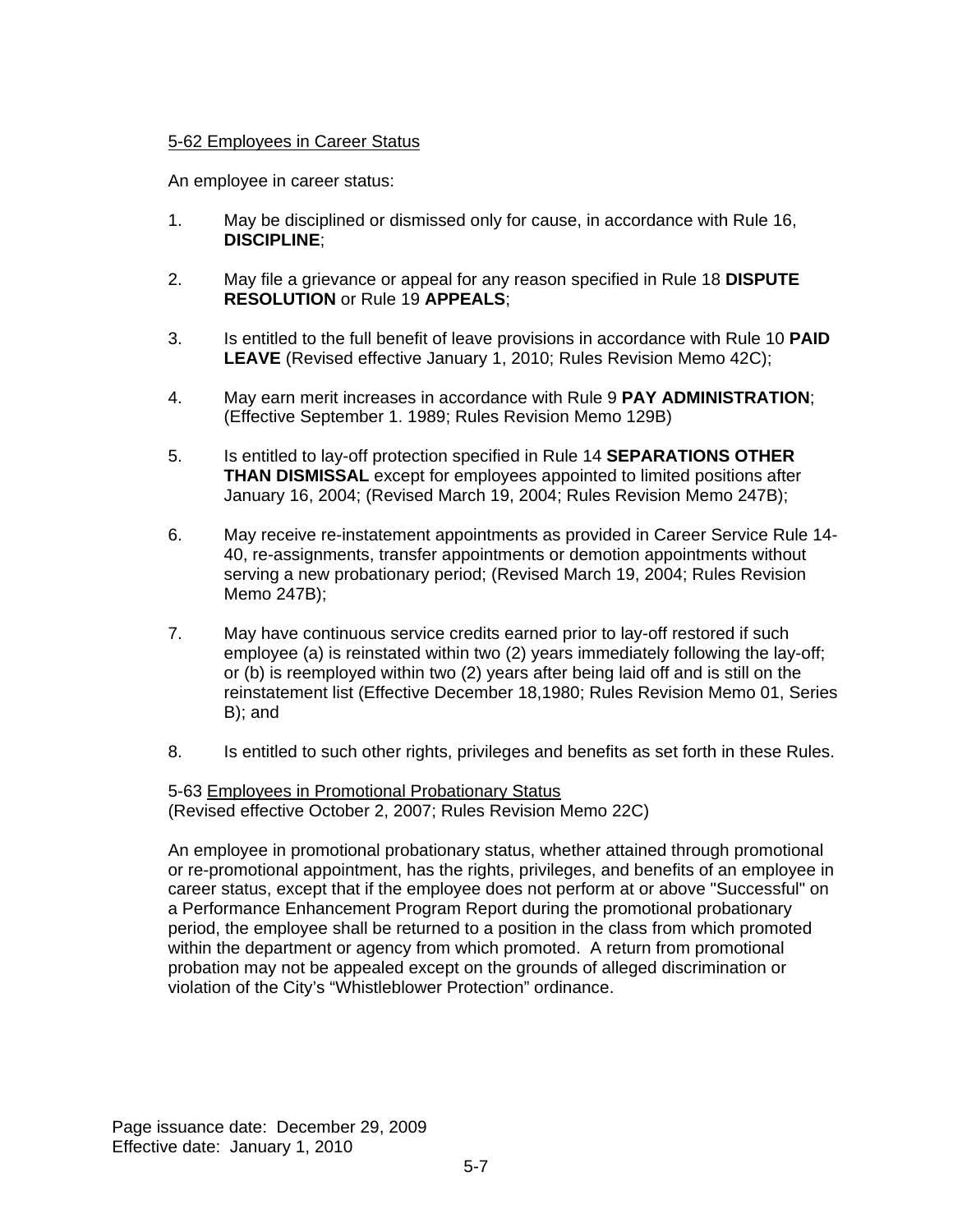#### 5-64 Employees in Non-Career Status (Revised effective October 2, 2007; Rules Revision Memo 22C)

An employee in non-career status:

- 1. May be terminated at any time;
- 2. May not appeal any decision relating to his or her employment, including termination, except on the grounds of alleged discrimination or violation of the City's "Whistleblower Protection" ordinance;
- 3. May promote to a higher level class if qualified in accordance with these rules;
- 4. May be re-assigned or transferred to another position in a class with the same job rate; and
- 5. May demote to another position, if qualified.

5-65 Employees in Trainee or Intern Probationary Status: (Revised effective October 2, 2007; Rules Revision Memo 22C)

An employee in trainee or intern probationary status:

- 1. May be terminated or demoted at any time;
- 2. May not appeal any decision relating to his or her employment, including termination, except on the grounds of alleged discrimination or violation of the City's "Whistleblower Protection" ordinance;
- 3. Is entitled to accumulate and take leave in accordance with Rule 10 **PAID LEAVE** (Revised effective January 1, 2010; Rules Revision Memo 42C);
- 4. Is entitled to disability leave in accordance with Rule 11 **UNPAID AND EXTENDED LEAVE** (Revised effective January 1, 2010; Rules Revision Memo 42C);
- 5. May promote to a higher level class if qualified in accordance with these rules;
- 6. May be re-assigned or transferred to another position in a class with the same job rate; and
- 7. May demote to another position, if qualified.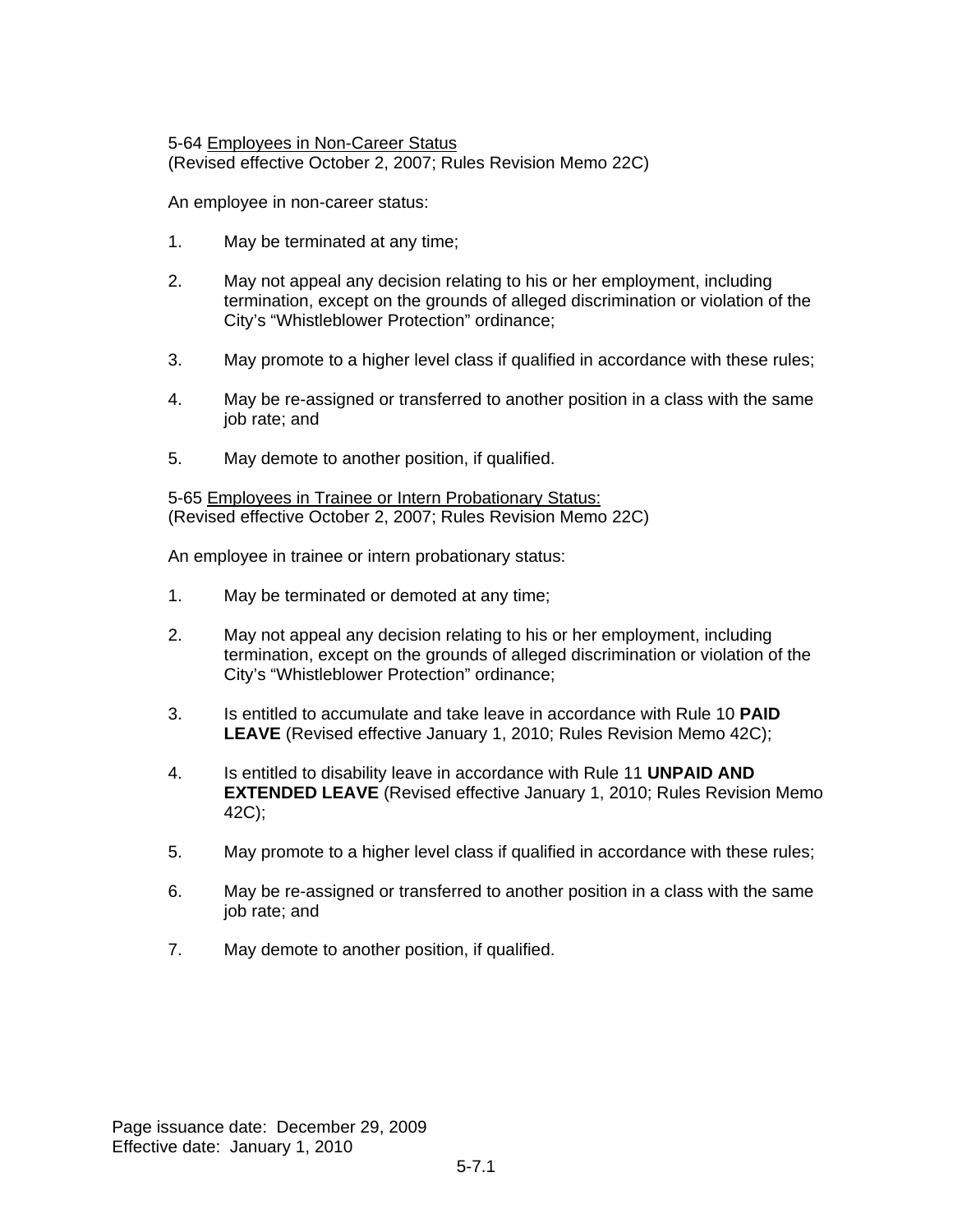- 7. Reassignment shall not be to a position that constitutes a promotion. However, this does not preclude an employee from applying for promotion positions within the merit system.
- 8. Reassignment is only available to current employees and is not available to applicants.
- 9. Reassignment is limited to existing vacant positions or to positions that become vacant in the Career Service within the three-month time period.
- 10. The department or agency shall take all necessary steps to train the reassigned employee in the duties of the position reassigned, as it would do with any new employee.
- 11. A reassignment to an employee cannot be denied because he or she is designated as a probationary or temporary employee. However, a probationary or temporary employee must have performed the essential job functions, with or without reasonable accommodation, before being eligible for reassignment. (Effective April 1, 2006; Rules Revision Memo 6C)
- 12. Disabled Classified Service employees (police officers and fire fighters) are eligible to seek reassignment to a vacant Career Service position as a form of reasonable accommodation, if they cannot be reasonably accommodated in their Classified Service positions. Should a Classified Service employee with a disability be reassigned to a vacant Career Service position as a form of reasonable accommodation, the employee will no longer be a Classified Service employee, but instead will be a new Career Service employee. Under this circumstance, the employee will be entitled to the pension given to Career Service employees after the appropriate number of years of service for vesting within the Career Service system. The employee is not entitled to retroactive vesting for this pension for his or her years of service as a Classified Service employee. This Rule does not prohibit the employee from purchasing service credits subject to procedures established by the Denver Employees Retirement Plan. The employee's sick and vacation days that he or she accrued as a Classified Service employee will not be carried over to the new Career Service position; however, the employee will be given monetary payment for such leave upon separating from the Classified Service, in accordance with the Police or Fire Department's rules and regulations and collective bargaining agreement then in effect. The employee shall accrue paid time off as a new Career Service employee. (Revised effective January 1, 2010; Rules Revision Memo 42C)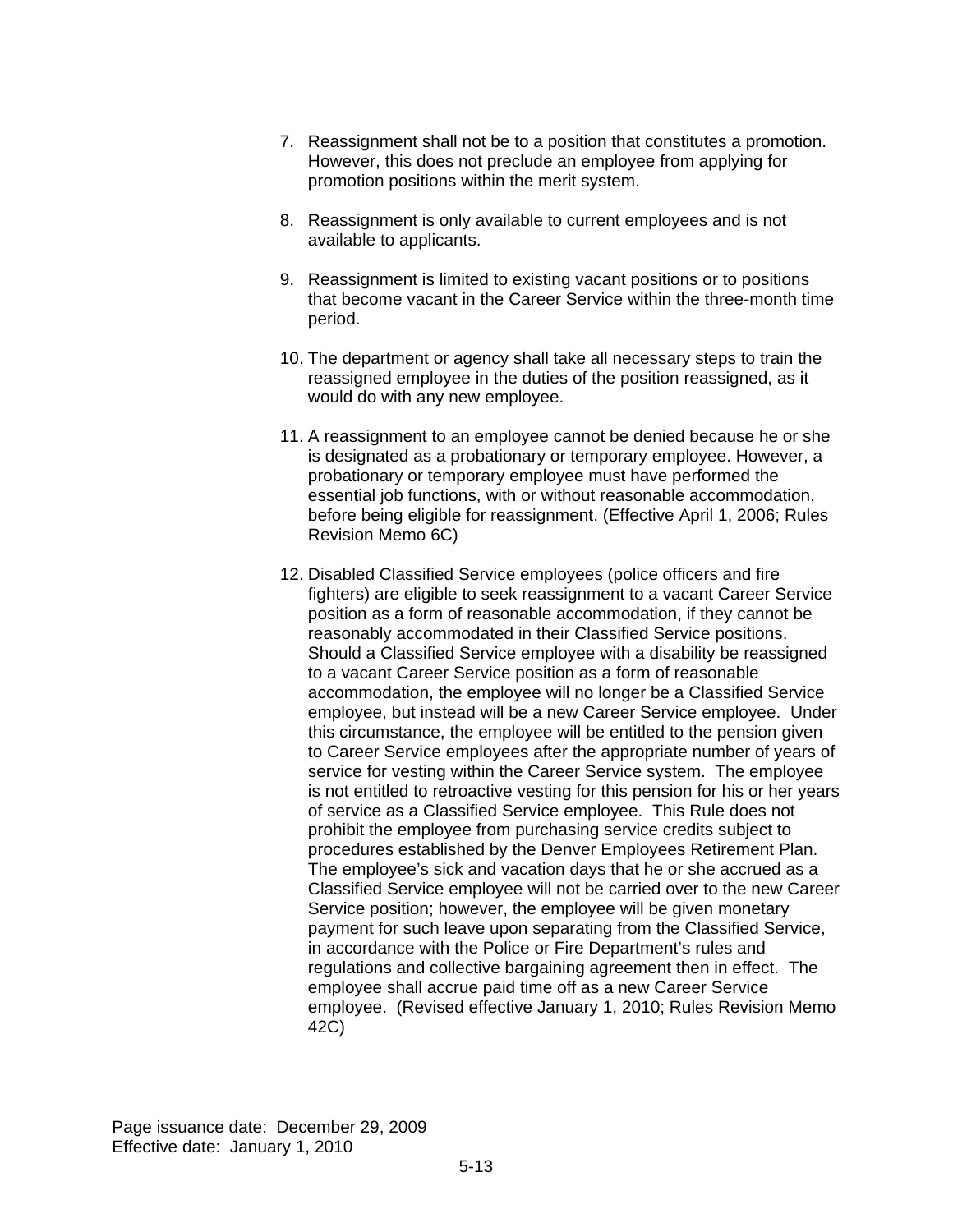13. If an employee is reassigned to either an equivalent or demotion position, the employee shall be paid at the step closest to the one he or she earned in the former position without a pay increase.

### G. Interactive process leave

During the interactive process, if an employee is unable to perform his or her existing job, the employee may use any available paid time off, sick leave, vacation leave, compensatory leave, donated sick leave, and the employee's personal holiday. If no such paid leave is available to the employee, he or she shall be provided with authorized leave without pay during the interactive process. (Revised effective January 1, 2010; Rules Revision Memo 42C)

### H. Retaliation and Coercion

- 1. It is a violation of this rule to discriminate against any individual because that individual has opposed any act or practice prohibited by this rule or because that individual filed a grievance or appeal, testified, assisted, or participated in any manner in an investigation, proceeding, or hearing to enforce any provision contained in this rule.
- 2. It is a violation of this rule to coerce, intimidate, threaten, harass or interfere with any individual in the exercise or enjoyment of, or because that individual aided or encouraged any other individual in the exercise of, any right granted or protected by this rule (including, but not limited to, making a request for a reasonable accommodation).

## I. Confidentiality and Record keeping

Information obtained during the interactive process regarding the medical history of an employee shall be collected and maintained on separate forms and in separate files and be treated as confidential, except that:

- 1. Supervisors, managers, human resources personnel and other City employees involved in the interactive process may obtain access to such information on a need to know basis.
- 2. Supervisors, managers, human resources personnel and other appropriate City employees may be informed regarding necessary restrictions on the work or duties of an employee and necessary accommodations.
- 3. First-aid and safety personnel may be informed, when appropriate, if the disability might require emergency treatment.
- 4. Information may be given to the state workers' compensation offices, and state second injury funds, in accordance with the state workers' compensation laws.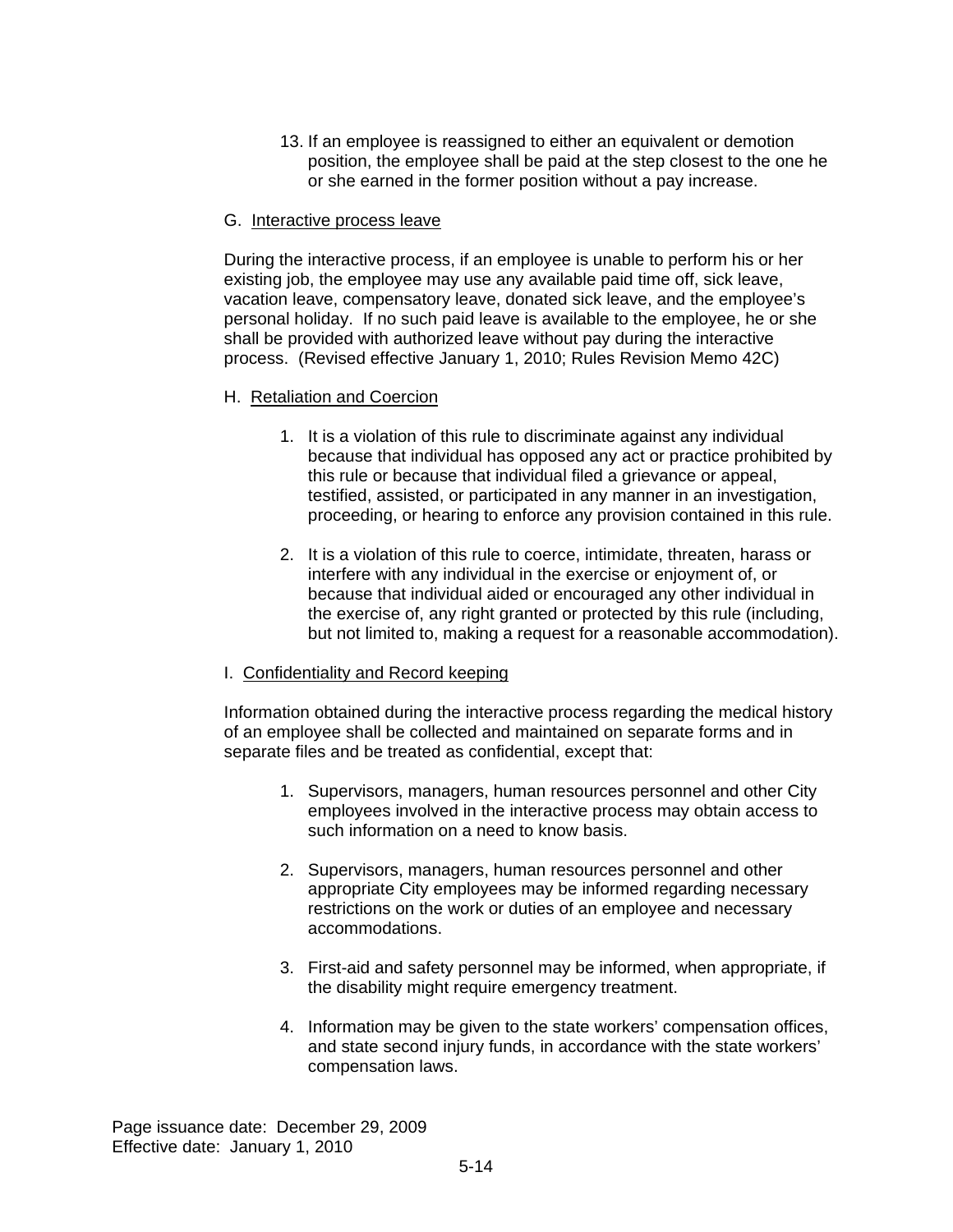## Section 5-90 Dual Incumbency (Effective May 4, 2007, Rule Revision Memo 18C)

Subject to approval by the Budget and Management Office, an employee may be appointed to occupy a position currently occupied by another employee for a period not to exceed three (3) months. If it is desired to continue such an arrangement for more than three months, it shall be done by the creation of a limited position rather than dual incumbency in a single position.

## Section 5-100 Dual Employment

(Effective June 7, 1962; Rules Revision Memo 130)

### 5-101 Charter Provisions

Section C5.13 of the Denver City Charter provides: 'Except as otherwise herein provided, no officer or employee shall hold or enjoy any other public office or public employment for which he is paid any compensation. Notwithstanding the provisions of any other section of this Charter, any elected officer may serve upon the governing board or body of any public body or of any municipal or quasi-municipal corporation within which or part of which the City and County of Denver, or a part thereof is located, or of which the City and County of Denver is an interested or constituent member, and if he be the appointing officer, may appoint himself thereto, so long as such elected officer, in either event, waives compensation for such additional service; provided, however, that the prohibitions of this section concerning incompatibility of office and conflicts of interest shall be in full force and effect with respect to such service. Any employee or officer, other than an elective officer may, subject to the requirements of this section, likewise serve upon such governing board or body, and receive compensation therefor, or may be employed by any other governmental jurisdiction or agency and receive compensation therefor. No officer or employee shall become surety on the official bond of any other officer or employee.

"No officer or employee of the City and County of Denver or any of its agencies shall hold any other public office or employment which is incompatible with his duties as such officer or employee; nor shall he have any direct interest in any contract with the City, not related to his employment; nor shall he have any interest arising by contract or other relationship which creates a substantial conflict of interest with respect to his duties as such officer or employee, which cannot be avoided by abstention or disqualification from participation in a transaction or series of transactions without adversely affecting the interest of the City. A conflict of interest is substantial when it is reasonably probable that it might tend to affect the judgment or actions of an officer or employee in the performance of his duties as such officer or employee.

"It shall be the duty of every officer other than an elective officer, and every employee, to report in writing to his appointing authority any employment or other business activity in which he proposes to engage, prior to accepting the same or taking part therein, or promptly after the adoption of this amendment, and likewise to report promptly to his appointing authority any situation in which he reasonably feels or should feel that he may be or may become involved in a substantial conflict of interest. Violation of this amendment shall be grounds for discharge or other disciplinary action."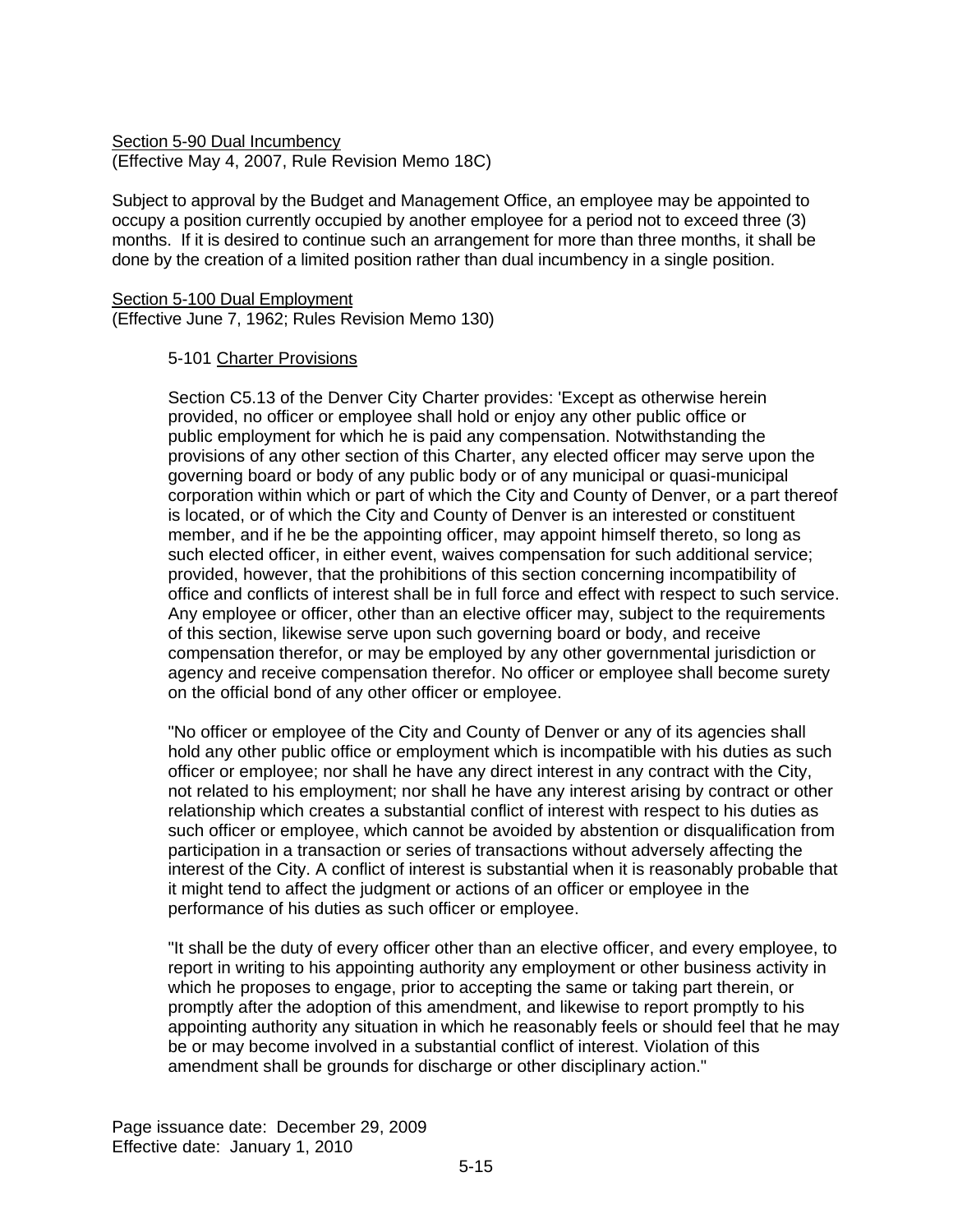# 5-102 Policy.

The following rules shall apply as to dual employment in the Career Service:

- A. Since a position is by definition an aggregate of duties to be performed by one (1) person, an employee may occupy only one (1) full-time position.
- B. An employee may occupy more than one (1) part-time position, more than one (1) on-call position, or a combination of part-time and on-call positions provided that the total time worked does not exceed the equivalent of a full-time position. (Effective December 18, 1980; Rules Revision Memo 02, Series B)

Section 5-110 Compliance With the Immigration Reform and Control Act of 1986 (Effective May 21, 1987; Rules Revision No. 96, Series B)

## 5-111 Policy

The policy of the Career Service Board is to conform to the provisions of the Immigration Reform and Control Act of 1986.

### 5-112 New Hires

No person hired on or after May 21, 1987 shall be employed for more than three (3) working days unless such employee has submitted to the Career Service Authority the documentary evidence of identity and authorization to work required by the Immigration Reform and Control Act of 1986 and federal regulations based on that Act.

## 5-113 Installation

Persons employed between November 6, 1986 and May 21, 1987 shall provide to the Career Service Authority by May 30, 1987, documents required by the Immigration Reform and Control Act and regulations based on that Act, establishing identity and authority to work.

### 5-114 When Documents Required

The Personnel Director may establish the time and place for review of documents, provided the provisions of Subsections 5-112 New Hires, and 5-113 Installation are met.

### 5-115 Penalty

In accordance with the requirements of the Immigration Reform and Control Act of 1986, any employee failing to comply with Subsections 5-112 New Hires and 5-113 Installation shall be separated for the good of the service.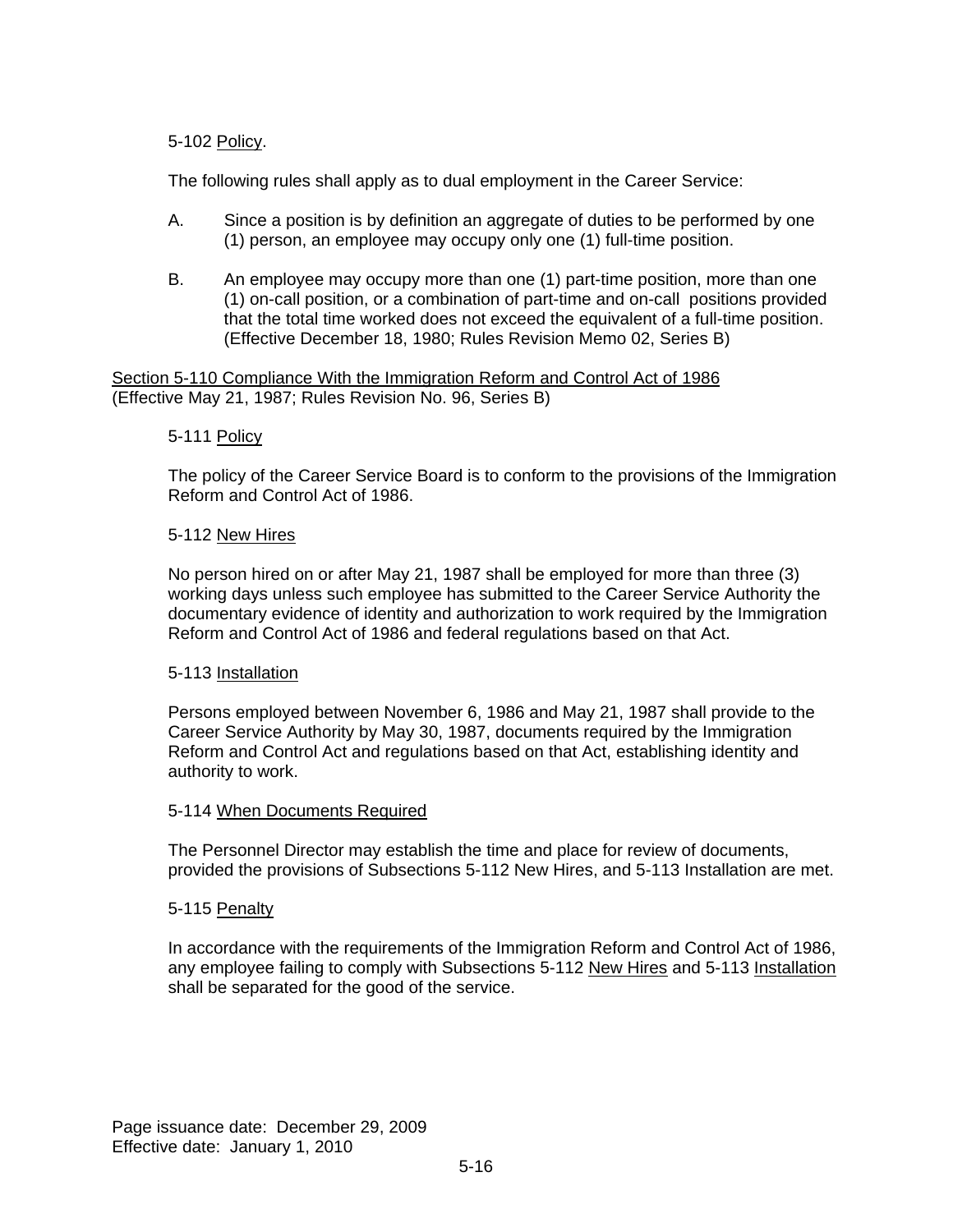- 2. a. An employee exempt from overtime shall be paid at the straight time hourly rate for each hour worked that was related to the emergency. Interrupted work hours during a City-wide emergency count as time worked and exempt employees eligible for overtime in accordance with 9-93 Overtime Exceptions will be compensated for hours beyond forty (40).
	- b. City-wide emergency pay may be paid in either cash or compensatory time off, at the discretion of the appointing authority. Compensatory time may be taken at any time mutually convenient to the employee and the appointing authority. All accrued compensatory time shall be used by March 31<sup>st</sup> of each calendar year or paid in cash by the final pay period in April of that year. (Revised effective January 1, 2010; Rules Revision Memo 42C)
- 3. Employees who were on other leave such as paid time off, vacation, compensatory time, sick, or leave without pay must use that leave unless called back to work. When called back to work, unused leave hours are returned to the banks and work hours are counted. (Revised effective January 1, 2010; Rules Revision Memo 42C)
- 4. Employees who telecommute must have prior written approval to telecommute from their appointing authority or designee. The written approval shall include the employee's assignment while telecommuting. An employee must demonstrate that he or she accomplished the assignment in accordance with the written approval.

# Section 9-80 Special Work Schedules

A. Deviations from the standard workweek, eight (8) hour work-day or designation of special work schedules may be made so long as they are in accordance with the provisions of this subsection. The appointing authority must provide written notification to the Personnel Director of any change to the standard workweek or the designation of special work schedules for employees.

# B. Establishment:

- 1. When the work program of a department or agency is such that the interests of the City as well as the efficiency of the organization can better be served by a special work schedule, the appointing authority may establish one for specified units, individual employees, or the entire agency.
- 2. Employees affected by the proposed schedule should be consulted concerning their preferences prior to the establishment of the special work schedule, and their wishes should be recognized wherever possible. The final determination shall be within the discretion of the appointing authority.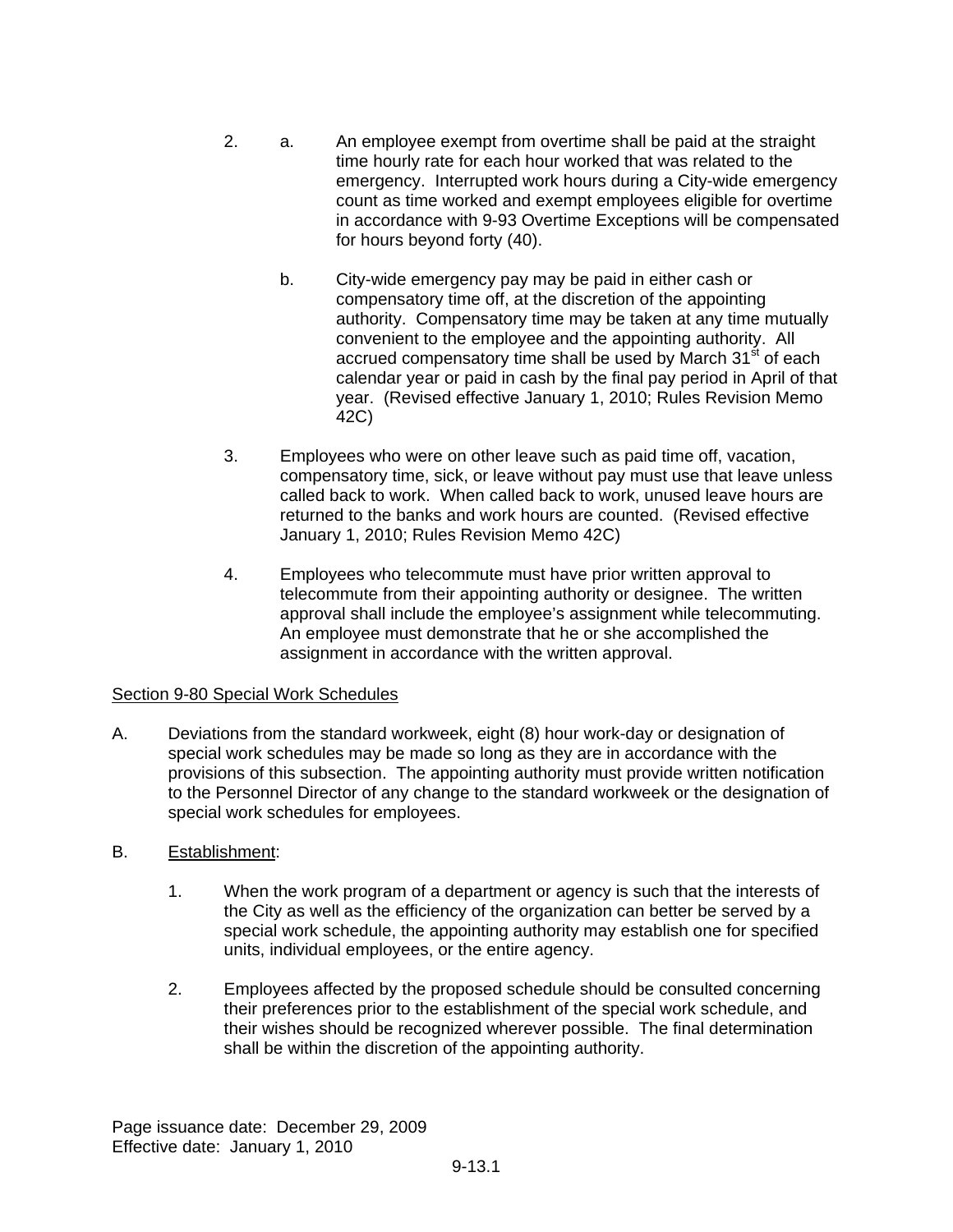3. When an appointing authority determines that the special work schedule has not served the best interests of the City, the appointing authority may discontinue the special work schedule and shall provide written notification to the Personnel Director.

## C. Ten hour schedule:

Under a ten hour schedule, employees are scheduled to work ten (10) hours per day, four (4) days per work week. Days off shall be scheduled consecutively wherever possible, provided, however, that one of the three (3) days off may be scheduled on any day during the work week in order to prevent staff shortages on any workday.

# D. Nine/eighty schedule:

Under a nine/eighty schedule, employees are scheduled to work nine (9) hours per day, four (4) days per work week, and four (4) hours on one day of the work week. The start and end date of the work week must be changed so that the work week does not contain more than forty (40) hours of scheduled work. This is accomplished by having the work week begin in the middle of the day on which the four (4) hour shift is scheduled, and end in the middle of that day a week later. This day is the flex day, upon which the employee will work eight (8) hours every other week, and will have off the rest of the time. Days off shall be scheduled consecutively wherever possible, provided, however, that the flex day may be scheduled on any day during the work week in order to prevent staff shortages on any workday.

## E. Alternate work schedules:

The appointing authority may establish an alternate work schedule when neither the standard work week nor any of the special work schedules set forth in this subsection permit the department or agency to provide necessary services.

F. Holiday pay: (Effective March 4, 2009; Rules Revision Memo 36C)

In a week in which a holiday occurs, employees receive eight hours of holiday leave and are expected to work for thirty-two (32) hours. If the holiday falls on an employee's regularly scheduled work day and the work day is scheduled to be more than eight hours long, one of the following choices shall be selected by the employee, subject to approval by the appointing authority, to make up for the difference between the length of the work day missed and the eight hours of paid holiday leave allowed:

- 1. Hours may be deducted from the employee's administrative leave granted for exemplary performance, earned compensatory time, earned paid time off, or earned vacation leave. Employees serving a probationary period after employment appointment shall be entitled to use earned vacation leave for this purpose only, upon completion of one (1) calendar month of service (Revised effective January 1, 2010; Rules Revision Memo 42C);
- 2. The employee may work additional hours within the work week; or
- 3. The employee may take the hours as leave without pay.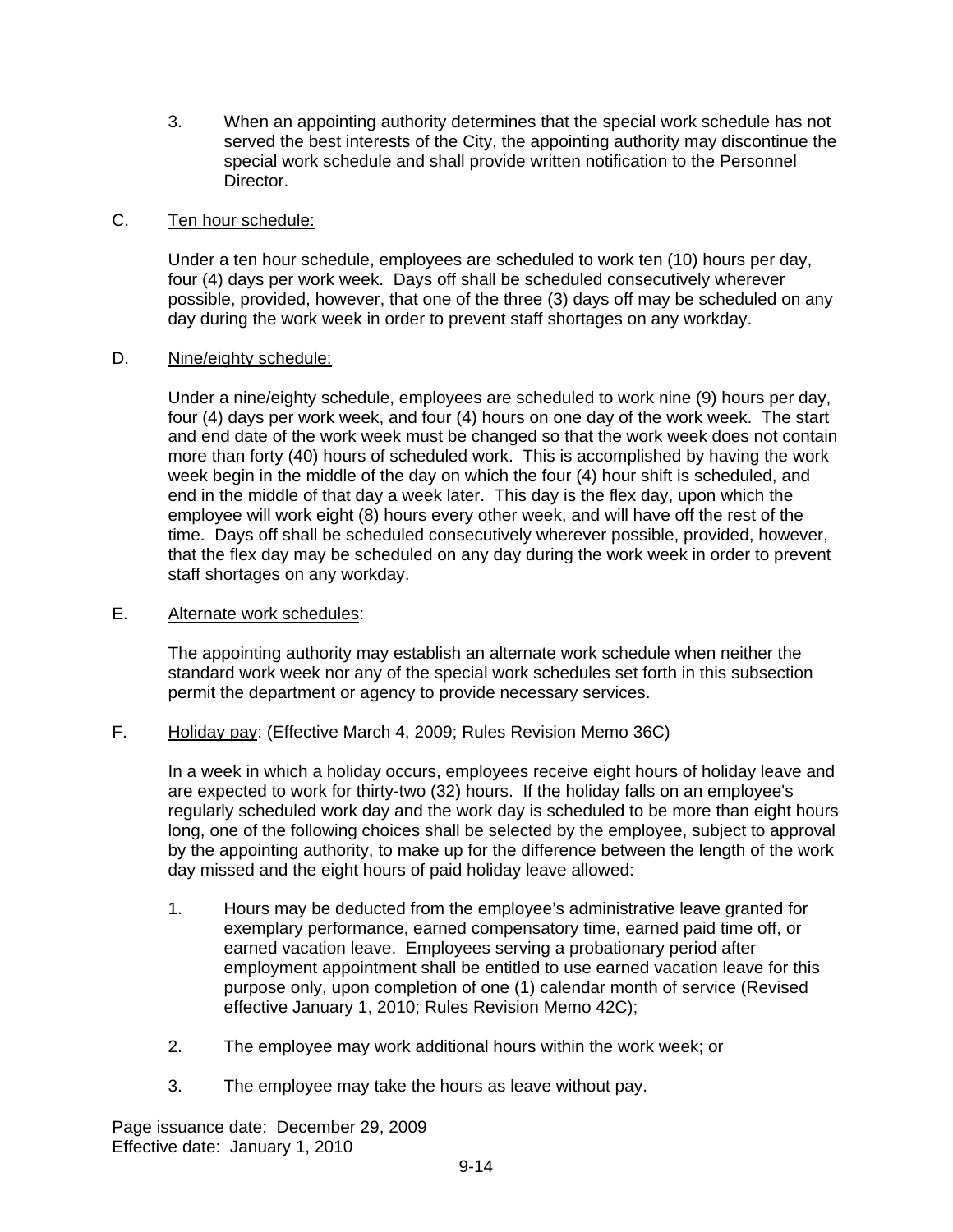2. How paid: Earned overtime compensation for employees in hourly positions shall be paid in cash.

## 9-101 Holiday Compensatory Time for Overtime Exempt Employees:

An employee who is exempt from overtime and who is:

- A. Scheduled to work on a holiday, or
- B. Scheduled to work on his or her regularly scheduled day off in a week when a holiday occurs

Shall be given straight time holiday compensatory time off for the holiday in addition to pay for the time worked. At the discretion of the appointing authority, straight time pay may be substituted for the holiday compensatory time. Holiday compensatory time may be taken at any time mutually convenient to the employee and the appointing authority. However, all accrued holiday compensatory time shall be used by March 31<sup>st</sup> of each calendar year or paid out in cash by the final pay period of April of that year. (Revised effective January 1, 2010; Rules Revision Memo 42C)

Section 9-110 Record Keeping (Revised effective April 1, 2008; Rule Revision Memo 26C)

- A. Responsibility for maintaining time and compensation records may be vested in the Department of Finance, the Career Service Authority ("CSA"), or the agencies, as may be agreed among them from time to time.
- B. The content of these records shall be governed by guidelines established by CSA (see Appendix).
- C. These records shall be retained for a minimum of six (6) calendar years, in a location where they would be available for inspection within seventy-two (72) hours from the date when requested by the Wages and Hours Administrator or designees.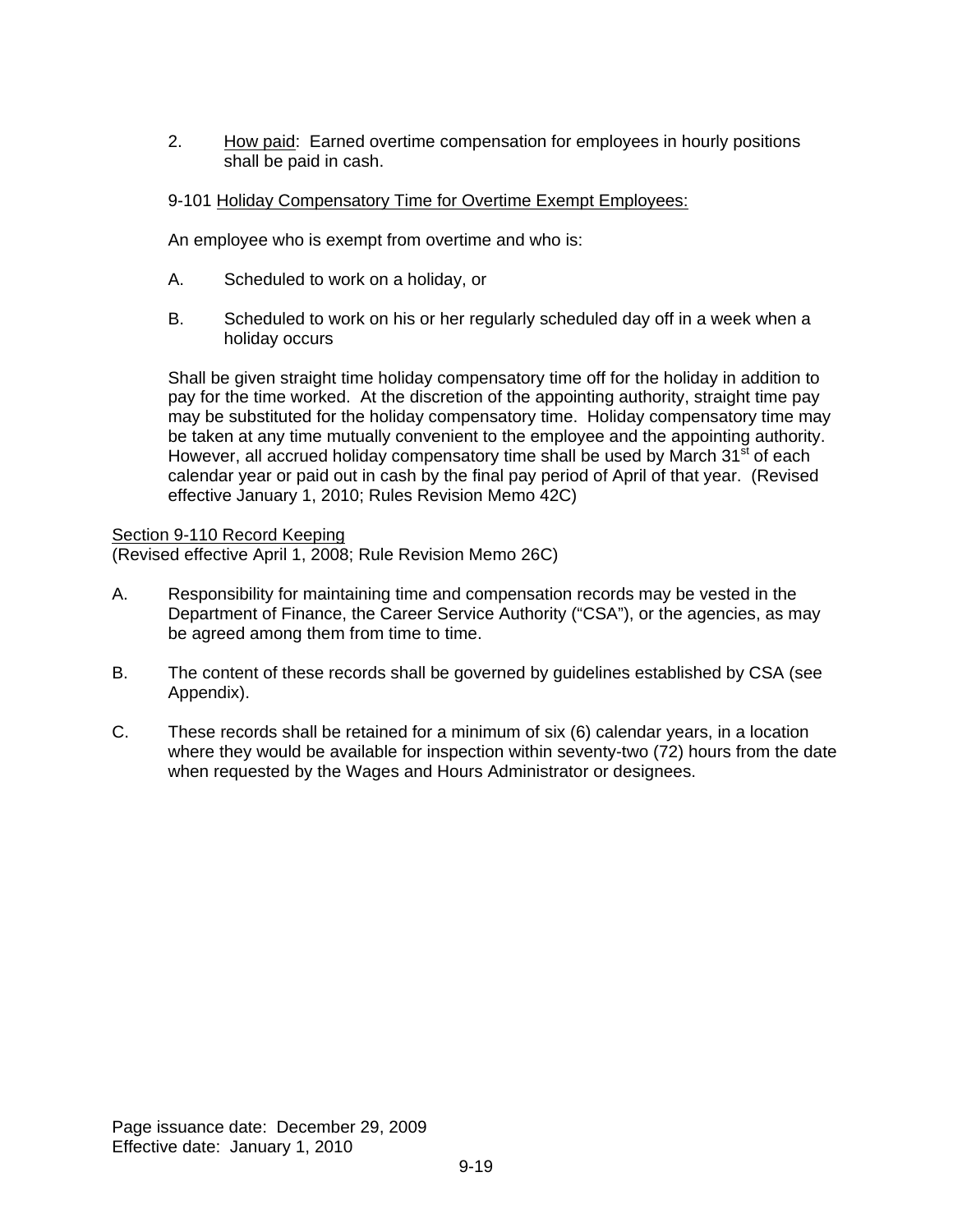- (2) If the Career Service Authority ("CSA") determines that the demotion or separation is in lieu of layoff, it will place the employee's name on the appropriate reinstatement list.
- (3) Such actions in lieu of lay-off shall be considered to be voluntary actions and pay shall be set in accordance with the provisions of Rule 9 **PAY ADMINISTRATION** governing voluntary demotions. (Revised Eff. 3/19/04, Rule Rev. 247B; Eff. 4/1/06; Rule Rev. 7C)

14-46 Notice of Lay-Off

- A. Layoff planning: Layoff planning, including actions in lieu of layoff, is the responsibility of the appointing authority. However, the CSA is available for procedural assistance and consultation as soon as the appointing authority has decided the number of positions by class to be abolished.
- B. Audit and approval of lay-off plan: Before an official notice of layoff is given in accordance with paragraph 14-46 c) Thirty-day notices, a written lay-off plan for the lay-off unit shall be submitted to CSA and shall have been audited and approved in writing by the Career Service Personnel Director ("Personnel Director") for conformance to Section 14-40 Lay-Off of the Personnel Rules, including all subsections thereof. (Revised Eff. 3/19/04, Rule Rev. 247B)
- C. Thirty-day notices: The appointing authority shall give final notice of lay-off to affected employees a minimum of thirty (30) calendar days before the effective date of the lay-off. A copy of each such notice shall be sent to the CSA. The period of time shall be computed in accordance with sub-paragraph 19-22 a) 2). (Effective April 1, 1982; Rules Revision Memo 348; Revised Eff. 3/19/04, Rule Rev. 247B)

14-47 Effect on Leave

(Revised effective January 1, 2010; Rules Revision Memo 42C)

- A. Compensatory time and vacation leave: An employee shall be paid for all eligible leave and compensatory time credits in accordance with Rule 9 **PAY ADMINISTRATION** and Rule 10 **PAID LEAVE**.
- B. Sick leave: Pay for eligible sick leave credits and restoration of the balance of sick leave credits upon re-instatement shall be in accordance with Rule 10 **PAID LEAVE**.

14-48 Re-employment, Re-instatement, and Promotional Re-instatement Rights (Effective May 4, 2007, Rule Revision Memo 18C)

A. Re-employment or re-instatement appointments: The ability of a former unlimited employee, or limited employee appointed to their position before January 16, 2004, who was laid off, to be re-employed or re-instated are set forth in Rule 3 **SELECTION**.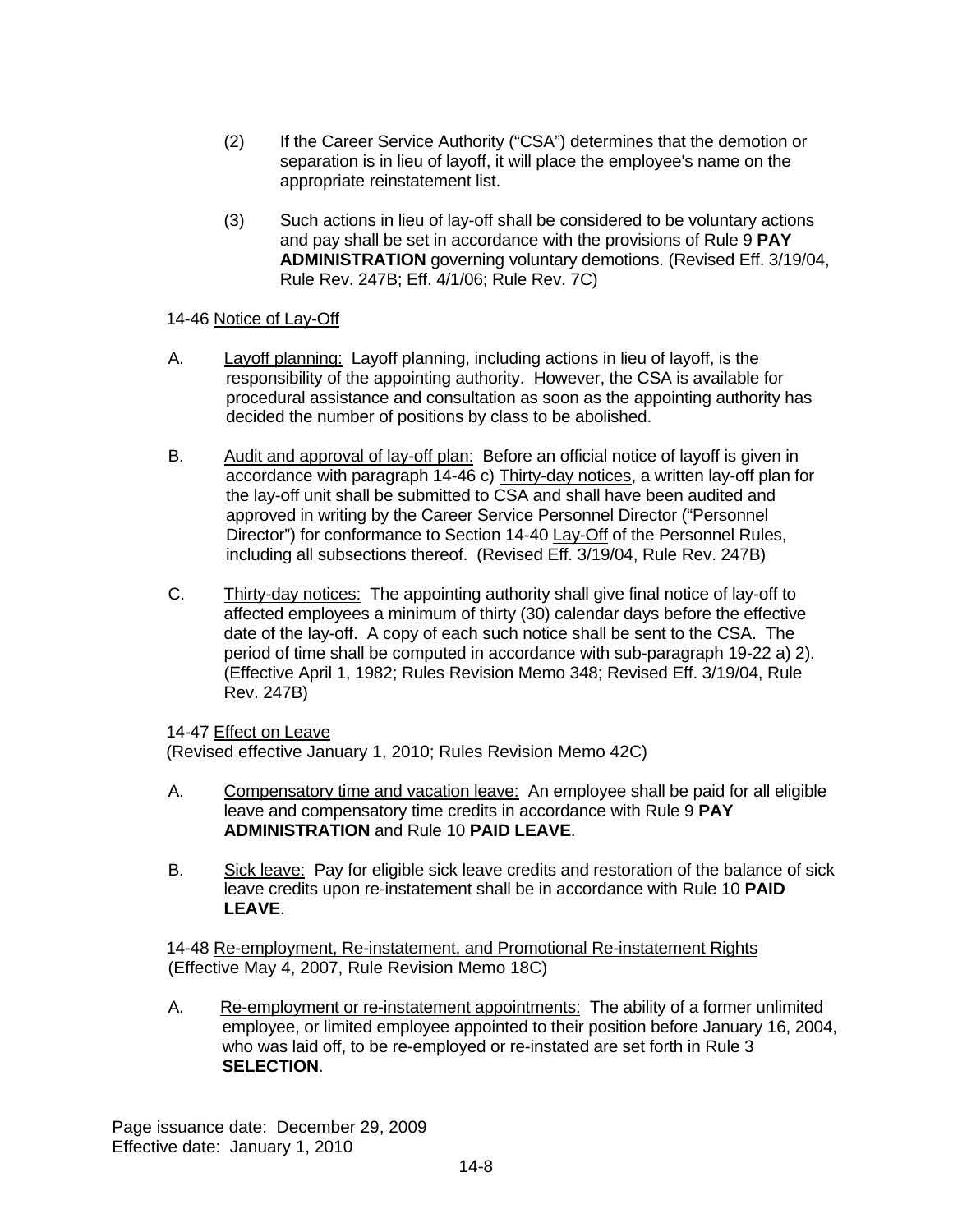B. Promotional re-instatement appointment: The rights of an employee, who was given a demotional appointment in lieu of lay-off, to be re-instated are set forth in Rule 3 **SELECTION**.

### 14-49 Appeal

An employee who is laid off or who is demoted in lieu of layoff may appeal the action in accordance with Rule 19 **APPEALS**.

#### Section 14-50 Resignation

#### 14-51 Voluntary Resignation

- A. Notice to supervisor: It is the responsibility of an employee who plans to resign in good standing from the career service to notify his immediate supervisor in advance as follows:
	- 1. At least ten (10) calendar days for employees in full-time or part-time unlimited positions.
	- 2. At least four (4) calendar days for employees in full time or part-time limited positions.
	- 3. At least one (1) calendar day for employees in on call positions.

The appointing authority may waive this requirement for good and sufficient reasons.

- B. Payment for Accrued Vacation Leave and Compensatory Time: (Revised effective January 1, 2010; Rules Revision Memo 42C) Employees who resign shall receive payment for all accrued paid time off, vacation leave and compensatory time for which they are eligible according to the provisions of Rule 9 **PAY ADMINISTRATION** and Rule 10 **PAID LEAVE**.
- C. Acts Comprising Resignation of Incumbents in On Call Positions:

The following acts of incumbents in on-call positions shall be interpreted as resignations:

- 1. Failure to inform a supervisor within two (2) calendar weeks of the date of a change of an address or a telephone number.
- 2. Failure to respond within ten (10) calendar days of a date of mailing of an official communication requiring a response.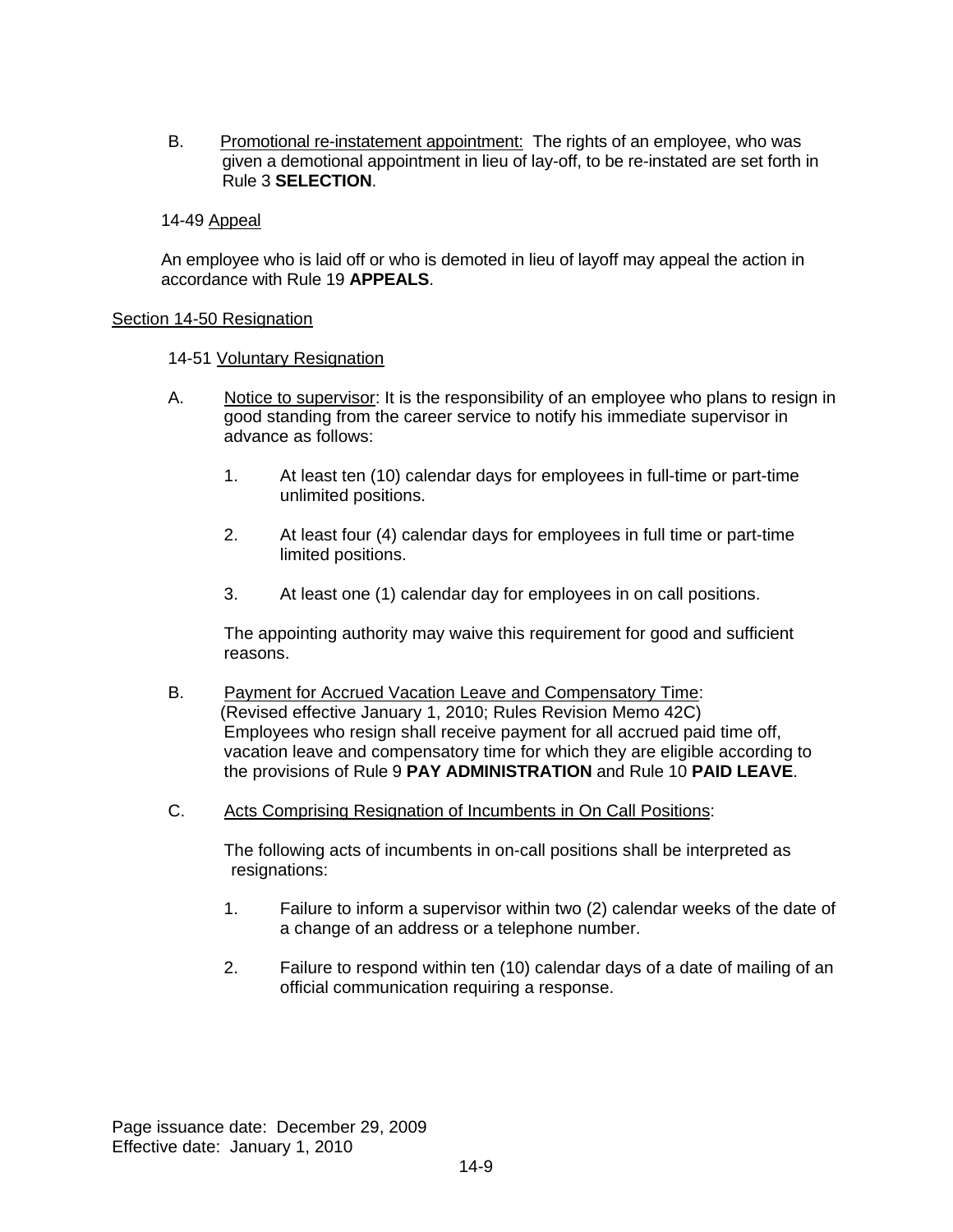3. Failure to respond to three (3) consecutive requests to work, provided that at least three (3) calendar weeks have elapsed between the first request and the last request.

If any of the grounds specified in the preceding paragraphs is found to exist, the employee shall be deemed to have resigned, and the supervisor shall advise the CSA in writing of the resignation, specifying the grounds.

D. Abandonment of position: An employee shall be deemed to have abandoned his or her position if the employee fails to report for his or her assigned shift and fails to notify his or her immediate supervisor of the absence prior to the start of his or her shift for three (3) consecutive work days. This situation shall be termed "job abandonment." The required signature of the employee on the resignation shall be waived. Instead, the appointing authority shall file a statement indicating that the conditions of this paragraph have been met.

14-52 Re-employment (Effective May 4, 2007, Rule Revision Memo 18C)

Employees who resign may be eligible for re-employment according to the provisions of Rule 3 **SELECTION**.

Section 14-60 Retirement (Effective May 4, 2007, Rule Revision Memo 18C)

Any employee in the Career Service may retire, at his own or her request, when he or she meets the eligibility requirements of the Denver Employees Retirement Plan.

### Section 14-70 Change in Type of Separation

When additional facts are revealed that substantially alter the basis for the original decision as to type of separation, the type of separation may be changed. The Personnel Director, upon receipt of a written request together with documentation of the reasons for the change, will approve or disapprove the requested change in writing. Only the appointing authority who signed the personnel action form separating the employee, or his successor shall be authorized to request a change in the type of separation. A copy of the Personnel Director's written approval shall be attached to the personnel action form which shall show under remarks the type of change and the reason for the change.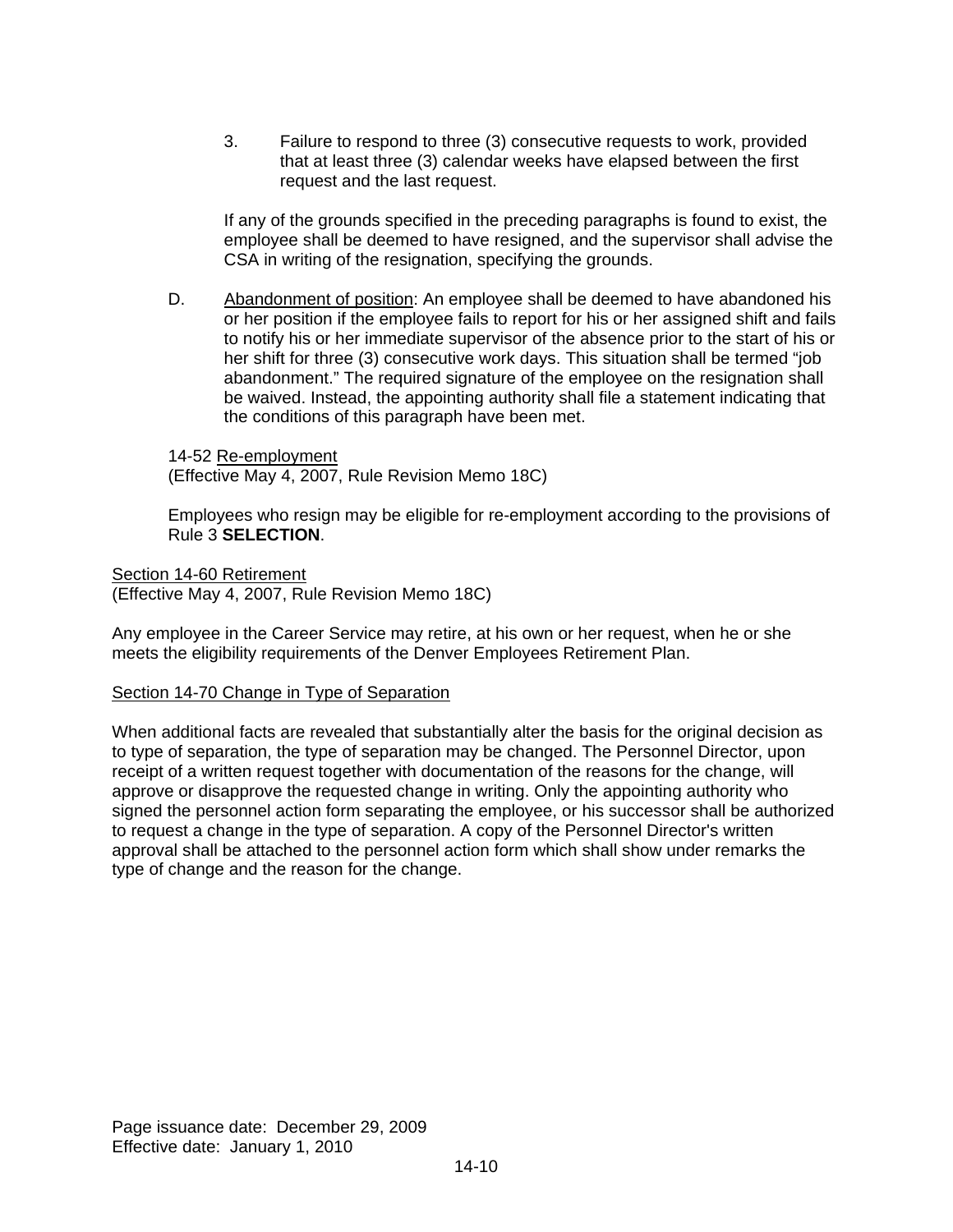and/or resources in connection with campaign or other political activities. City resources include, but are not limited to, telephones, e-mail, fax machines, interoffice mail, voice mail, photocopiers and office supplies.

Section 15-40 Private Practice of Attorneys (10/20/83, 50B)

## 15-41 Policy

Private law practice by attorneys of the Department of Law is prohibited, except as herein provided. Attorneys of the Department of Law shall not accept a forwarding fee or a referral fee.

### 15-42 Scope

These provisions apply to all attorneys of the Department of Law, except special counsel retained pursuant to Section A10.5 of the Charter of the City and County of Denver.

### 15-43 Pro Bono and Family Practice Exception

Attorneys of the Department of Law may handle legal matters involving pro bono activities or legal matters involving the attorney personally or his or her parents, spouse, child, brother, sister, grandchild, or grandparent subject to all of the following conditions:

- A. The attorney receives no compensation for work performed;
- B. The attorney has submitted a written request stating the reasons for this exception to the City Attorney and has received written approval from the City Attorney;
- C. Any pro bono work shall be done during off-duty hours, while on paid or unpaid leave. (Revised effective January 1, 2010; Rules Revision Memo 42C)

#### Section 15-50 Outside Employment (3/22/84, 60B)

### 15-51 Policy

Any employee desiring to take outside employment or engage in other business activities must submit a written request to his or her appointing authority before the outside employment or business activities commence. The appointing authority will not approve outside employment that compromises an employee's ability to perform effectively or to accept overtime or travel assignments. Outside employment or business activities shall not be incompatible with an employee's duties, nor shall the outside employment or business activities create an actual or apparent conflict of interest.

Violation of the outside employment policy can lead to corrective action, up to and including dismissal.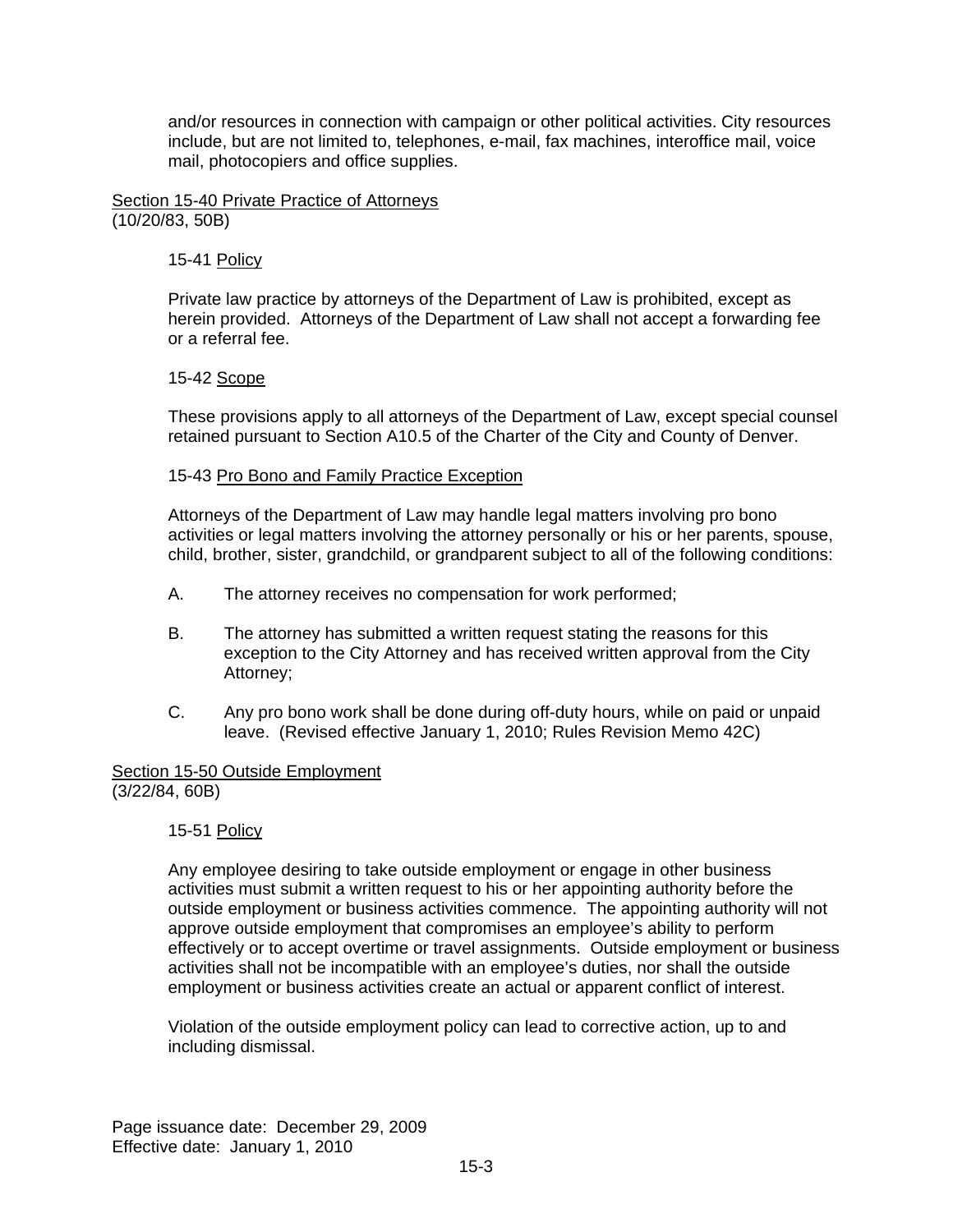### 15-93 Representation

The representative of an employee, including officers and business agents of unions or other associations to which an employee belongs, shall be given the same rights to speak on behalf of the employee during any type of meeting with the employee's supervisor or manager as would be given the employee.

### 15-94 Counseling Employees During Working Hours

A representative of an employee organization may visit an employee during working hours if the representative obtains the permission of the employee's immediate supervisor and such visitation does not interfere with the work of the agency.

### 15-95 Designation of Representative

- A. Employees shall identify, in writing, agents to represent them in presenting a grievance or appeal.
- B. No employee may be compelled to act as the representative of another employee.

### 15-96 Representing Employees During Working Hours

If the representative is also a City employee, he or she shall be allowed to take up to a maximum of four (4) hours of approved administrative leave per pay period and use any accrued paid time off, vacation leave or compensatory time, or to take leave without pay to represent employees. Such leave shall not adversely impact the agency or department and must be approved in advance. (Revised effective January 1, 2010; Rules Revision Memo 42 C)

### Section 15-100 Harassment and/or Discrimination

### 15-101 Policy

It is the policy of the Career Service Board that all employees have a right to work in an environment free of discrimination and unlawful harassment. The City maintains a strict policy prohibiting discrimination, sexual harassment and harassment because of race, national origin, sexual orientation, physical or mental disability, age, gender, marital status, military status, religion, political affiliation, or any other basis protected by federal, state, or local law or regulation. All such harassment or discrimination is unlawful. The Career Service Board's anti-harassment policy applies to all persons involved in the operation of the City and prohibits unlawful harassment or discrimination by any employee of the City, including supervisors and co-workers. Unlawful harassment in any form, including verbal, physical, and visual conduct, threats, demands, and retaliation is prohibited.

### 15-102 Types of Harassment

Unlawful harassment because of race, national origin, sexual orientation, physical or mental disability, age, gender, marital status, military status, religion, political affiliation, or any other basis protected by federal, state, or local law or regulation,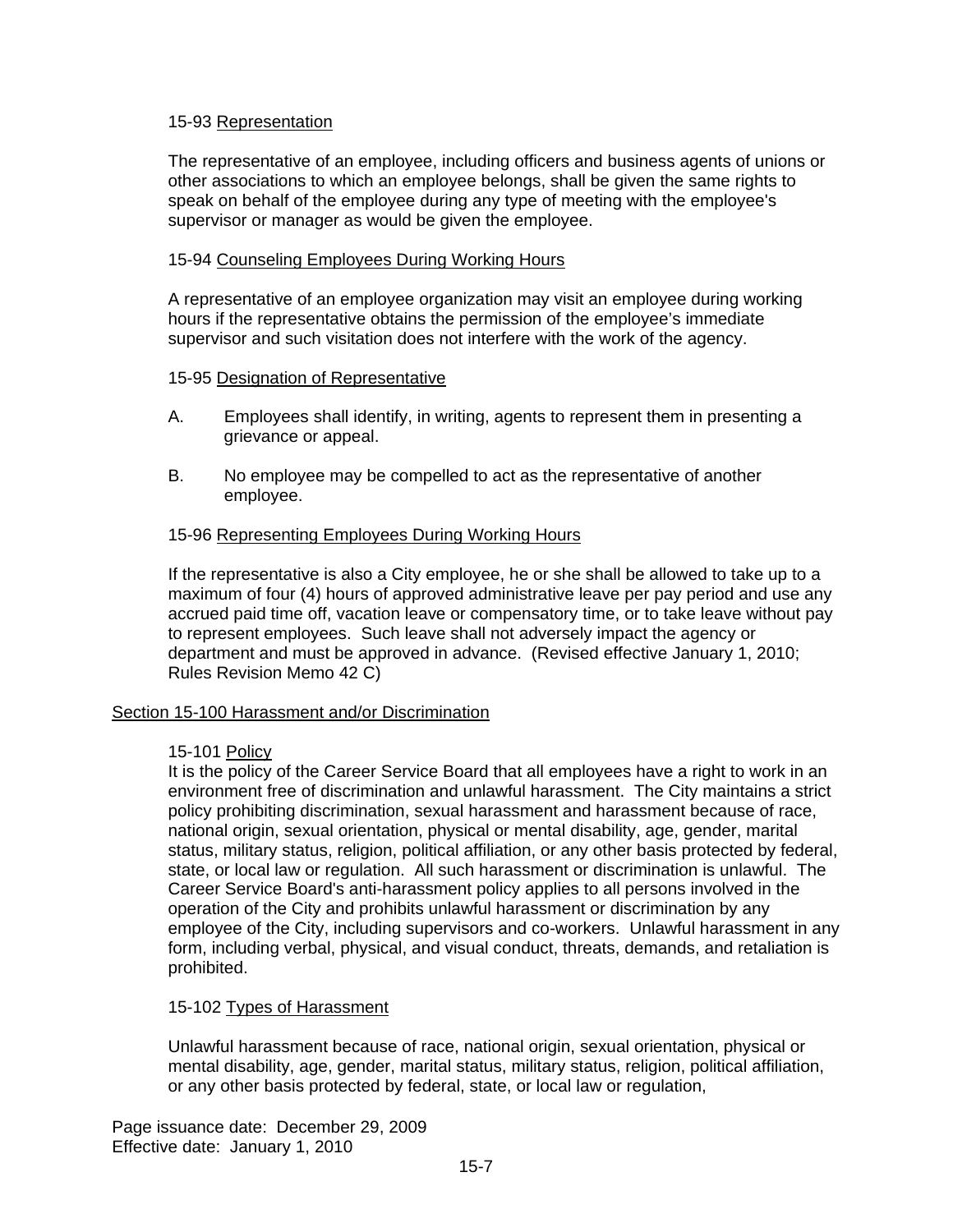- N. 1. Intimidation or retaliation against an individual who has been identified as a witness, party, or representative of any party to any hearing or investigation relating to any disciplinary procedure, or any violation of a city, state, or federal rule, regulation or law, or against an employee who has used the dispute resolution process in good faith.
	- 2. A determination by the Career Service Board or Hearing Officer that the employee has violated the City's "Whistleblower Protection" ordinance. (Revised effective October 2, 2007; Rules Revision Memo 22C)
- O. Failure to maintain satisfactory working relationships with co-workers, other City employees, or the public.
- P. Conviction of or being charged with a crime. Prior to imposing discipline under this subsection, the department or agency shall follow the guidelines contained in subsection 16-61.
- Q. Failure to report charges or convictions of crimes as required by Rule 15 **CODE OF CONDUCT**. (Revised effective June 12, 2006; Rules Revision Memo 10C)
- R. Discrimination or harassment of any employee or officer of the City because of race, color, religion, national origin, sex, age, political affiliation, sexual orientation or disability. This includes making derogatory statements based on race, color, religion, national origin, sex, age, political affiliation, sexual orientation or disability. Discipline for this prohibited conduct does not have to rise to the level of a violation of any relevant state or federal law before an employee may be disciplined and the imposition of such discipline does not constitute an admission that the City violated any law.
- S. Unauthorized absence from work; or abuse of paid time off, sick leave or other types of leave; or violation of any rules relating to any forms of leave defined in Rule 10 **PAID LEAVE** or Rule 11 **UNPAID AND EXTENDED LEAVE**. (Revised effective January 1, 2010; Rules Revision Memo 42C)
- T. Reporting to work after the scheduled start time of the shift.
- U. Unauthorized performance of work by non-exempt employees outside of the established work schedule.
- V. Failure to use safety devices or failure to observe safety regulations which: results in injury to self or others; jeopardizes the safety of self or others; or results in damage or destruction of City property.
- W. Engaging in a strike, sabotage, or work slowdown.
- X. Divulging confidential or otherwise sensitive information to unauthorized individuals.
- Y. Conduct which violates the Rules, the City Charter, the Denver Revised Municipal Code, Executive orders, or any other applicable legal authority.
- Z. Conduct prejudicial to the good order and effectiveness of the department or agency, or conduct that brings disrepute on or compromises the integrity of the City.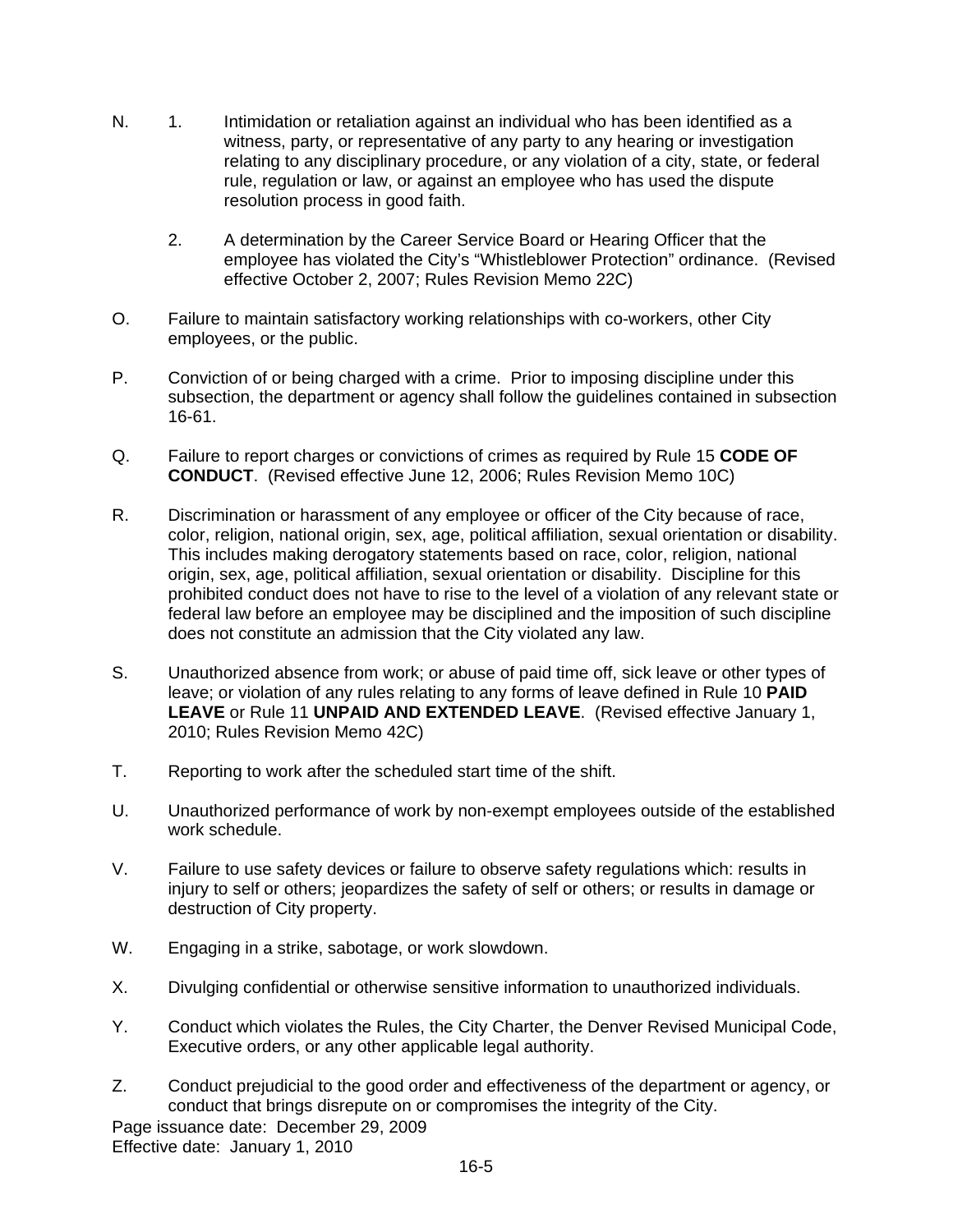#### **RULE 10 PAID LEAVE**

(Effective January 1, 2010; Rules Revision Memo 42C)

### Purpose statement:

The purpose of this rule is to provide guidelines and policies for administering the City's paid leave programs.

### Section 10-10 Definitions

- A. Leave: Any absence during regularly scheduled work hours. The following types of paid leave are officially established and shall be in effect unless otherwise provided by ordinance:
	- 1. Paid time off ("PTO") including bereavement;
	- 2. Sick and vacation including bereavement;
	- 3. Common implementation sections for PTO and sick and vacation including donated leave;
	- 4. Military;
	- 5. Election;
	- 6. Court;
	- 7. Holiday;
	- 8. Investigatory;
	- 9. Training;
	- 10. Compensatory;
	- 11. Administrative;
	- 12. Occasional time off.
- B. Immediate family: Husband, wife, son, daughter, mother, father, grandmother, grandfather, grandchildren, brother, sister, son-in-law, daughter-in-law, mother-in-law, father-in-law, brother-in-law, sister-in-law, domestic partner, and the mother, father, son, daughter, brother, or sister of the domestic partner, as well as minor children for whom the employee or the employee's domestic partner provide day-to-day care and financial support.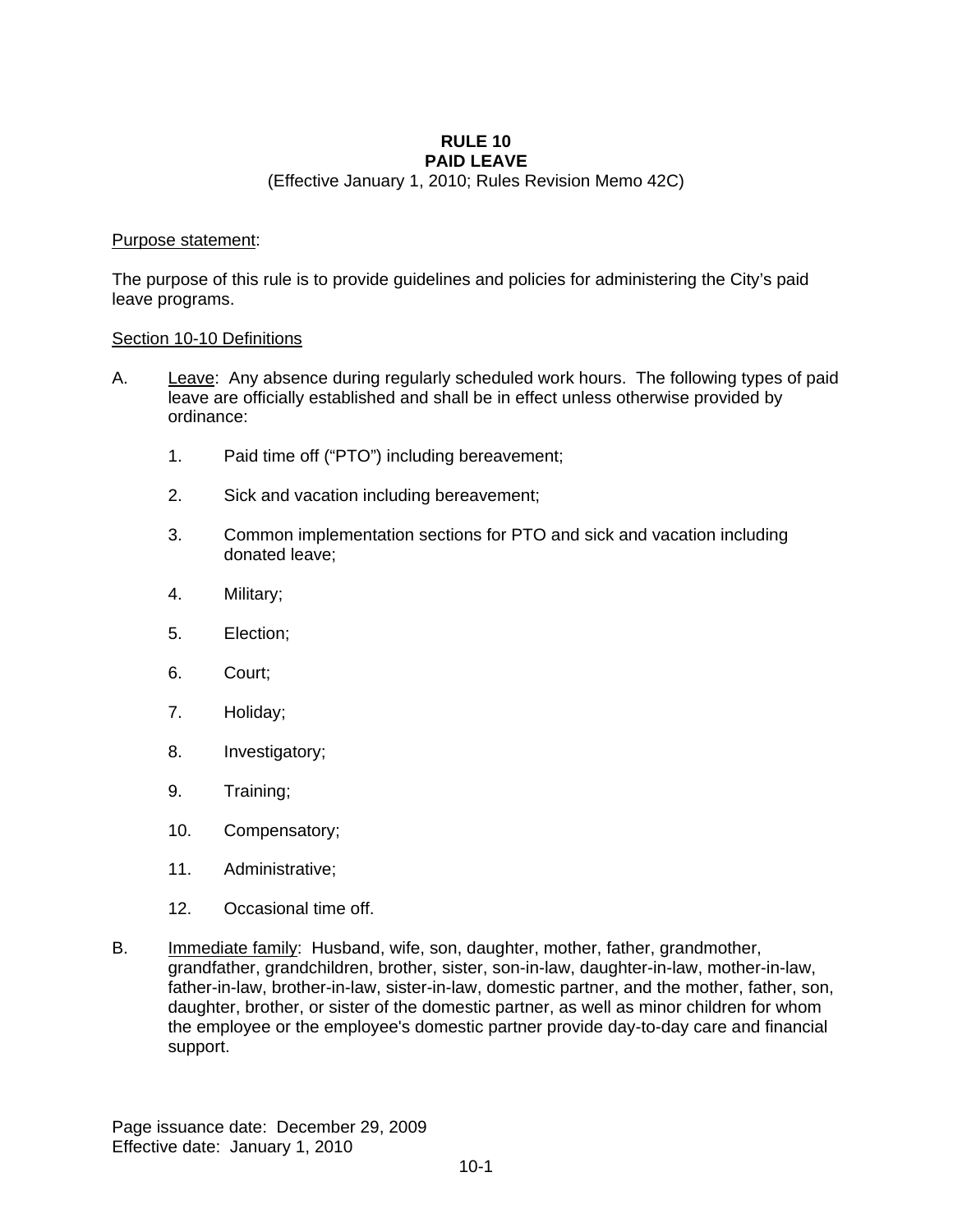## Section 10-15 Designees

Appointing authorities, including the Career Service Personnel Director ("Personnel Director"), may delegate any authority given to them under this rule to a subordinate employee.

## Section 10-20 Paid Time Off

| SUMMARY OF THE PAID TIME OFF ORDINANCE                                                                                                                                         |  |  |  |  |
|--------------------------------------------------------------------------------------------------------------------------------------------------------------------------------|--|--|--|--|
| 1. Eligibility                                                                                                                                                                 |  |  |  |  |
| Covered employees:                                                                                                                                                             |  |  |  |  |
| A. Career Service employees hired or re-hired after December 31, 2009.                                                                                                         |  |  |  |  |
| B. Career Service employees who elected to convert from receiving sick and<br>vacation leave to receiving PTO.                                                                 |  |  |  |  |
| Excluded employees:                                                                                                                                                            |  |  |  |  |
| A. Part-time employees who are regularly scheduled to work less than twenty (20)<br>hours per week;                                                                            |  |  |  |  |
| B. Persons occupying or employed in on-call, temporary, or seasonal positions, or<br>positions in which the incumbent is paid according to the community rate schedule;<br>and |  |  |  |  |
| C. Employees who hold positions in classifications in the Undersheriff pay<br>schedules.                                                                                       |  |  |  |  |
| Source: D.R.M.C. §18-123                                                                                                                                                       |  |  |  |  |
|                                                                                                                                                                                |  |  |  |  |

**THIS SUMMARY IS PROVIDED FOR INFORMATIONAL PURPOSES AND IS NOT CONSIDERED A PART OF THE RULES.**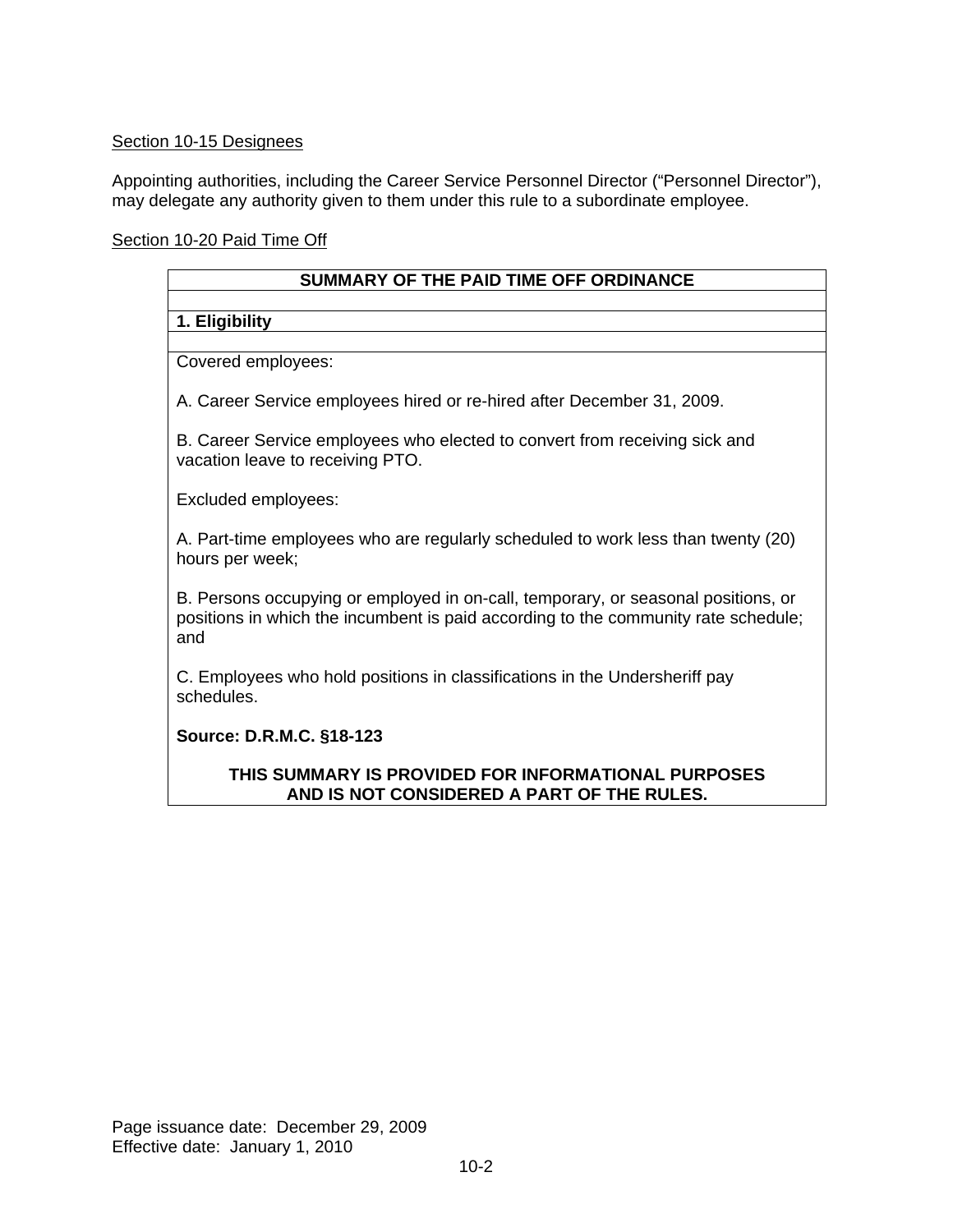# **SUMMARY OF THE PAID TIME OFF ORDINANCE - continued**

# **2. Conversion to PTO**

A. Employees who were receiving paid sick and vacation leave on December 31, 2009 and who otherwise continue to remain eligible may elect to receive PTO benefits instead of paid sick and vacation leave. In order to receive PTO benefits, such employees must provide written notice of this election to the Department of Finance on or before February 1, 2010.

B. Employees who elect to participate in the PTO plan must convert their existing sick and vacation leave banks into a special leave bank. The employee shall convert one hundred (100) percent of his or her existing vacation leave plus a maximum of fifty (50) percent of his or her existing sick leave into PTO, which shall be deposited in a special leave bank. The amount of PTO in the special leave bank cannot exceed four hundred (400) hours. Any excess sick leave shall be forfeited. The amount of existing sick and vacation leave to be converted shall be the amount of leave earned as of January 31, 2010.

C. The PTO balance in an employee's special leave bank shall not be replenished. PTO subsequently earned by an employee shall be deposited in his or her PTO bank. PTO used by an employee shall be debited from the employee's PTO bank first unless that bank has been exhausted or if the employee requests that the special leave bank be used first.

| 3. Earning PTO                              |         |         |        |         |      |  |
|---------------------------------------------|---------|---------|--------|---------|------|--|
| <b>Years of consecutive service</b>         |         |         |        |         |      |  |
|                                             | 0 < 0.5 | 0.5 < 5 | 5 < 10 | 10 < 15 | > 15 |  |
| <b>Paid time</b><br>off earned<br>per month | 10      | 12      | 15     | 18      | 19   |  |

# **Source: D.R.M.C. §18-124**

A proportionate amount shall be allowed eligible employees working part-time.

# **Source: D.R.M.C. §18-125**

## **4. Limits on PTO accumulation**

PTO may not be accumulated in excess of four hundred (400) hours.

## **Source: D.R.M.C. §18-127 (a)**

## **THIS SUMMARY IS PROVIDED FOR INFORMATIONAL PURPOSES AND IS NOT CONSIDERED A PART OF THE RULES.**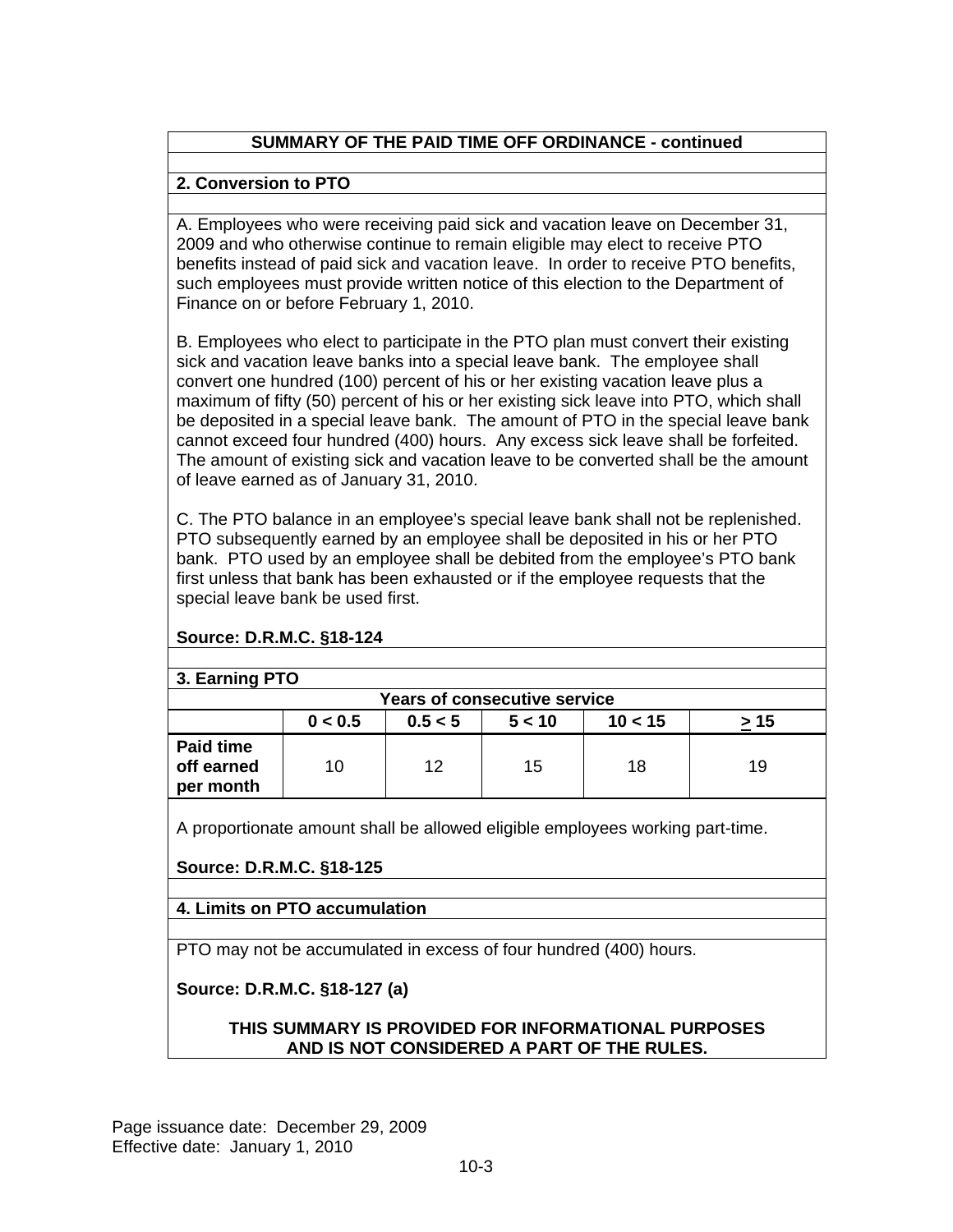## 10-21 Partial Leave Accruals

Full-time employees, eligible to earn PTO:

- A. Who begin employment with the City after the first day of a month; or
- B. Who separate from employment with the City before the last day of a month

Shall earn PTO in that particular month according to the following pro-ration schedule:

| pu. IV) III UIC IIIUIIUI |       |         | i dai 5 UI 501 VIUD |         |           |
|--------------------------|-------|---------|---------------------|---------|-----------|
|                          | < 0.5 | 0.5 < 5 | 5 < 10              | 10 < 15 | $\geq 15$ |
| $0 - 39$                 |       |         |                     |         |           |
| 40-79                    | 2.5   | 3       | 3.75                | 4.5     | 4.75      |
| 80-119                   | 5     | 6       | 7.5                 | 9       | 9.5       |
| 120-139                  | 7.5   | 9       | 11.25               | 13.5    | 14.25     |
| >140                     | 10    | 12      | 15                  | 18      | 19        |

**Hrs. worked (including pd. lv) in the month Years of service** 

**PTO hours earned** 

## 10-22 Situations Where Approval of PTO Use is not Required

An employee may use PTO without requesting the approval of the employee's appointing authority when the employee is incapacitated by sickness or injury; for necessary care and attendance during sickness of a member of the employee's immediate family, and for qualifying conditions under the Family and Medical Leave Act ("FMLA"). Such use shall be subject to reporting and investigation requirements set forth in this Rule 10.

## 10-23 All Other PTO Uses

- A. All other uses of PTO require the approval of the employee's appointing authority.
- B. Appointing authorities shall approve such requests to use PTO on the basis of the work requirements of the agency after conferring with employees and recognizing their wishes where possible. Preference in the scheduling of preapproved PTO shall be given to employees in order of their total length of continuous employment in the Career Service; provided, however, that an employee who has been re-instated or re-employed following a lay-off shall be given credit for the period of continuous employment in the Career Service prior to the lay-off.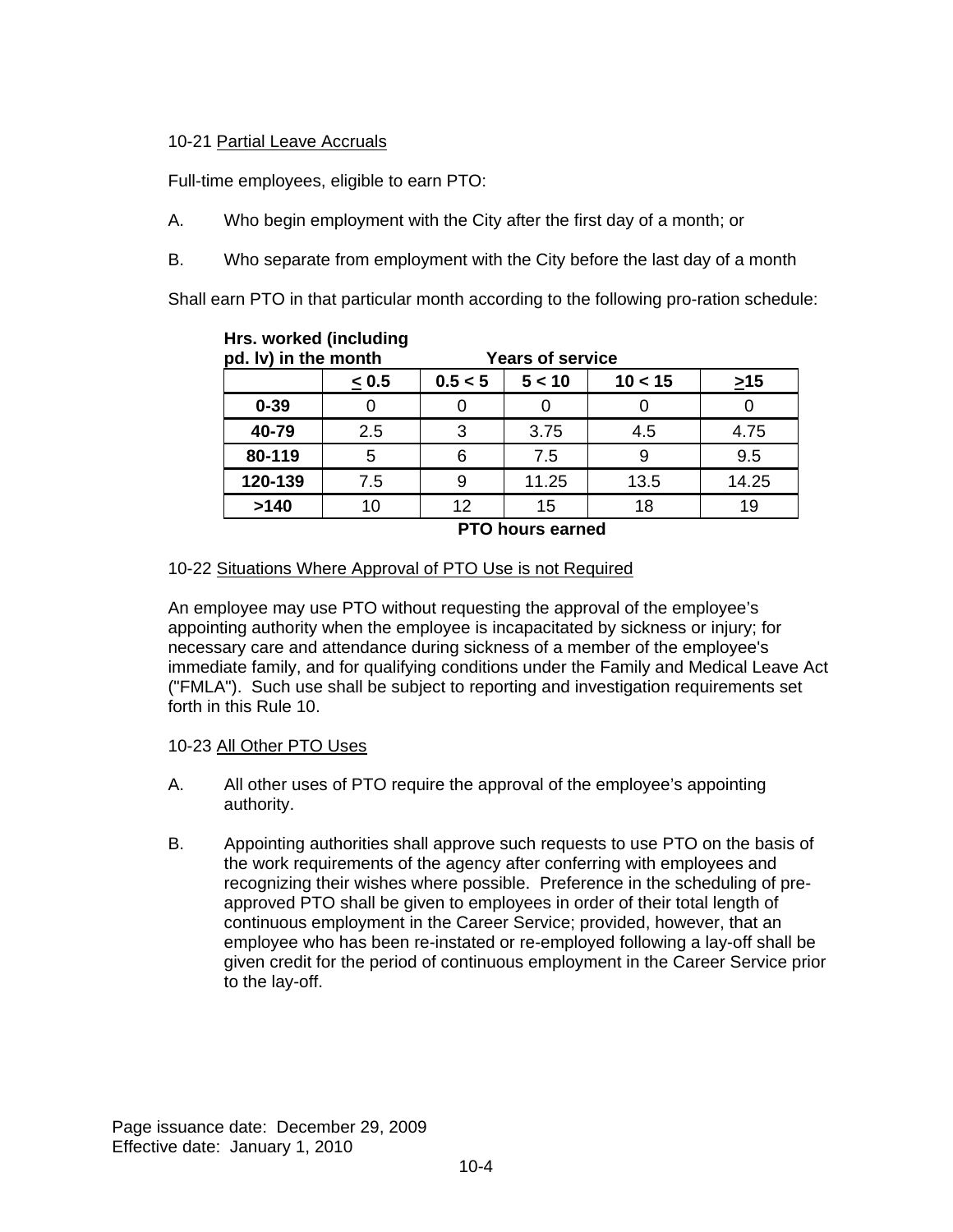# C. Exceeding the PTO Accumulation Limit:

An appointing authority may not defer an employee's use of PTO to the extent that the employee will lose earned PTO. If the appointing authority is unable to allow an employee who has accumulated the maximum hours of PTO to use any of those hours because of workload, the appointing authority shall submit and the Personnel Director shall approve an emergency request to exceed the maximum amount. The employee must use the excess over four hundred (400) hours in the employee's PTO bank within one year of the approval date.

# **SUMMARY OF THE PAID TIME OFF ORDINANCE -continued**

## **5. Bereavement leave**

Employees who receive PTO benefits shall be entitled to use up to forty (40) hours of paid bereavement leave because of the death of a member of the employee's immediate family. This forty (40) hours of bereavement leave shall not count against the employee's PTO bank.

## **Source: D.R.M.C. §18-128**

## **THIS SUMMARY IS PROVIDED FOR INFORMATIONAL PURPOSES AND IS NOT CONSIDERED A PART OF THE RULES**

### 10-24 Bereavement Leave

An appointing authority may, in addition to the forty (40) hours of bereavement leave permitted by ordinance, grant additional PTO, or may allow an employee receiving PTO to use other paid or unpaid leave because of unusual circumstances connected with the death of a member of the employee's immediate family.

# **SUMMARY OF THE PAID TIME OFF ORDINANCE -continued**

## **6. Effect of separation on PTO balance**

Upon separation from the City, an employee shall be paid at his or her regular rate of pay for the unused portion of his or her accumulated PTO.

## **Source: D.R.M.C. §18-127 (b)**

## **THIS SUMMARY IS PROVIDED FOR INFORMATIONAL PURPOSES AND IS NOT CONSIDERED A PART OF THE RULES**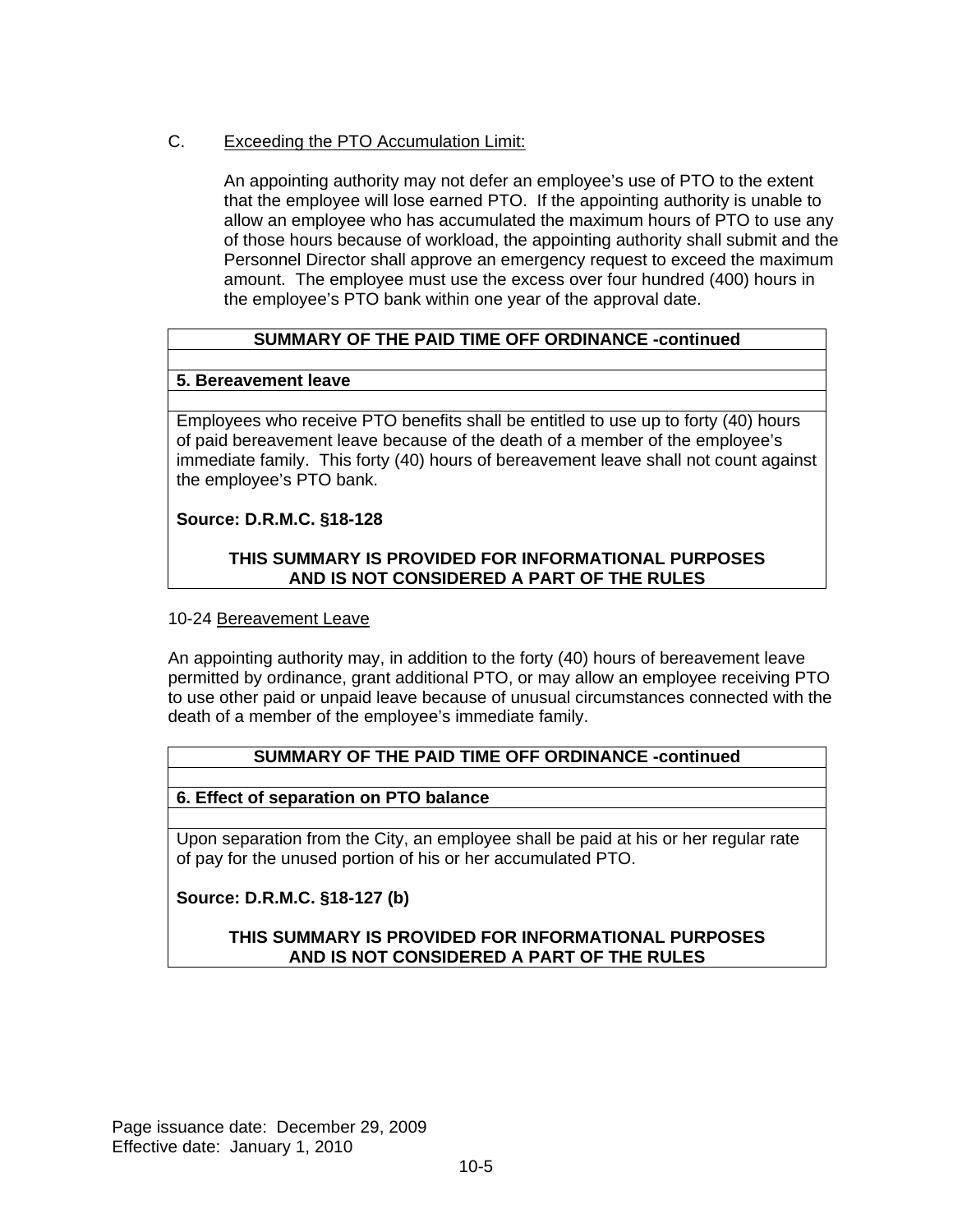# **SUMMARY OF SICK AND VACATION LEAVE ORDINANCES**

## **1. Eligibility**

Career Service employees who were receiving paid sick and vacation leave on December 31, 2009; who remain continuously employed by the City; and who have not voluntarily elected to receive PTO benefits, shall be entitled to continue to receive paid sick and vacation leave so long as the employee does not become:

A. A part-time employee who is regularly scheduled to work less than twenty (20) hours per week;

B. A person occupying or employed in on-call, temporary, or seasonal position, or position in which the incumbent is paid according to the community rate schedule; and

C. An employee who holds a position in a classification in the Undersheriff pay schedules.

## **Source: D.R.M.C. §18-131**

| 2. Earning vacation and sick leave          |       |        |         |     |  |
|---------------------------------------------|-------|--------|---------|-----|--|
| <b>Years of consecutive service</b>         |       |        |         |     |  |
|                                             | 0 < 5 | 5 < 10 | 10 < 15 | >15 |  |
| <b>Vacation hrs.</b><br>earned per<br>month | 8     | 10     | 12      | 14  |  |
| <b>Sick hours</b><br>earned per<br>month    | 8     |        | 8       |     |  |

A proportionate amount shall be allowed eligible employees working part-time.

## **Source: D.R.M.C. §18-132**

### **THIS SUMMARY IS PROVIDED FOR INFORMATIONAL PURPOSES AND IS NOT CONSIDERED A PART OF THE RULES.**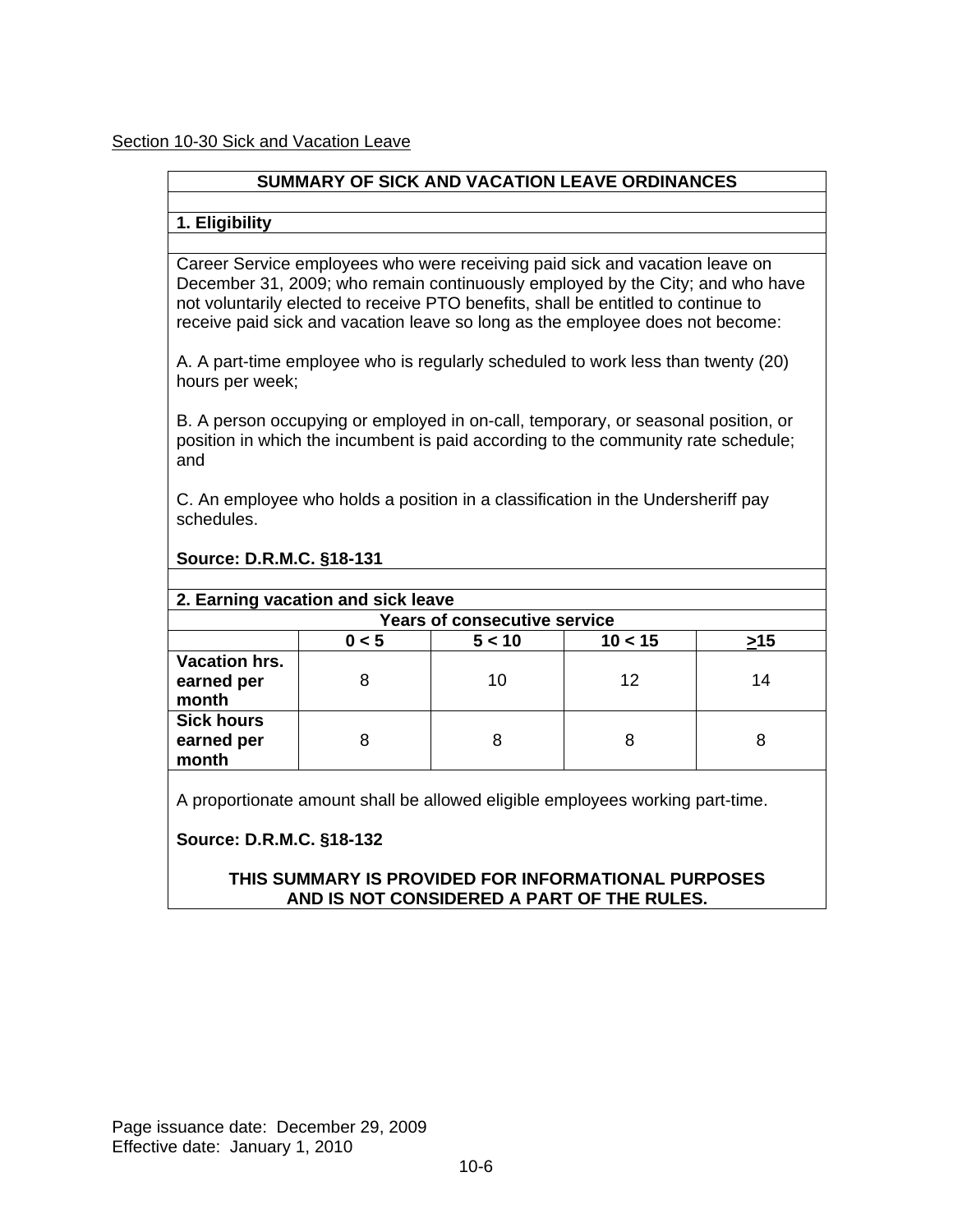## 10-31 Partial Leave Accruals

Full-time employees, eligible to earn vacation and sick leave:

- A. Who begin employment with the City after the first day of a month; or
- B. Who separate from employment with the City before the last day of a month.

Shall earn vacation and sick leave in that particular month according to the following proration schedule:

| Hrs. worked (including<br>pd. Iv) in the month<br>earned |       | <b>Vacation hours earned</b><br>Years of service |         |      | <b>Sick hrs.</b> |
|----------------------------------------------------------|-------|--------------------------------------------------|---------|------|------------------|
|                                                          | 0 < 5 | 5 < 10                                           | 10 < 15 | >15  | N/A              |
| $0 - 39$                                                 |       |                                                  |         |      |                  |
| 40-79                                                    |       | 2.5                                              | 3       | 3.5  |                  |
| 80-119                                                   |       | 5                                                | 6       |      |                  |
| 120-139                                                  |       | 7.5                                              | 9       | 10.5 | 6                |
| >140                                                     | 8     | 10                                               | 12      | 14   |                  |

## **SUMMARY OF SICK AND VACATION LEAVE ORDINANCES -continued**

### **3. Limits on sick leave accumulation**

Sick leave may be accumulated to a limit of nine hundred sixty (960) working hours. When the accumulation exceeds eight hundred eighty (880) working hours, an employee may request that accumulated sick leave in excess of the eight hundred eighty (880) working hours be converted to vacation leave. Such conversions are in addition to the monthly amount of vacation leave allowed by ordinance. Employees may not convert sick leave to vacation leave if such a conversion would result in the employee's accumulated vacation leave exceeding the limits allowed by the Career Service Rules.

## **Source: D.R.M.C. §18-132 (a)(2)**

## **THIS SUMMARY IS PROVIDED FOR INFORMATIONAL PURPOSES AND IS NOT CONSIDERED A PART OF THE RULES.**

### 10-32 Limits on Vacation Leave Accumulation

Employees with up to ten (10) years of service may accumulate up to two hundred eighty-eight (288) hours of vacation leave. Employees with ten (10) or more years of service may accumulate up to three hundred thirty-six (336) hours of vacation leave.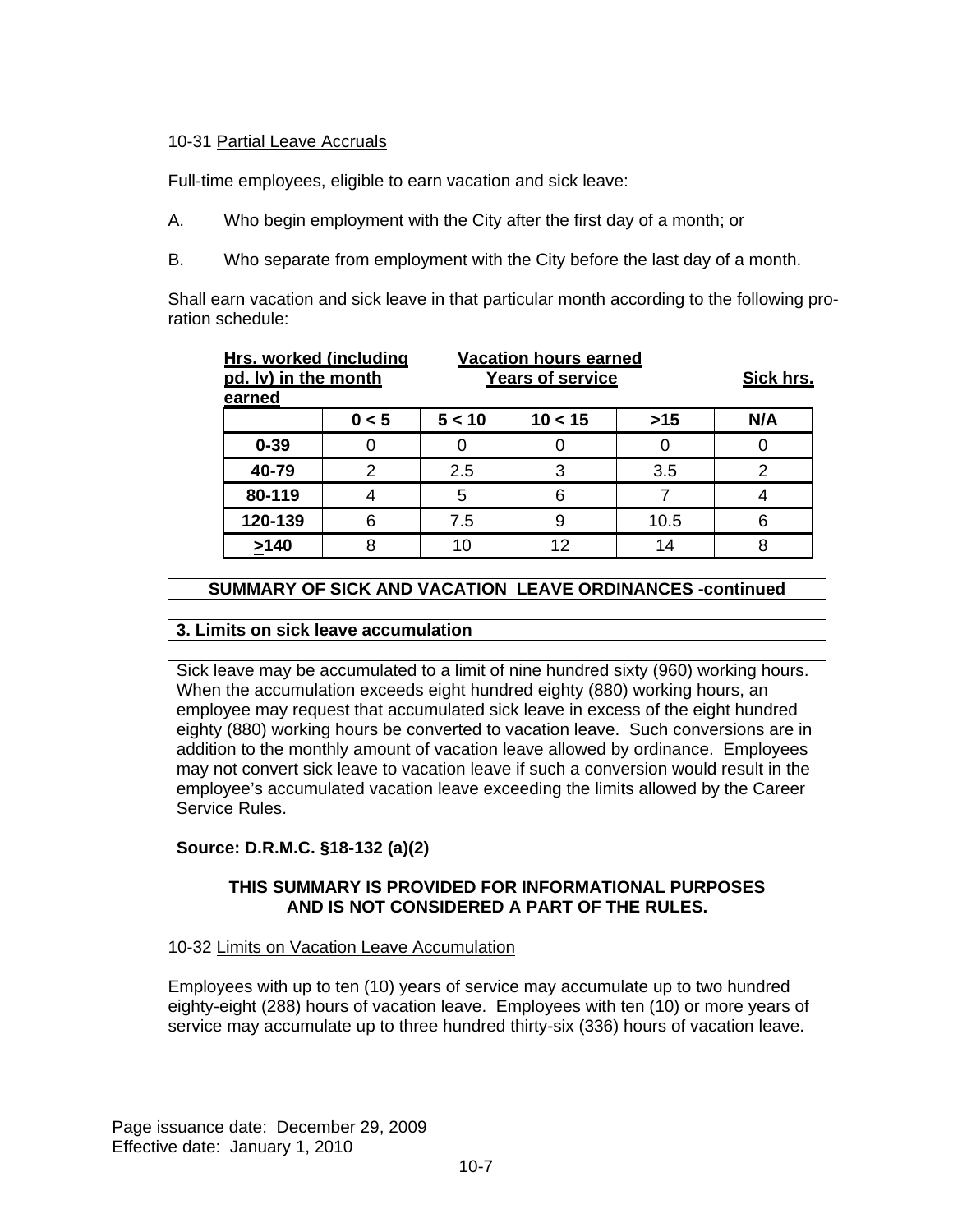# 10-33 Using Sick Leave

Sick leave may be used when an employee is incapacitated by sickness or injury; for medical examinations, or treatment; for necessary care and attendance during sickness, or for death, of a member of the employee's immediate family, for qualifying conditions under the FMLA and as otherwise provided in these rules.

# **SUMMARY OF SICK AND VACATION LEAVE ORDINANCES -continued**

# **4. Granting vacation leave**

A. An eligible employee who has served in a City position for less than six (6) months shall not be paid for any accumulated vacation leave. Employees with more than six (6) months of service may use accumulated vacation leave.

# **Source: D.R.M.C. §18–134 (b)**

B. Vacation leave shall be taken at a time convenient to the appointing authority, provided that, every eligible employee shall be granted vacation leave during each twelve (12) month period of employment except where a deferment, not to exceed an additional twelve (12) months, is required for the good of the service.

# **Source: D.R.M.C. §18-132 (b)(2)**

**THIS SUMMARY IS PROVIDED FOR INFORMATIONAL PURPOSES AND IS NOT CONSIDERED A PART OF THE RULES.**

### 10-34 Granting Vacation Leave

- A. Appointing authorities shall grant leave on the basis of the work requirements of the agency after conferring with employees and recognizing their wishes where possible. Preference in the scheduling of vacation time shall be given to employees in order of their total length of continuous employment in the Career Service; provided, however, that an employee who has been reinstated or reemployed following a layoff shall be given credit for the period of continuous employment in the Career Service prior to the layoff.
- B. Exceeding the Vacation Leave Accumulation Limit:

An appointing authority may not defer an employee's use of vacation leave to the extent that the employee will lose earned vacation leave. If the appointing authority is unable to allow an employee who has accumulated the maximum hours of vacation leave to use any of it because of workload, the Personnel Director shall approve an emergency request by the appointing authority to exceed the maximum amount. The employee must use the excess over two hundred-eighty-eight (288) hours or three hundred thirty-six (336) hours, whichever applies, within one year of the approval date.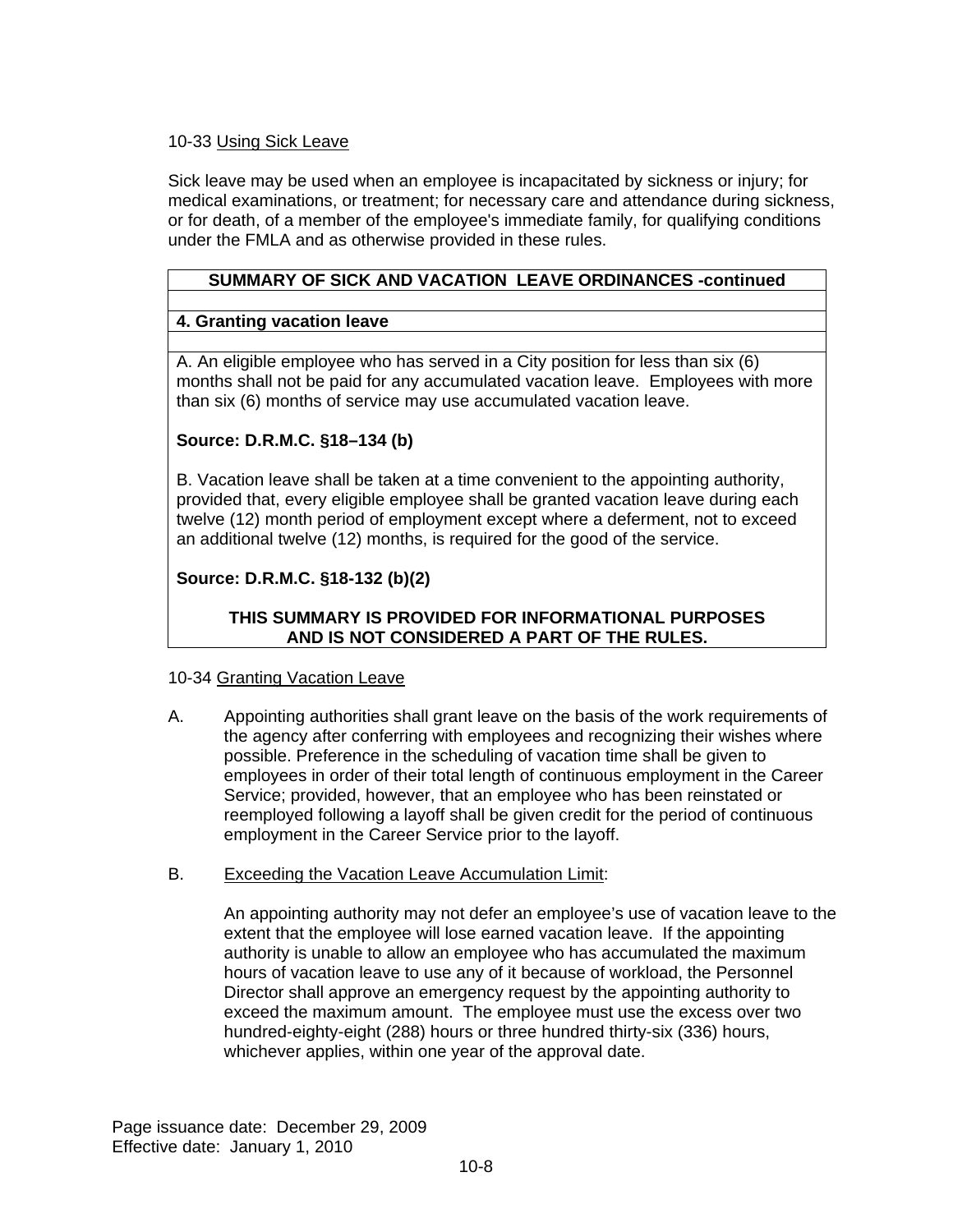## 10-35 Bereavement Leave

Employees receiving sick leave shall be entitled to use up to forty-eight (48) hours of sick leave because of the death of a member of an employee's immediate family. An appointing authority may grant additional sick leave, or may allow an employee to use other paid or unpaid leave because of unusual circumstances.

|                   | <b>SUMMARY OF SICK AND VACATION LEAVE ORDINANCES -continued</b>                                                            |                           |  |  |  |  |
|-------------------|----------------------------------------------------------------------------------------------------------------------------|---------------------------|--|--|--|--|
|                   | 5. Effect of separation on sick and vacation leave balances                                                                |                           |  |  |  |  |
|                   |                                                                                                                            |                           |  |  |  |  |
| A. Sick leave     |                                                                                                                            |                           |  |  |  |  |
|                   | The following table applies to the pay-out of sick leave upon separation for any<br>reason other than death or retirement: |                           |  |  |  |  |
| <b>Full years</b> |                                                                                                                            |                           |  |  |  |  |
| Of service        |                                                                                                                            | <b>Payout formula</b>     |  |  |  |  |
| $\leq 5$          | No pay out                                                                                                                 |                           |  |  |  |  |
| 5                 | Sick leave balance minus                                                                                                   | (5 X 40 hrs.) or 200 hrs. |  |  |  |  |
| 6                 | Sick leave balance minus                                                                                                   | (6 X 40 hrs.) or 240 hrs. |  |  |  |  |
|                   | Sick leave balance minus                                                                                                   | (7 X 40 hrs.) or 280 hrs. |  |  |  |  |
| 8                 | Sick leave balance minus                                                                                                   | (8 X 40hrs.) or 320 hrs.  |  |  |  |  |
| 9                 | Sick leave balance minus                                                                                                   | (9 X 40hrs.) or 360 hrs.  |  |  |  |  |
| >1                | Sick leave balance minus                                                                                                   | (10 X 40hrs.) or 400 hrs. |  |  |  |  |

Upon separation due to retirement or death, an employee shall be paid at his or her regular rate of pay for one-half (1/2) of all accumulated sick leave credits existing on the effective date of separation or death, or in accordance with the method described above, whichever is higher, but not to exceed five hundred sixty (560) working hours.

## **Source: D.R.M.C. §18-134 (a)**

B. Vacation leave

An eligible employee who has served in a city position for less than six (6) months shall not be paid for any accumulated vacation leave. Employees with more than six (6) months of service shall be paid at his or her regular rate of pay for the unused portion of his or her accumulated vacation leave upon separation from employment.

# **Source: D.R.M.C. §18-134 (b)**

## **THIS SUMMARY IS PROVIDED FOR INFORMATIONAL PURPOSES AND IS NOT CONSIDERED A PART OF THE RULES.**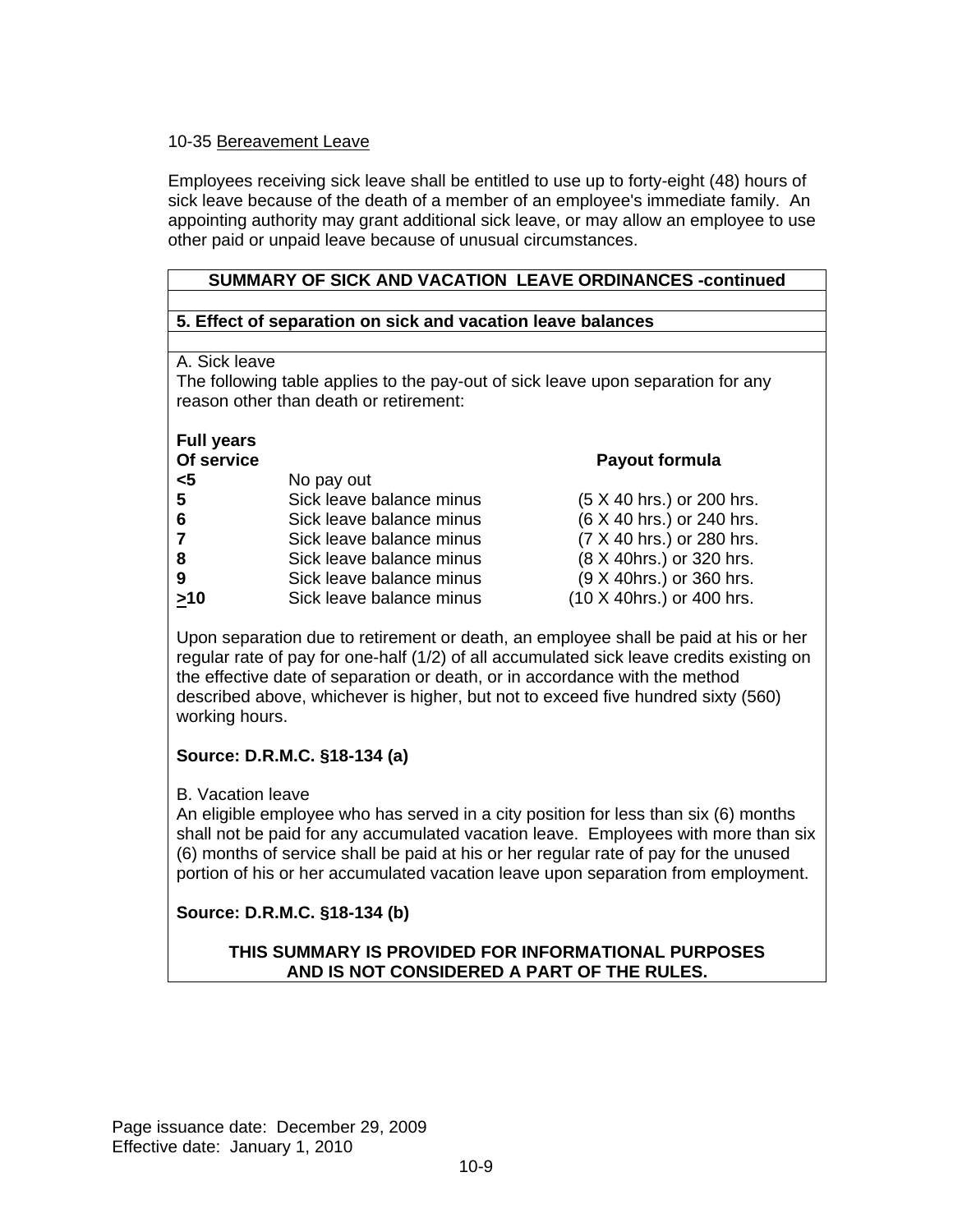# Section 10-40 Administration of Paid Time Off and Sick and Vacation Ordinances

# **SUMMARY OF THE PAID TIME OFF AND SICK AND VACATION ORDINANCES**

## **1. Effect of appointment to another City position:**

When an employee is appointed to a Career Service position from any other City department or agency which is governed by the PTO ordinance or the sick and vacation ordinance, the employee's paid leave credits shall be transferred into the new place of City employment, provided that the entrance on duty in the new position immediately follows the separation from the former position.

# **Source: D.R.M.C. §18-126 & §18-133**

## **THIS SUMMARY IS PROVIDED FOR INFORMATIONAL PURPOSES AND IS NOT CONSIDERED A PART OF THE RULES.**

## 10-41 Length of Service

In computing length of service for the purpose of determining an employee's PTO or vacation leave accrual rate, service in a position in any City department or agency other than the Classified Service of Police and Fire, the Denver Water Board, on-call positions, and contact positions, shall be counted as service, provided such service was performed continuously, immediately prior to the employee's employment or re-employment appointment to the Career Service.

### 10-42 Effect of Appointment to Another Career Service Position

When an employee is appointed to one Career Service position from another, the employee's accumulated PTO or sick and vacation leave shall be transferred to the new position.

### 10-43 Using Paid Leave

- A. The amount of PTO or sick and vacation leave used shall be the amount of time an employee is scheduled to work when the leave is used.
- B. PTO or sick and vacation leave shall not be used before it is posted to the employee's account.
- C. Use of PTO or sick and vacation leave shall not affect eligibility for a merit increase or merit payment.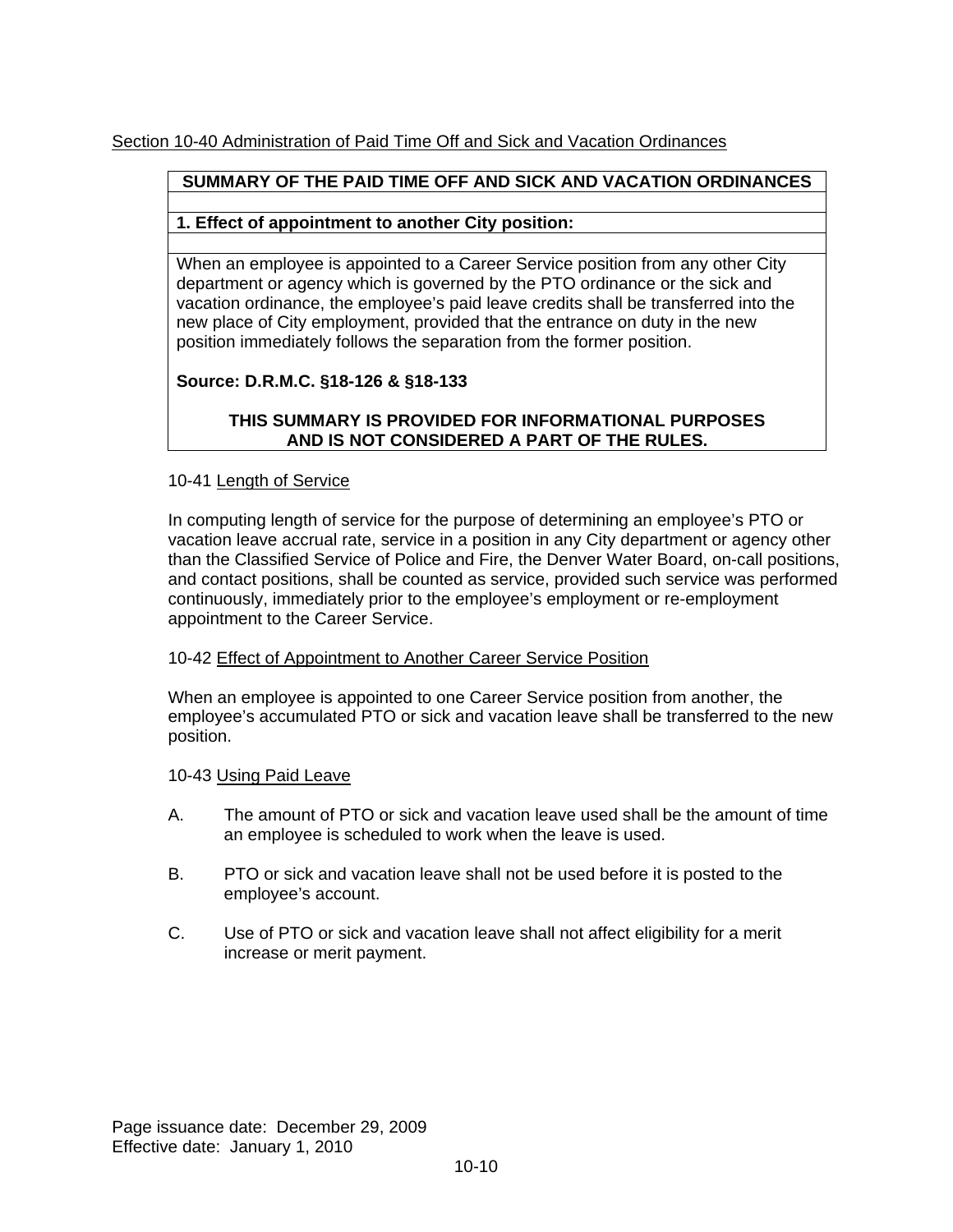# 10-44 Reporting and Investigation of Sick Leave

- A. If an employee is absent for reasons that entitles the employee to use PTO without appointing authority approval, or sick leave, the employee or a member of the employee's household shall notify the employee's supervisor as soon as possible but at least within two (2) hours after the employee's usual reporting time. Appointing authorities may establish reporting procedures which differ from the standard for an entire agency, for specific units, or for individual employees in order to meet special program needs or work loads.
- B. If an employee fails to notify the employee's supervisor or agency head, no PTO or sick leave shall be authorized, except in unusual circumstances, to be determined by the appointing authority.
- C. Appointing authorities may investigate the alleged illness of an employee using PTO without appointing authority approval, or sick leave. False or fraudulent use of PTO or sick leave shall be cause for disciplinary action and may result in dismissal.
- D. An employee who is using PTO or sick leave for more than three (3) days because of his or her own illness or that of a member of his or her immediate family may be required to furnish a statement signed by attending physician, or other proof of illness satisfactory to the appointing authority. An appointing authority may require this statement or proof for an absence chargeable to PTO without appointing authority approval, or sick leave, of any duration. If an appointing authority has reason to believe that the absence may be a qualifying event under the FMLA, the FMLA medical certification requirements shall apply.

# 10-45 Donated Leave

- A. Donating Leave:
	- 1. A Career Service employee may donate sick leave to another Career Service employee provided that the employee donating sick leave:
		- a. Has been earning sick leave from the City continuously for the last five years; and
		- b. Retains a sick leave balance of at least two hundred forty (240) hours after the donation.
	- 2. A Career Service employee may donate PTO to another Career Service employee provided that the employee donating PTO retains a PTO balance of at least eighty (80) hours after the donation.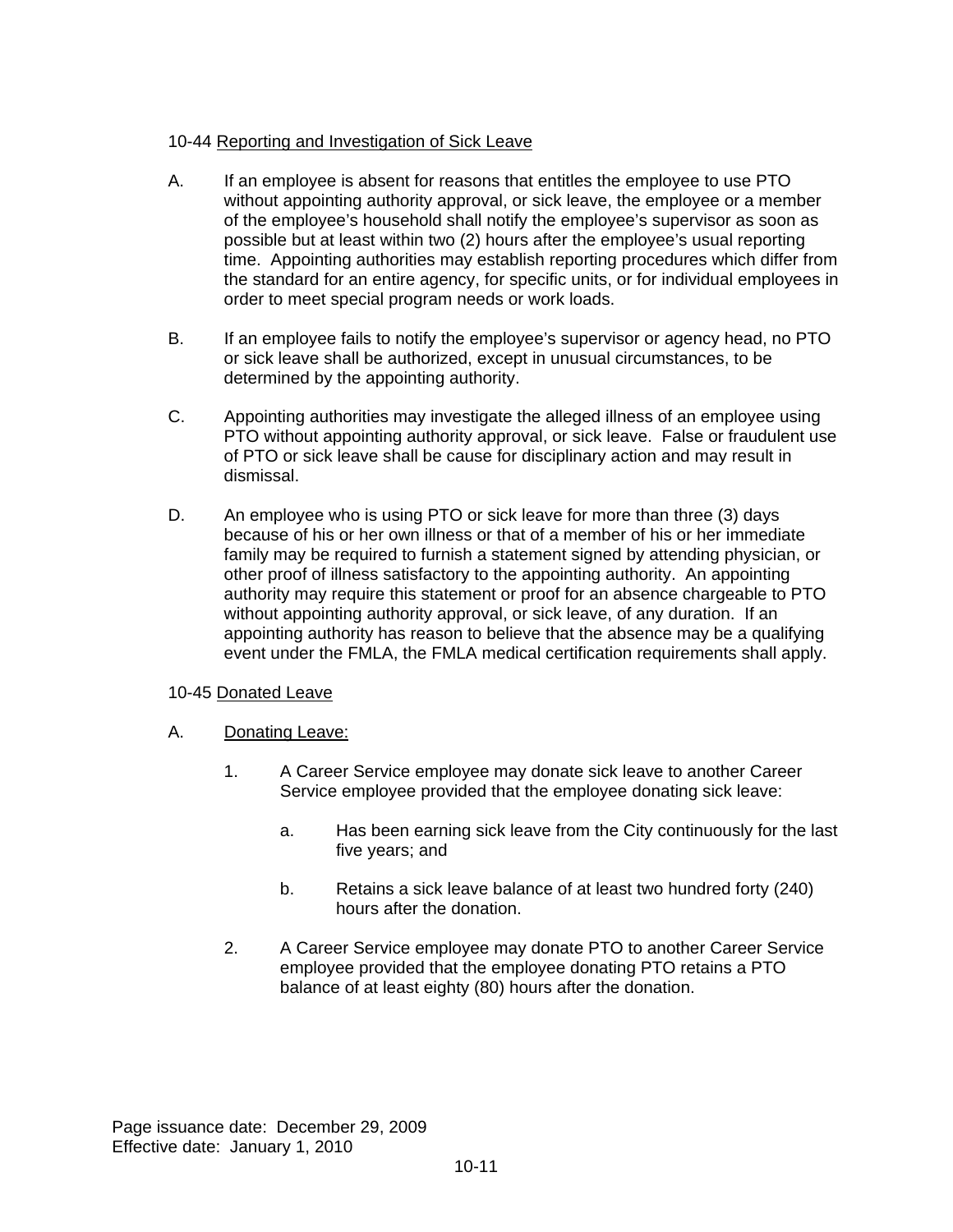- 3. A Career Service employee may donate PTO or sick leave to a non-Career Service City employee provided that the recipient employee's department or agency and any applicable collective bargaining agreement allow employees to receive donations of leave from Career Service employees and provided that the applicable donor requirements have been met.
- 4. A Career Service employee may donate PTO or sick leave to, or receive donated sick leave from, an employee covered by the Undersheriff pay schedule to the extent permitted by the applicable collective bargaining agreement and provided that the donor and recipient requirements applicable to the non-Undersheriff employee have been met.

## B. Recipient requirements:

- 1. Before an employee can receive donated leave, the employee (or the employee's representative) must provide notice to the Department of Finance that the employee anticipates a need for donated leave. Such notice shall estimate how much donated leave the employee expects to use in the current calendar year. Should the employee need more donated leave beyond the original estimate, the employee shall provide notice of this to the Department of Finance before the employee can receive additional donations.
- 2. In order to use donated leave, an employee must:
	- a. Have exhausted his or her accumulated compensatory time, leave and vacation leave or PTO, be absent from work and;
		- i. Be receiving disability leave, or temporary disability benefits under the provisions of the Workers' Compensation Act. In either of these situations, the employee may only use donated leave to make up the difference between the employee's base salary, and the total of other paid leave received and the temporary disability benefits the employee is receiving;
		- ii. Be receiving FMLA leave;
		- iii. Be receiving interactive process leave; or
		- iv. Have received written notice of a pre-disqualification meeting. The employee may use donated leave until disqualification occurs or until the end of the period in which a decision on disqualification must be issued, whichever occurs first.

**or**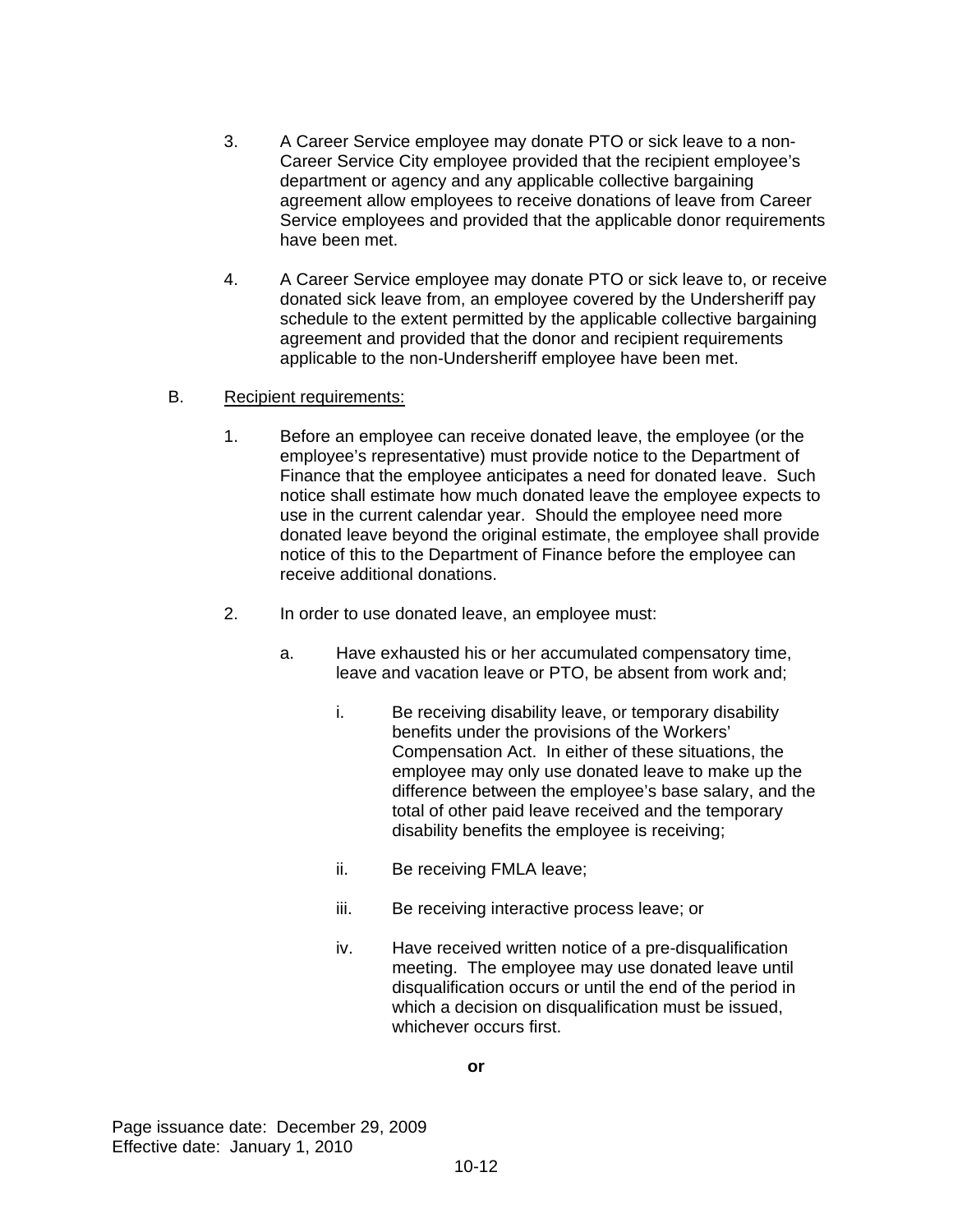- b. Have elected to substitute donated leave for unpaid parental involvement leave.
- 3. Donated leave can be used to cover absences that occur up to fifteen (15) calendar days before the leave was posted to a recipient's account so long as the other conditions of this section have been met.
- 4. A Career Service employee may receive donated leave from a non-Career Service City employee provided that the donor employee's department or agency allows employees to donate leave to Career Service employees and that the recipient requirements listed above have been met.
- 5. Employees who are eligible to receive donated leave may receive either donated PTO or donated sick leave regardless of whether the employee is enrolled in the PTO or sick and vacation leave plan.
- C. Employees cannot use more than six hundred (600) hours of donated leave in a calendar year. Employees cannot receive donated leave to the extent that the donated leave will increase the employee's PTO or sick leave bank over the applicable maximum accumulation limit.
- D. 1. The amount of donated leave to be credited to the recipient's account shall be computed as follows:
	- a. Multiply the number of hours of leave being donated by the hourly rate of pay of the donor employee;
	- b. Divide the result by the hourly rate of pay of the recipient; and
	- c. Round the result down to the closest full hour.
	- 2. The computations made in paragraph D.1. shall be reported to the Department of Finance in accordance with procedures to be established by that office.
- E. Recipients of donated leave are not entitled to receive pay upon separation for unused donated leave. Unused donated leave may not be donated to another employee or returned to the donor.

## 10-46 Effect of Separation on Leave Accrual

Employees shall not earn PTO or sick and vacation leave after the effective date of the employee's separation. Rule 1 **DEFINITIONS**, Rule 14 **SEPARATION OTHER THAN DISMISSAL** and Rule 16 **DISCIPLINE AND DISMISSAL** define the effective dates of dismissals and other types of separations.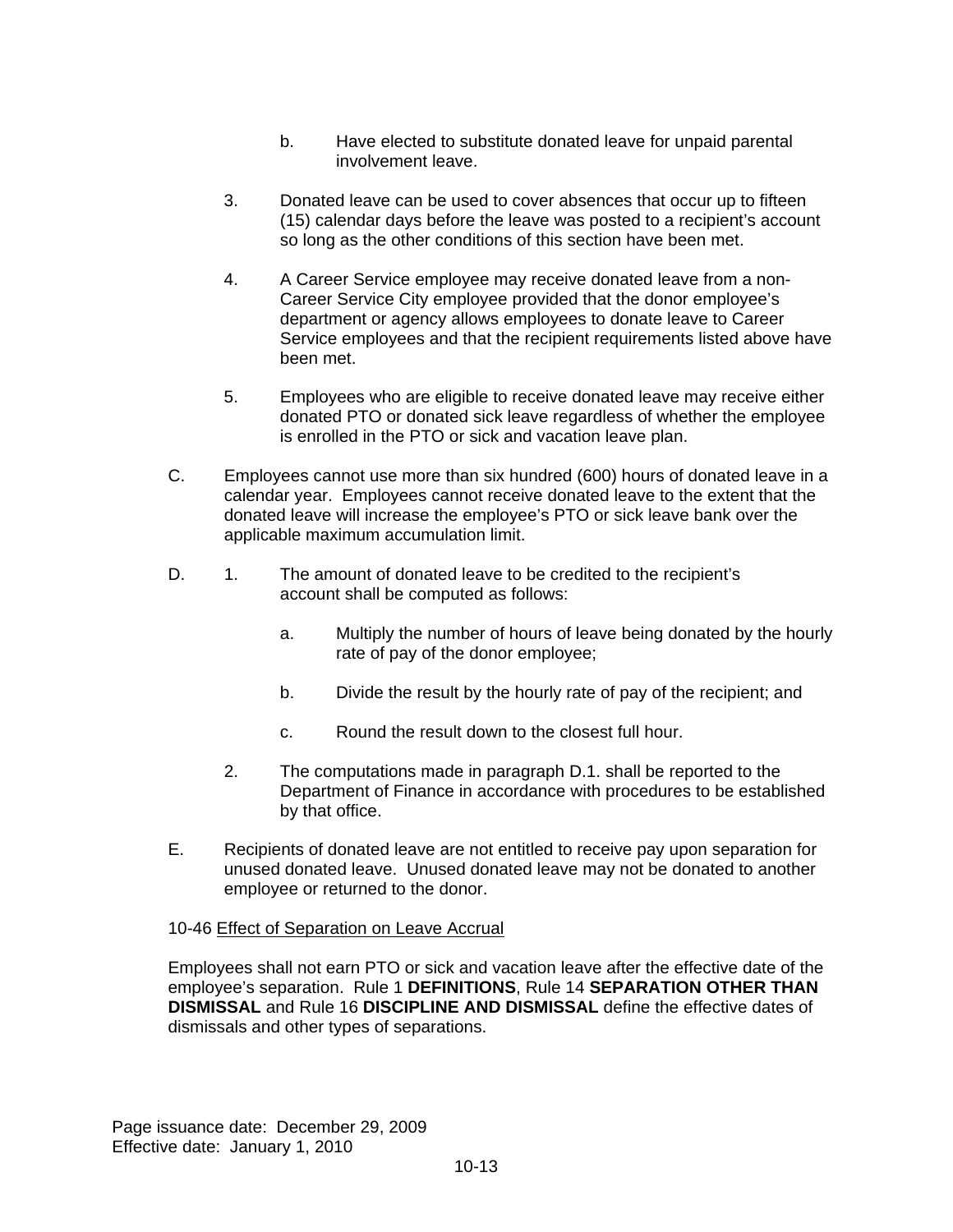## **SUMMARY OF THE PAID TIME OFF AND SICK AND VACATION ORDINANCES continued**

### **2. Re-instated employees**

Employees who were laid off while receiving paid sick and vacation leave benefits, and are re-instated under the Career Service Rules after December 31, 2009, will be enrolled in the PTO plan unless they elect in writing to continue to receive sick and vacation leave. Such election must be made within thirty (30) days of the effective date of the re-instatement.

## **Source: D.R.M.C. §18-123 (c)**

## **THIS SUMMARY IS PROVIDED FOR INFORMATIONAL PURPOSES AND IS NOT CONSIDERED A PART OF THE RULES.**

### 10-47 Effect of Re-instatement and Re-employment on PTO and Sick Leave Balance

An employee who is re-instated after a lay-off shall have sick leave that he or she was not paid for at the time of separation restored as follows:

- A. Employees who are enrolled in the PTO plan upon re-instatement may be able to convert sick leave that was lost at the time of lay-off to the special PTO bank. The amount that may be converted is based on the employee's accumulated sick leave at the time of separation. Up to one-half of this amount may be converted to the special PTO bank;
	- 1. So long as the amount converted does not exceed four hundred (400) hours, and
	- 2. After the sick leave the employee was paid for at the time of separation is deducted from this amount.
- B. Employees who elect to receive sick and vacation leave after re-instatement shall have all sick leave that he or she was not paid for at the time of separation restored to the employee's sick leave bank.
- C. An employee who is re-employed while his or her name is on a re-instatement list shall also be entitled to restoration of eligible sick leave under the terms of this sub-section.

### Section 10-50 Other Paid Leave

### 10-51 Paid Military Leave

A. All probationary and career status employees in the Career Service shall be eligible for up to fifteen (15) days, but not to exceed one hundred twenty (120) hours of paid military leave each calendar year for the time the employee is engaged in military training or service.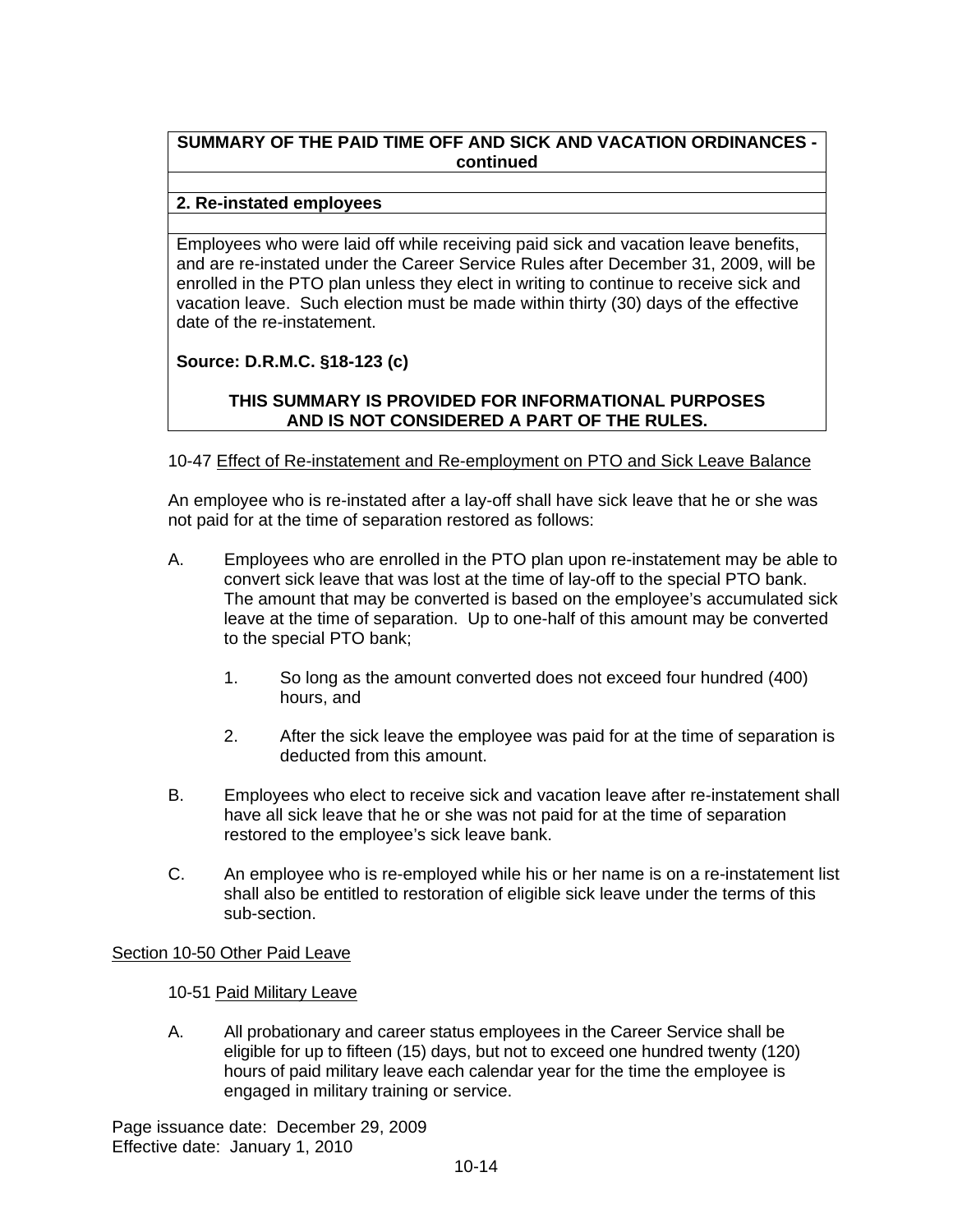- B. Notification Requirement: Employees engaged in military service or training requiring military leave shall provide notice in advance to their appointing authority, when possible. If the employee is unable to provide advance notice because of military necessity, the employee may give notice after starting duty.
- C. Employees who continue in military service beyond the time for which paid military leave is allowed shall be placed on unpaid military leave, which is covered by Rule 11 **UNPAID AND EXTENDED LEAVE**.

## 10-52 Election Leave

Employees who are eligible to vote in an election are entitled to use up to two (2) hours of paid election leave for the purpose of voting during the time the polls are open, if an employee's work hours on the day of an election are such that there are less than three (3) hours between the time of opening and the time of closing of the polls during which the employee is not required to be on the job. Employees must request and receive approval for the leave prior to the election day. The appointing authority may specifiy the hours during which the employee may be absent, except that the employee shall be allowed to take the election leave at the beginning or end of the work shift if requested. (Source: C.R.S. §1-7-102).

### 10-53 Court Leave

- A. An employee shall be granted paid court leave during time the employee is regularly scheduled to work, if the employee is:
	- 1. Required to serve as a juror in a court of law;
	- 2. Subpoenaed to testify in court of law or administrative proceeding concerning matters arising out of the course of his or her employment; or
	- 3. Requested to serve as a witness in a court of law or administrative proceeding by his or her appointing authority or other authorized person to represent the City's interest in the legal proceedings.
- B. Court leave is intended only to apply to those time periods when the employee is needed for court service and for reasonable travel time between court and work.
- C. In order to receive court leave, an employee who is called for jury duty or to serve as a witness shall present the original summons or subpoena from the court to his or her supervisor and, at the conclusion of such duty, a signed statement from the Clerk of the Court or other evidence showing the actual time of attendance at court.
- D. Fees received for jury service in a Federal, State, or Municipal court shall be in addition to, and irrespective of, an employee's regular salary.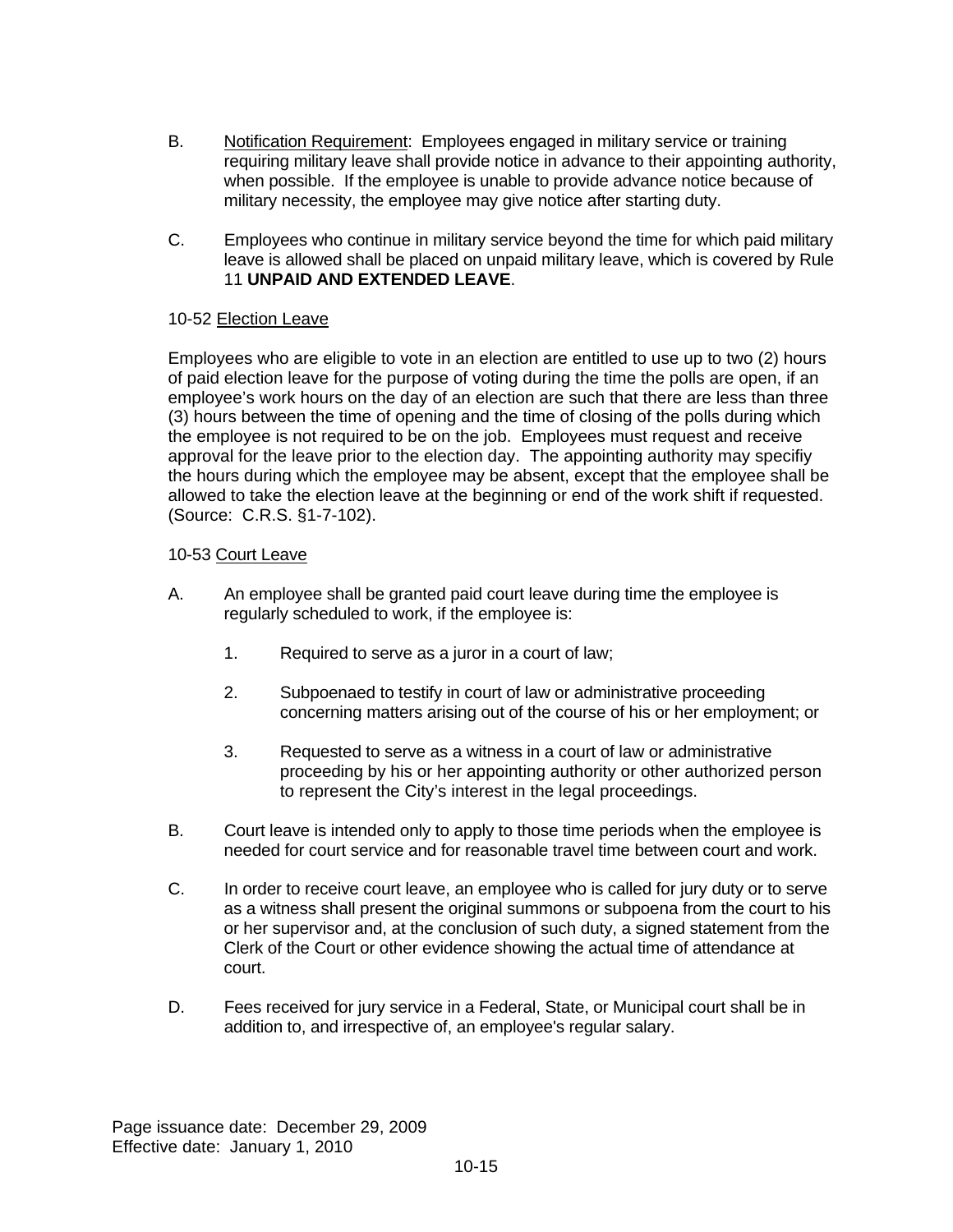# **SUMMARY OF THE HOLIDAY ORDINANCE**

# **1. Eligibility:**

## Excluded employees:

A. Part-time employees who are regularly scheduled to work less than twenty (20) hours per week;

B. Persons occupying or employed in on-call, temporary, or seasonal positions, or positions in which the incumbent is paid according to the community rate schedule; and

C. Employees who hold positions in classifications in the Undersheriff pay schedules.

# **Source: D.R.M.C. §18-141**

# **2. Paid holidays**

A. New Year's Day (January 1);

- B. Martin Luther King Day (third Monday in January);
- C. Washington's Birthday (third Monday in February);
- D.Cesar Chavez Day (last Monday in March);
- E. Memorial Day (last Monday in May);
- F. Independence Day (July 4);
- G. Labor Day (first Monday in September);
- H. Veterans' Day (November 11);
- I. Thanksgiving Day (fourth Thursday in November);
- J. Christmas Day (December 25);

K. Personal holiday (one (1) personal holiday on a date agreed upon by the employee and the City to be used within the calendar year).

# **Source: D.R.M.C. §18-142**

# **THIS SUMMARY IS PROVIDED FOR INFORMATIONAL PURPOSES AND IS NOT CONSIDERED A PART OF THE RULES.**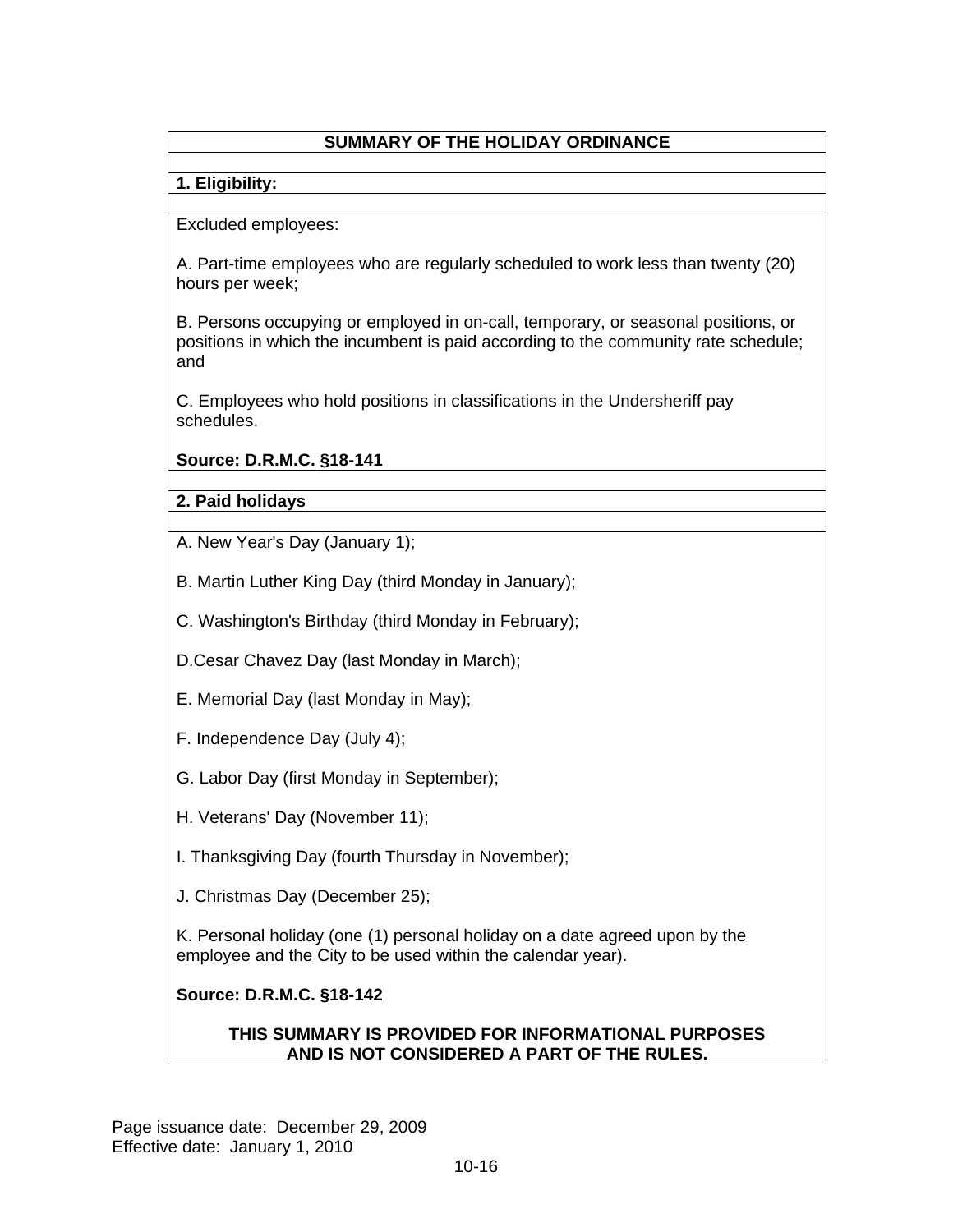# **SUMMARY OF THE HOLIDAY ORDINANCE - continued**

# **3. Observation of holiday**

A. If any of the holidays listed above falls on a Sunday, then the following Monday shall be considered as the holiday. If any of the holidays listed above falls on a Saturday, then the preceding Friday shall be considered as the holiday.

B. An employee may be required to work on a holiday in order to maintain essential services to the public.

## **Source: D.R.M.C. §18-143**

## **THIS SUMMARY IS PROVIDED FOR INFORMATIONAL PURPOSES AND IS NOT CONSIDERED A PART OF THE RULES.**

### 10-54 Holiday Leave

- A. An eligible full-time employee shall receive eight (8) hours of paid holiday leave in a week in which a holiday occurs.
- B. An eligible part-time employee regularly scheduled to work at least twenty (20) hours per week shall receive paid holiday leave as follows:
	- 1. An employee who is regularly scheduled to work from twenty (20) to twenty-nine (29) hours per week shall receive four (4) hours of paid holiday leave.
	- 2. An employee who is regularly scheduled to work from thirty (30) to thirtynine (39) hours per week shall receive six (6) hours of paid holiday leave.
- C. When a holiday falls on an employee's regular day off, it shall be observed as follows:
	- 1. If the holiday falls on the first day off, it shall be observed on the preceding workday.
	- 2. If the holiday falls on the second or third regular day off, it shall be observed on the next workday.
- D. Unless otherwise provided in Rule 11 **UNPAID AND EXTENDED LEAVE**, an eligible employee must be at work or on an authorized, paid leave on the scheduled workdays immediately preceding and immediately following the day on which the holiday is observed in order to receive paid holiday leave.
- E. Religious or other holidays not observed by the City may be granted in accordance with the rules governing paid and unpaid leave.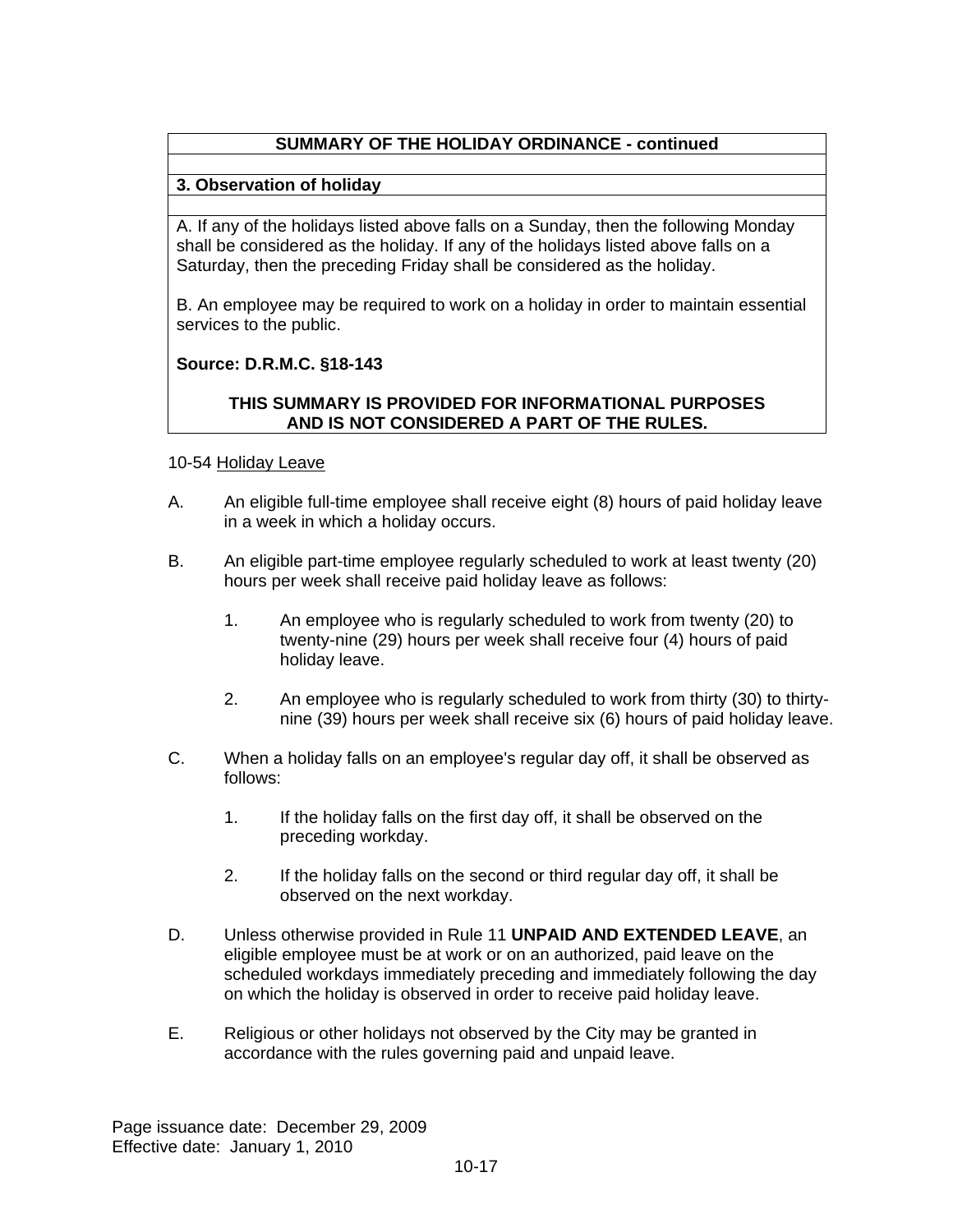F. The appointment or separation of an employee shall not be effective on a holiday unless it is a scheduled workday for the employee.

## 10-55 Investigatory Leave

An appointing authority may place an employee on paid investigatory leave pending an investigation of a possible rule violation or failure to meet standards of performance as provided in Rule 16 **DISCIPLINE AND DISMISSAL**. Investigatory leave may be for no more than forty-five (45) calendar days, unless an extension of time has been approved by the Personnel Director.

### 10-56 Training Leave

- A. Appointing authorities may grant paid training leave. Any training program for which such leave is granted must be job-related, which includes career development training that will prepare the employee for advancement with the City.
- B. Appointing authorities may grant training leave for the purpose of attending institutes, seminars, or educational courses related to an employee's work for extended periods of time, at the appointing authority's discretion.
- C. Appointing authorities shall allow trainees or interns to arrange their work schedule if they need to attend classes during normal working hours. Trainees or interns are not entitled to training leave while attending classes for the degree or certificate program they are required to complete during their trainee or intern probationary period.
- D. Use of training leave by employees shall be arranged whenever possible during regularly scheduled work hours. Appointing authorities who require attendance at training activities during off-duty hours that are designed to increase the competencies, knowledge, skills and abilities of employees for the position which they presently occupy shall temporarily change the affected employee's standard work hours to include the training schedule. Employees who are required to attend such training during off-duty hours shall be granted paid training leave for the time spent in training.
- E. For the purposes of this subsection, on-line training courses shall be treated the same as classroom training sessions.
- F. Employees must present proof of attendance at any training for which they are authorized to receive training leave.

## 10-57 Compensatory Time

Compensatory time earned under the provisions of Rule 9 **PAY ADMINISTRATION** may be taken at any time mutually convenient to the employee and the appointing authority. However, all accrued compensatory time shall be used by March 31<sup>st</sup> of each calendar year or paid out in cash by the final pay period of April of that year.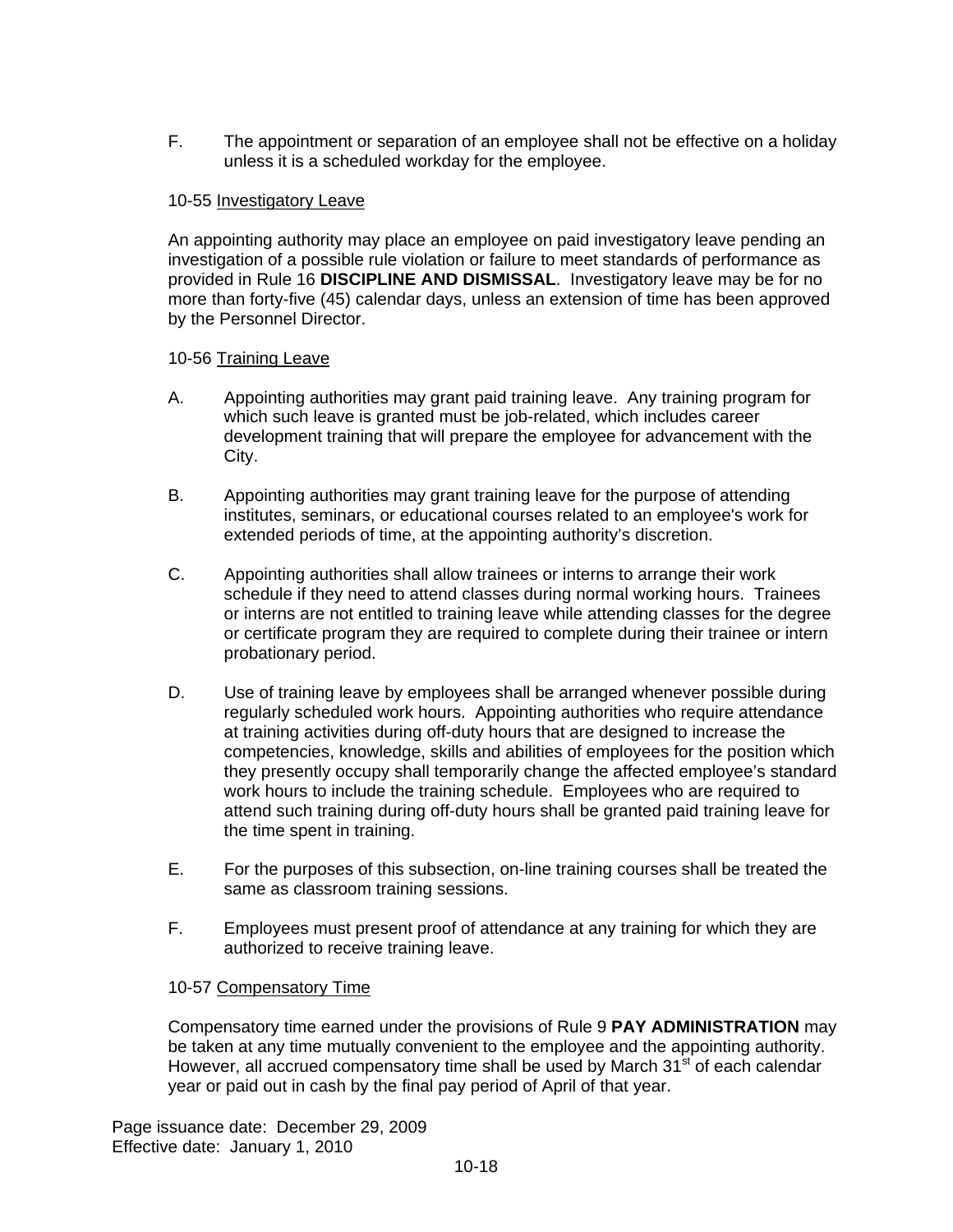### 10-58 Administrative Leave

- A. Appointing authorities shall grant paid administrative leave for the following purposes:
	- 1. To present grievances or appeals to an official of the City or to represent an employee presenting a grievance or an appeal. However, if flexibility exists as to the exact date and time, the leave shall be granted at the convenience of the appointing authority;
	- 2. To participate in the Career Service Authority alternative dispute resolution program. Administrative leave shall be granted to employees who participate in mediation either as a party or as the mediator and to an employee who attends mediator training; or
	- 3. To represent another City employee at meetings with that employee's supervisor or manager, as set forth in Rule 15 **CODE OF CONDUCT**. The representative shall be allowed to take up to a maximum of four (4) hours of administrative leave per pay period so long as the use of such leave does not adversely affect the representative's department or agency and has been approved in advance.
- B. Appointing authorities may grant paid administrative leave for the following purposes:
	- 1. To compete for positions in the Career Service, including all related interviews and examinations;
	- 2. To reward exemplary performance, such as Employee of the Quarter, Employee of the Year, or if the appointing authority wishes to recognize an employee's outstanding contribution to the agency. The appointing authority may grant, and an employee may use up to twenty (20) hours of administrative leave per calendar year for exemplary performance; or
	- 3. When the appointing authority deems there is a business necessity, for a maximum of ten (10) calendar days per calendar year. The appointing authority may request an extension of up to twenty (20) calendar days from the Personnel Director. The Personnel Director may approve the request for an extension for good cause shown.

Granting or failing to grant administrative leave under this subsection B shall not be subject to grievance or appeal.

C. Approved administrative leave shall not affect eligibility for a merit increase or merit payment.

## 10-59 Occasional Time Off

Exempt employees may be allowed paid occasional time off to attend to personal affairs, at the discretion of the appointing authority.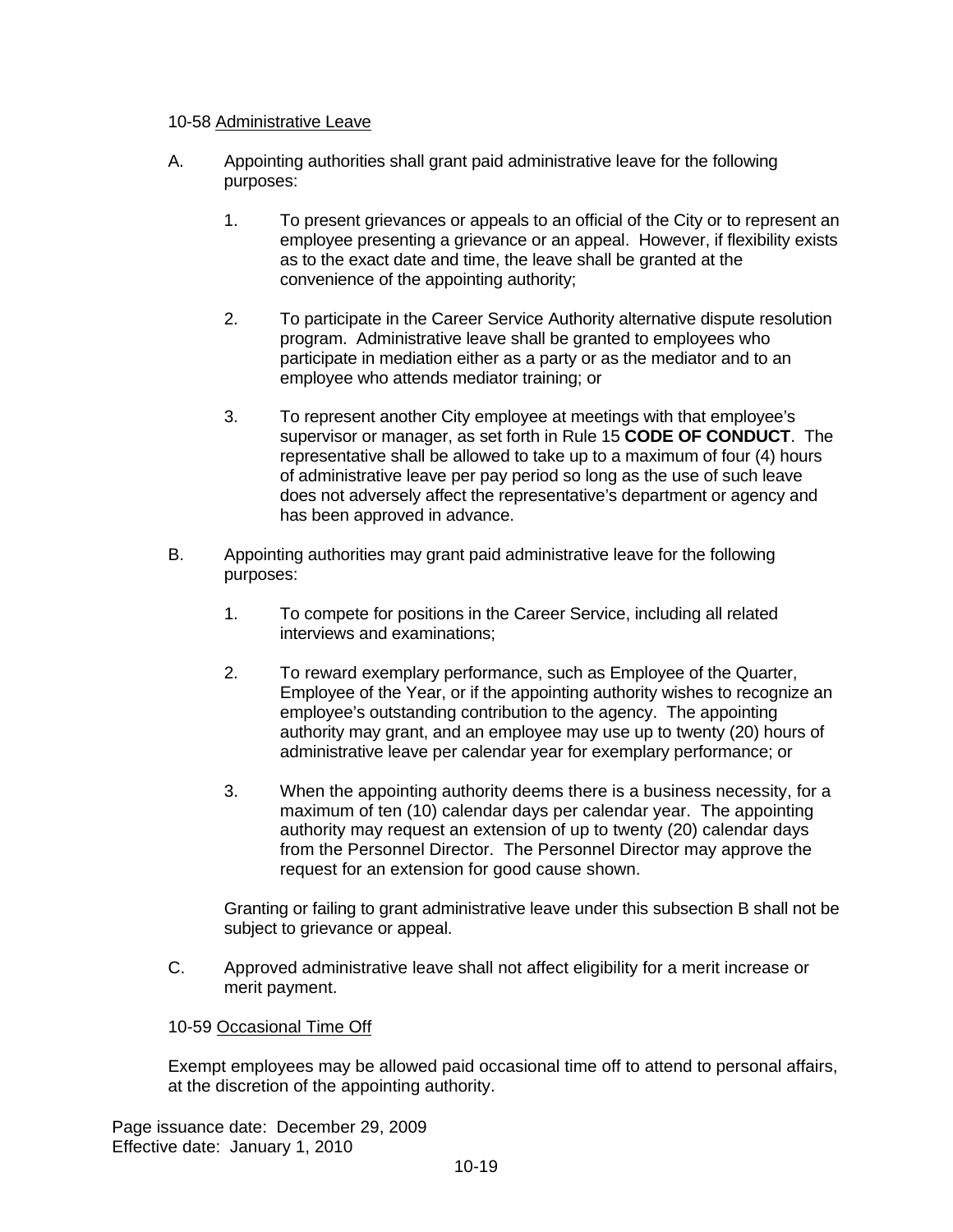### **RULE 11 UNPAID AND EXTENDED LEAVE**

(Revised effective January 1, 2010; Rules Revision Memo 42C)

### Purpose statement:

The purpose of this rule is to provide guidelines and policies for administering time off through the City's leave programs.

#### Section 11-10 Definitions

- A. Leave: Any absence during regularly scheduled work hours. The following types of unpaid and extended leave are officially established and shall be in effect unless otherwise provided by ordinance:
	- 1. Military;
	- 2. Leave without pay;
	- 3 Unauthorized;
	- 4. Disability;
	- 5. Parental involvement;
	- 6. Family Medical Leave ("FMLA").

### Section 11-15 Designees

Appointing authorities, including the Career Service Personnel Director ("Personnel Director"), may delegate any authority given to them under this rule to a subordinate employee.

(Sections 11-20 through 11-40 reserved for future use)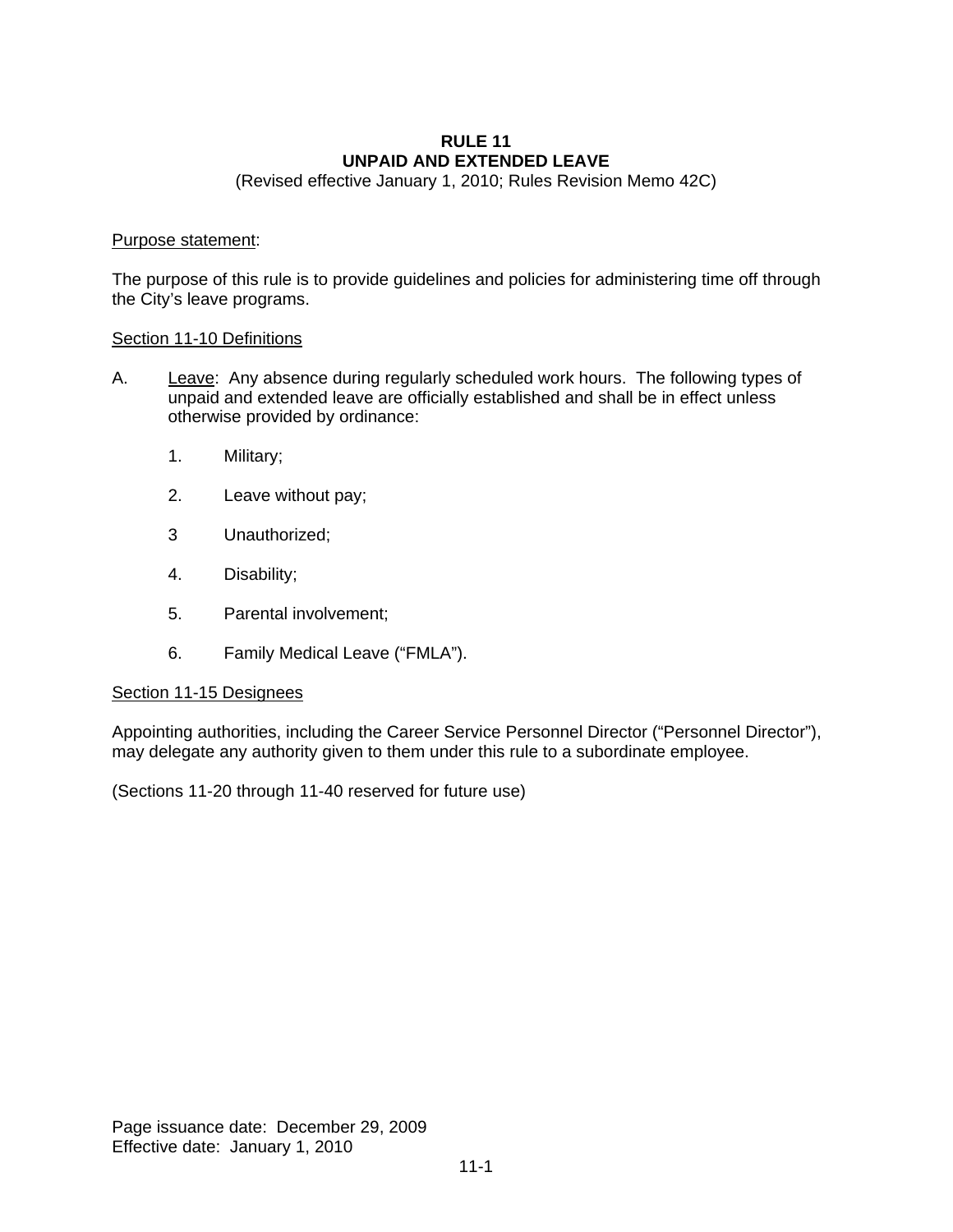## Section 11-50 Military Leave Without Pay

- A. Employees who continue in military service beyond the initial one hundred twenty (120) hours for which paid military leave is allowed under Rule 10 **PAID LEAVE** shall be placed on unpaid military leave.
- B. This rule is intended to comply with and be interpreted consistently with the Uniformed Services Employment and Reemployment Rights Act ("USERRA"). To the extent an issue is not addressed in this rule, or to the extent this rule is inconsistent with the USERRA, the USERRA and its corresponding regulations shall govern.
- C. A career status or probationary employee who continues in military service beyond the time for which leave with pay is allowed shall be placed on military leave without pay. Such request for military leave without pay shall be made in advance, when possible, in writing or by oral notification. In the event of military necessity, if the employee is unable to provide advance notice, the employee may give notice after starting duty.
- D. An employee in military leave without pay status may be eligible for a military pay differential. A military pay differential is for employees who are called to active military duty with written orders for services exceeding one hundred and seventy nine (179) days because of war or national emergency.

### 11-51 Granting Military Leave Without Pay

Military leave without pay shall be subject to the following provisions:

A. Duration:

Military leave without pay shall be granted for the duration of active military service not to exceed five (5) years plus ninety (90) days from the date of discharge, provided that extensions shall be granted where the employee is required to serve a longer period of time involuntarily because of a war or national emergency.

B. Effect on paid time off, sick and vacation leave:

Paid time off ("PTO"), sick and vacation leave credits shall not be earned during military leave without pay that lasts over thirty (30) consecutive calendar days.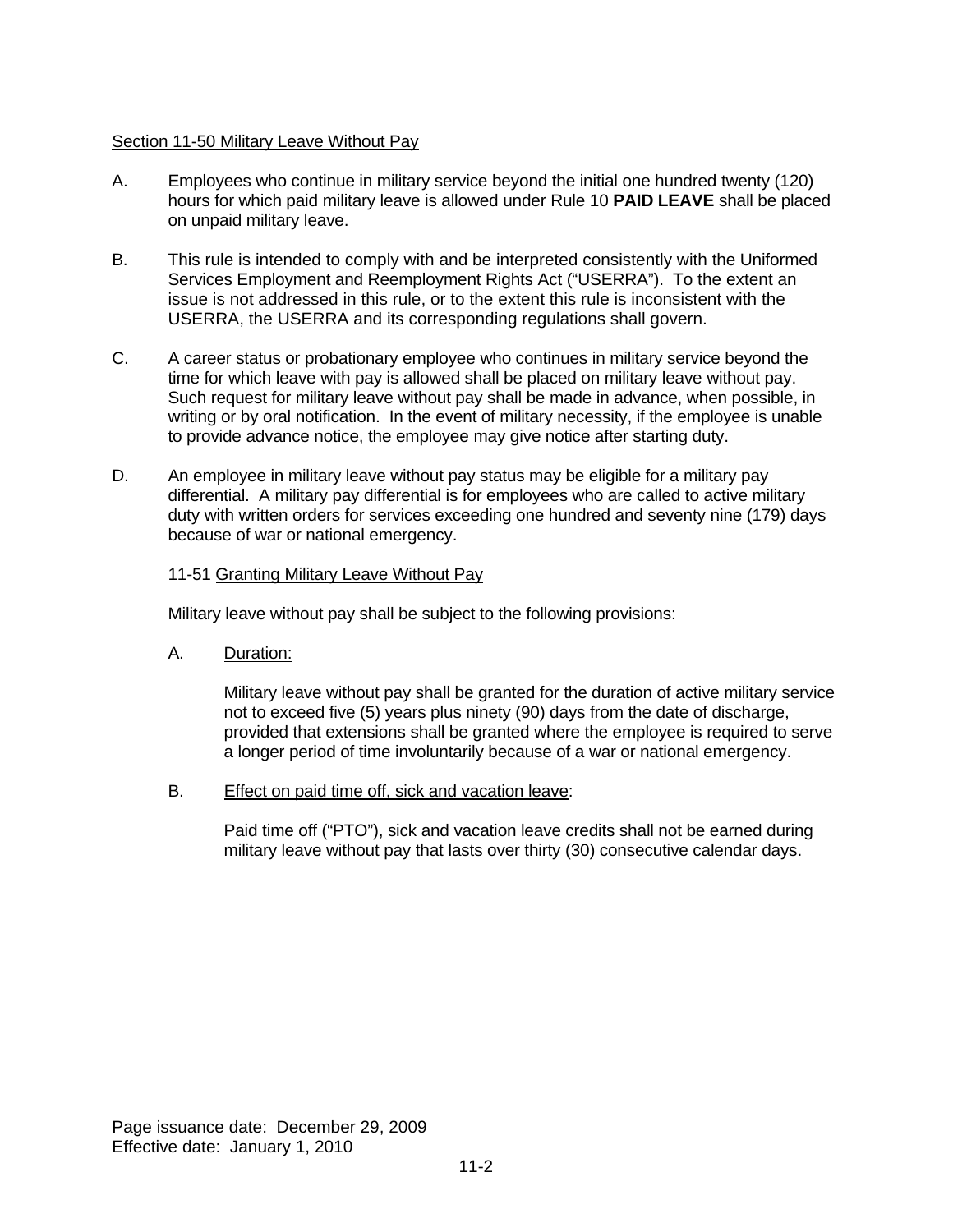# C. Effect on health & supplemental benefits:

During military leave without pay, the employer continues to subsidize an employee's group health care benefits for up to thirty (30) days. Employees absent on military leave without pay for thirty-one (31) days or longer, are eligible for health benefit coverage from the military. In addition, an employee on military leave without pay for thirty-one (31) days or longer can arrange to continue his or her individual and/or family coverage under the City's group health plan for the duration of military leave without pay. Employees opting for continuing coverage under the City's group health plan are responsible for paying 100% of the premium costs.

During military leave without pay, the employee can arrange to continue supplemental insurance coverage(s), such as dental, vision, short-term disability, and supplemental life insurance, for the duration of military leave without pay. Employees opting for continuing supplemental insurance coverage are responsible for paying 100% of the premium costs.

D. Break in service:

Military leave without pay shall not constitute a break in service.

E. Completion of probationary period:

An employee who returns after thirty (30) days or longer from military leave without pay who held employment probationary status at the time of military leave without pay shall have attained career status upon returning to the City.

F. Effect on eligibility for a merit increase:

Military leave without pay shall not affect eligibility for a merit increase.

## 11-52 Return From Military Leave Without Pay

Employees returning from military leave without pay after an absence of ninety (90) days or less shall return to their former position. Employees returning after ninety-one (91) days or longer shall return to their former position or a job of equal status and pay that the employee would have attained with performance ratings of "Successful" had he or she not been on leave, subject to the following provisions: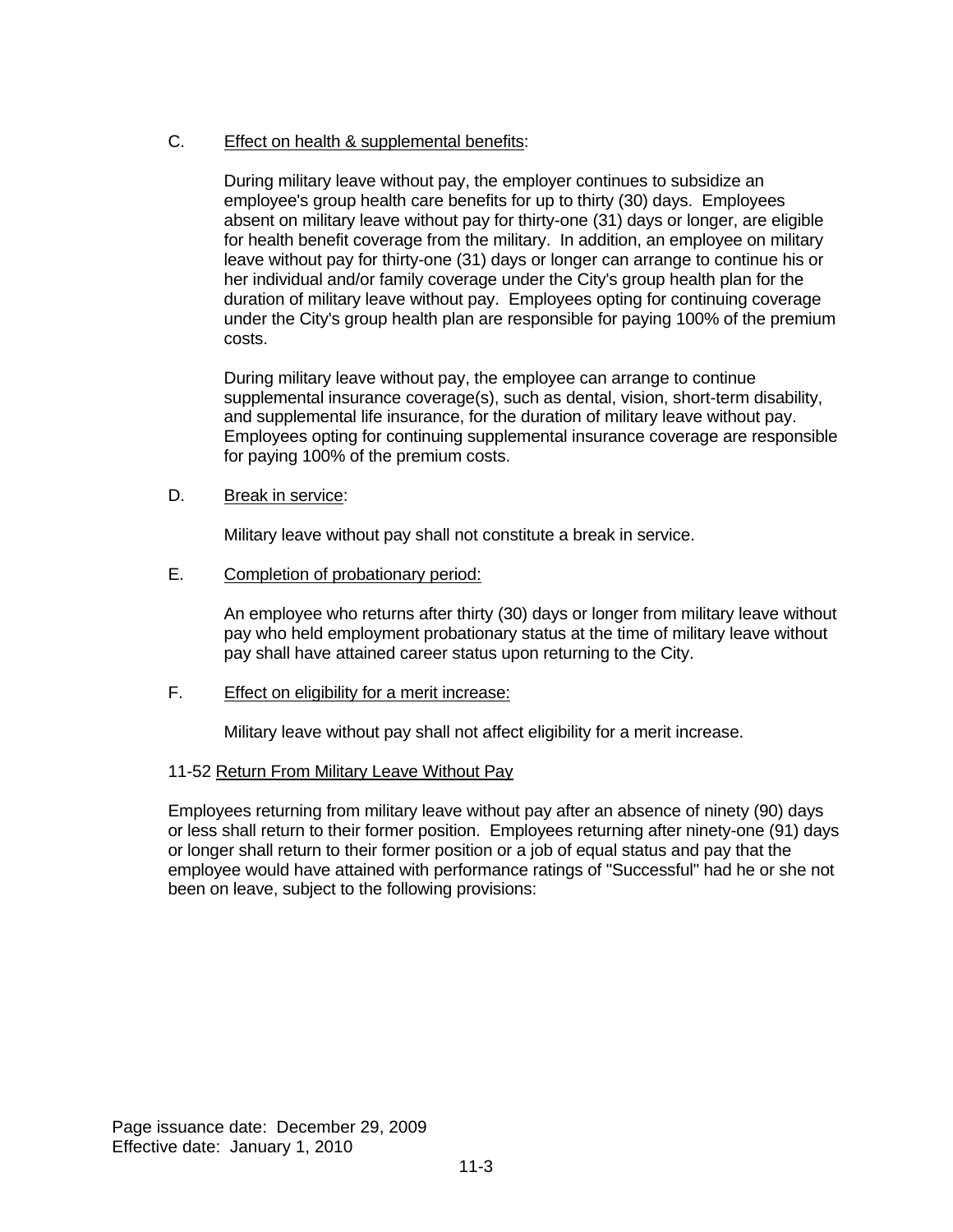# A. Due date for notice of return:

The notice time for return from military leave without pay that is provided to the appointing authority is dependent upon the amount of time served.

- 1. The employee must make notice for return from military leave without pay within ninety (90) days from the date of discharge from military service if the military duty lasted longer than one hundred eighty (180) days.
- 2. Employees who served thirty-one (31) to one hundred eighty (180) days shall give notice within fourteen (14) days of discharge.
- 3. Employees who serve less than thirty-one (31) days shall have three (3) days from discharge to give notice.
- B. Certificate of satisfactory completion of military service:

A return from military leave without pay shall be conditional upon submission of a certificate of satisfactory completion of military service.

C. Effect of hospitalization for service connected medical condition:

In the event that the employee was hospitalized after discharge for medical conditions, which occurred during the military service, the employee's military leave without pay shall be extended not to exceed two (2) years. Application for return from military leave without pay must be made within ninety (90) days after discharge from hospitalization. Extensions may be granted due to circumstances beyond the employee's control.

D. Qualifications for return from military service:

The employee must be physically and mentally qualified and possess the necessary skills, knowledge and/or training to perform the essential functions with or without reasonable accommodations of the position to which the employee is returning. The City will provide appropriate training to returning employees.

E. Effect of service connected disability:

If the employee is not qualified to perform the essential functions with or without reasonable accommodations of the position left by reason of disability sustained during active military service, the appointing authority may transfer the employee to any other available position, the duties of which the employee is qualified to perform and which will provide like seniority, status and pay, or the nearest approximation thereof, as the employee achieved in the position from which he or she was granted military leave.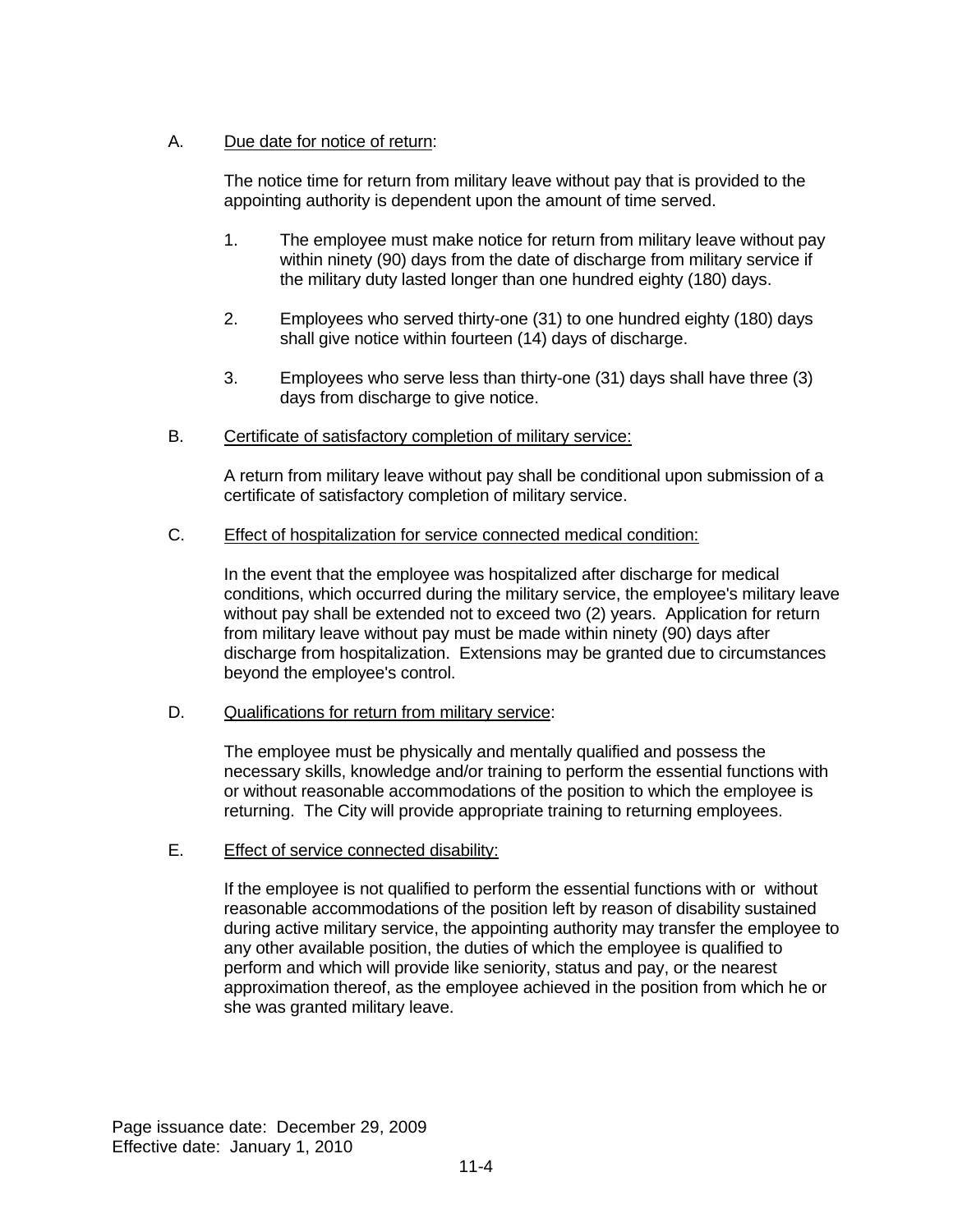# F. Effect of failure to give notice for return:

Failure to give notice for return from military leave without pay within the time limits stated shall be considered a resignation.

## 11-53 Military Pay Differential

- A. Career Service employees who are called to active military duty in time of war or national emergency are eligible for a military pay differential as provided by the Denver Revised Municipal Code. (See Appendix)
- B. A written request for military pay differential shall be made by an eligible employee to the employee's department or agency as soon as possible after the employee's return to City employment using the application form prepared by the Career Service Authority ("CSA"). Requests for military pay differential may also be made while the employee is on military leave.
- C. The employee shall provide copies of the following documents:
	- 1. Written military orders for reporting and/or discharge;
	- 2. Leave and earnings statements from the military;
	- 3. All military pay vouchers, including vouchers for temporary duty and travel; and
	- 4. Any other documentation deemed necessary to process the request by the Personnel Director, which may include documentation that the Department of Finance advises the Personnel Director is necessary.
- D. Any overpayment of funds to the employee shall be reimbursed to the City in accordance with the City's Fiscal Accountability Rules.

(Sections 11-60 through 11-70 reserved for future use)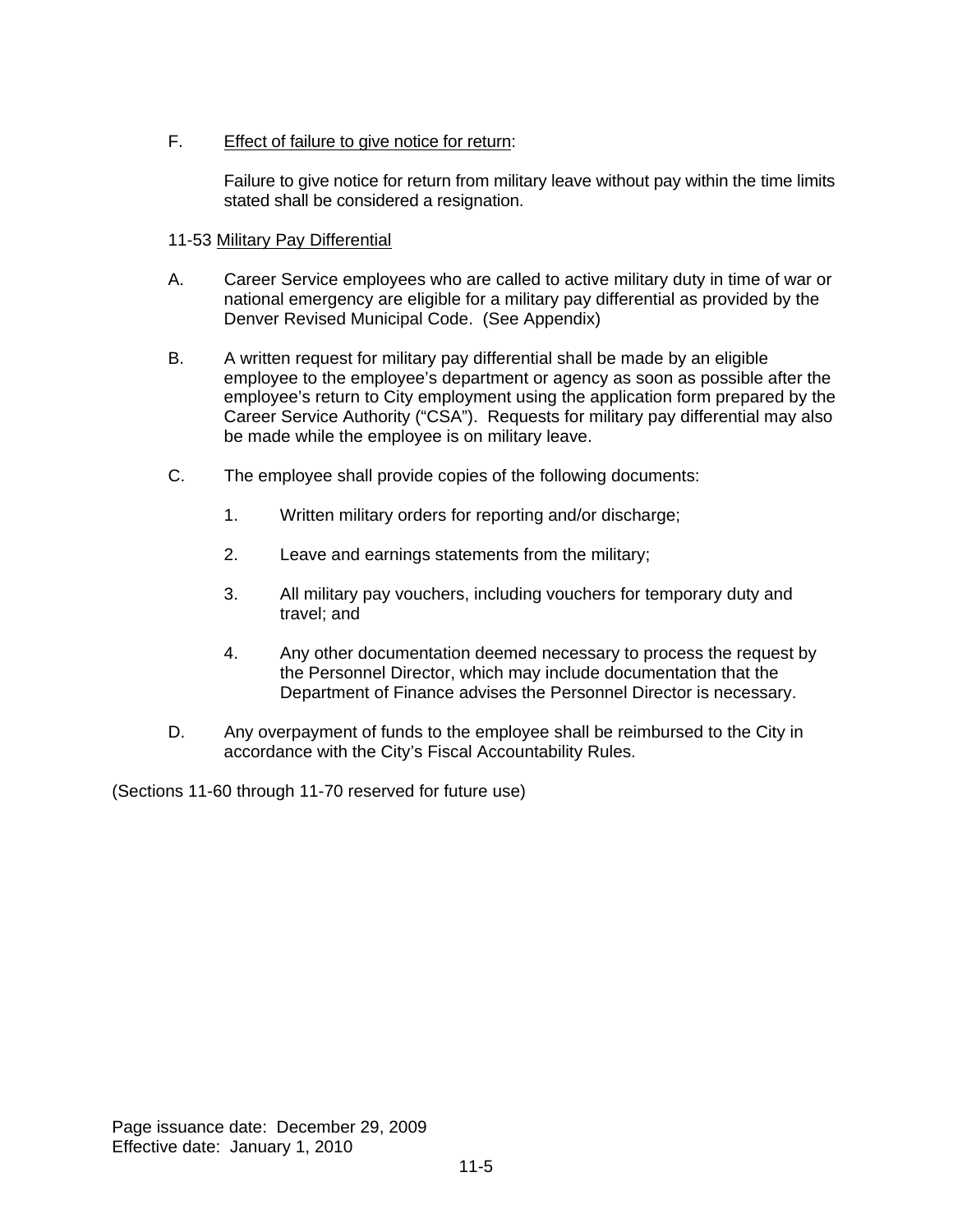## Section 11-80 Leave Without Pay

## 11-81 Policy

Leave without pay may be granted to an employee for any good cause when it is in the interest of the City and the employee to do so. An appointing authority may grant an employee leave without pay for up to ninety (90) days. The agency or department head may approve ninety (90) day extensions. Any appointment made to the position vacated by an employee on leave without pay shall be conditional upon the return of the employee on leave. If an employee's leave without pay is also designated as FMLA leave, the leave without pay and FMLA leave shall run concurrently.

### 11-82 Granting Voluntary Leave Without Pay

Voluntary leave without pay shall be subject to the following provisions:

A. Return

At the expiration of leave without pay, the employee shall return to the position he or she held prior to the leave. Failure to report promptly at the expiration of a leave without pay shall be considered a resignation.

B. Pay Increase and Fringe Benefits

### FIRST 30 DAYS WITHOUT PAY

The first thirty (30) consecutive calendar days of voluntary leave without pay in a calendar year, which is approved by the employee's supervisor, shall have no effect on the following:

- 1. City contributions to health, dental, and life insurance; or
- 2. PTO, sick and vacation leave credits, and holiday eligibility.

## AFTER 30 DAYS BUT BEFORE 180 DAYS

After the first thirty (30) consecutive calendar days of voluntary leave without pay, City contributions to health, dental, and life insurance shall be discontinued, except for FMLA leave:

Only employees on FMLA leave may pay for the cost of contributing the health care benefits, dental benefits, and life insurance by:

1. Depositing monthly, the employee's share of the premium for such benefits with the payroll clerk for the unit from which the employee is on leave or;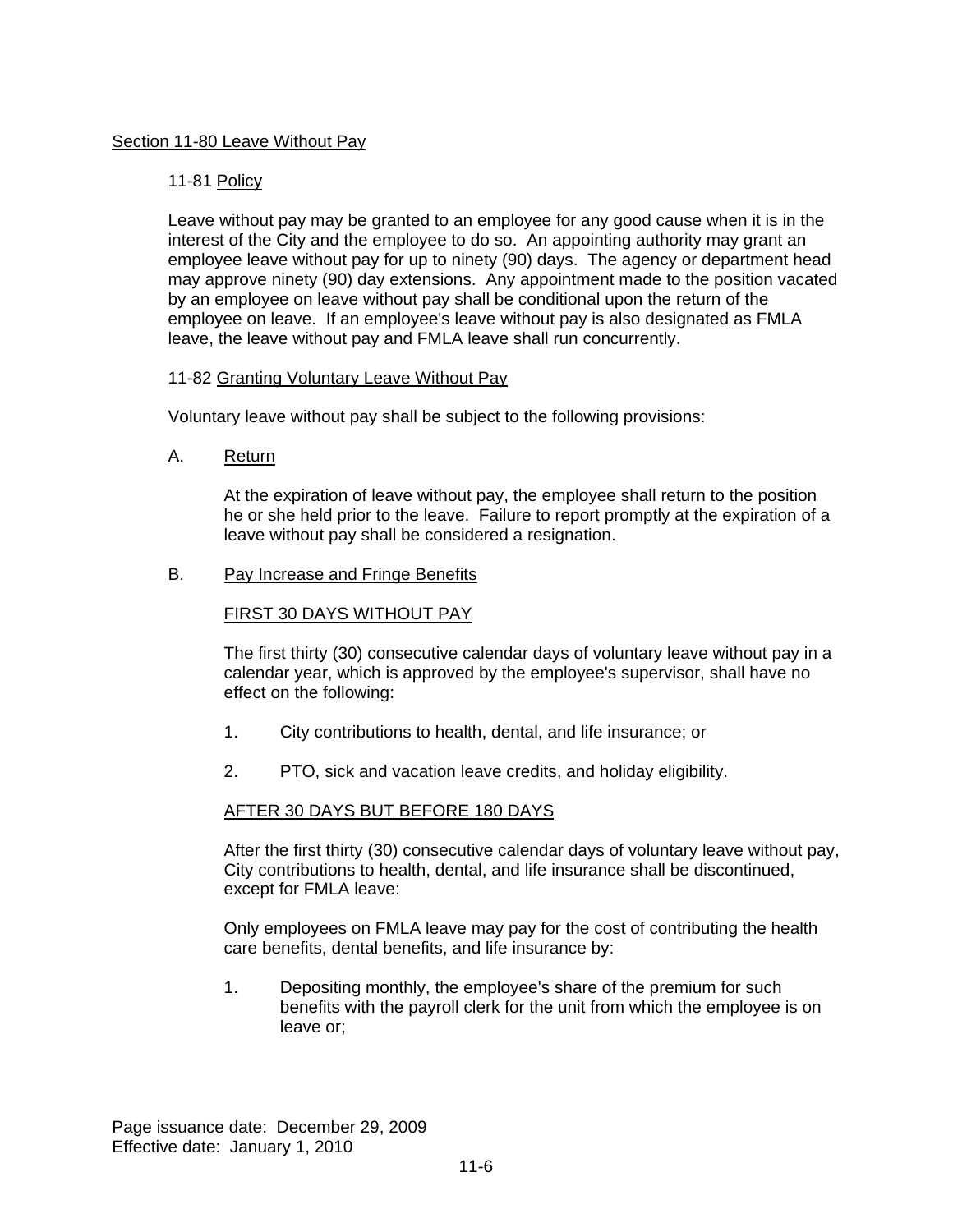2. By taking at least one day of paid leave from which the cost of contributions to health, dental, and life insurance shall be deducted.

Failure to contribute to the cost of the benefits or insurance shall result in the discontinuance of such benefits or insurance consistent with the FMLA.

Employees on leave without pay who are not on FMLA leave may only maintain benefit coverage by depositing the full monthly premium for such benefits with the payroll clerk for the unit from which the employee is on leave.

### AFTER 180 DAYS

After the first one hundred and eighty (180) consecutive calendar days of voluntary leave without pay, City contributions to health, dental, and life insurance shall be discontinued.

Employees on leave without pay for more than one hundred and eighty (180) consecutive calendar days may maintain benefit coverage by depositing the full monthly premium for such benefits with the payroll clerk for the unit from which the employee is on leave.

- C. No break in service: A leave without pay shall not constitute a break in service.
- D. During probationary period: Leave without pay for more than one hundred and eighty (180) consecutive calendar days during the probationary period shall not be counted as part of that period but the employee to whom such leave has been granted shall be allowed to complete his or her probationary period upon return from leave.
- E. Notification of CSA: The CSA shall be advised, in writing, of leave without pay granted for fifteen (15) consecutive calendar days or more.

### 11-83 Budget Required Furlough

If the Mayor of the City and County of Denver decides to furlough employees within the Career Service due to budgetary reasons, the following Career Service Rule applies:

- A. This Rule is intended to comply with the Fair Labor Standards Act regulation 29 C.F.R. § 541.710, which permits furloughs for budgetary reasons without affecting the exemption status of an overtime exempt employee except in the workweek in which the furlough occurs and for which the employee's pay is accordingly reduced.
- B. Furloughs of overtime exempt employees may be taken in work day or workweek increments. During the workweek in which an overtime exempt employee takes one or more furlough days, the furlough hours taken and the hours worked plus any leave taken by the exempt employee should not total more than forty (40) hours. A work day is eight (8) hours for the purposes of this rule.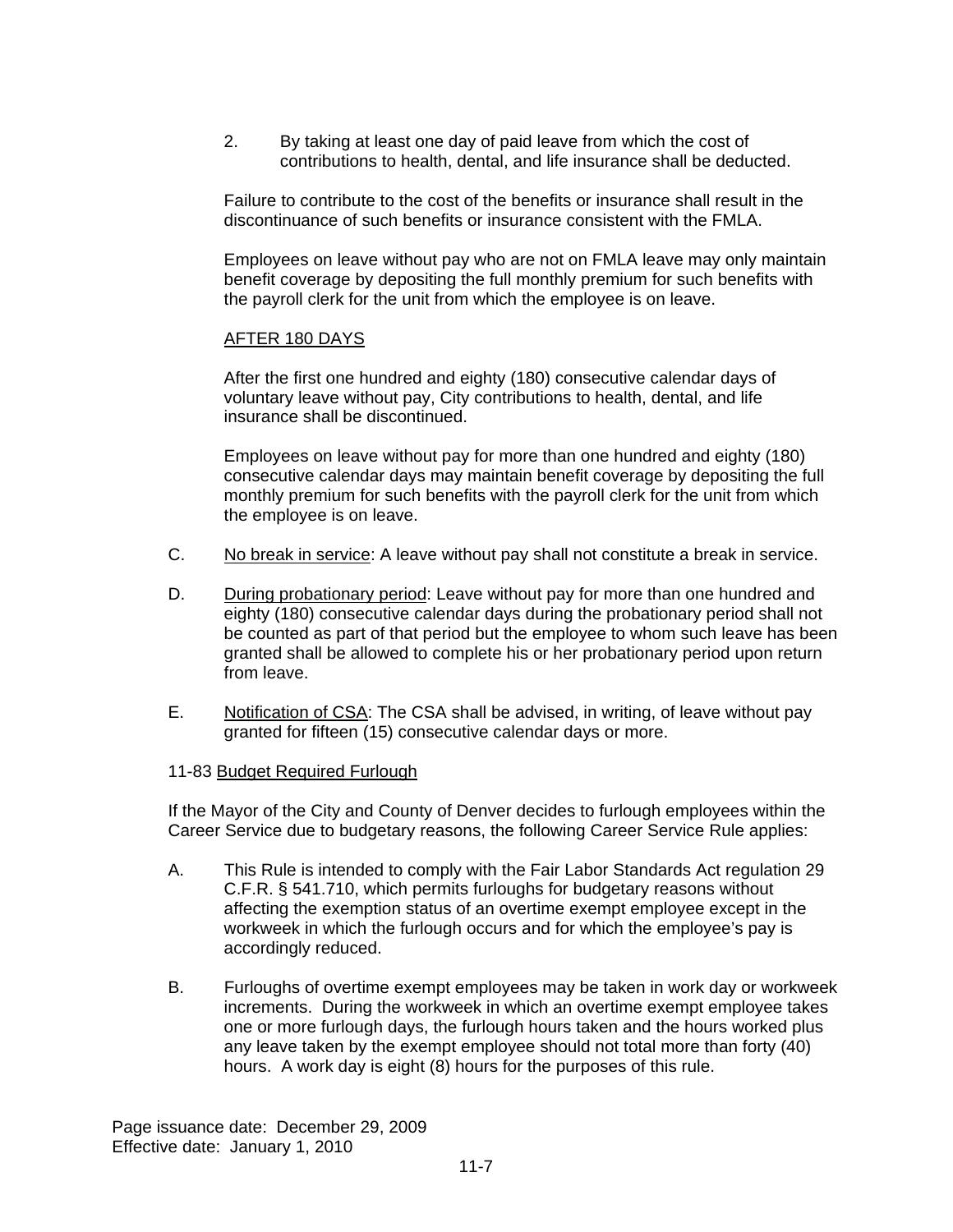- C. Furloughs of non-exempt employees need not be taken in work day or work week increments but shall be debited in no less than two (2) hour increments.
- D. The Mayor may exempt certain employees of the Career Service from a mandatory furlough in order to maintain essential City services or for other necessary business reasons.
- E. At the expiration of the furlough, the employee shall return to the position held prior to the furlough.
- F. During the period of time in which the Mayor has declared mandatory furloughs, employees, upon the agreement and prior approval of their appointing authority, may take additional voluntary furlough days, up to a maximum of forty-five (45) voluntary furlough days. Employees are not required to take voluntary furlough days.
- G. Pay increases and employees benefits:

A mandatory furlough or voluntary furlough shall have no effect on the following:

- 1. Performance evaluations or merit increases;
- 2. City contributions to health, dental and life insurance during the furlough period;
- 3. PTO, sick and vacation leave credits accrued during the furlough period; or
- 4. Holiday eligibility.
- H. Mandatory furlough or voluntary furlough shall not constitute a break in service. Failure to report promptly back to work after the expiration of a mandatory furlough or voluntary furlough may be grounds for discipline, up to and including dismissal from employment.
- I. During the period of time in which there are mandatory furloughs, the first fortyfive (45) days of unpaid FMLA or ADA Interactive Process Leave shall be treated as voluntary furlough days.
- J. Nothing herein precludes the mayor from designating specific furlough days or otherwise determining how to implement mandatory furloughs.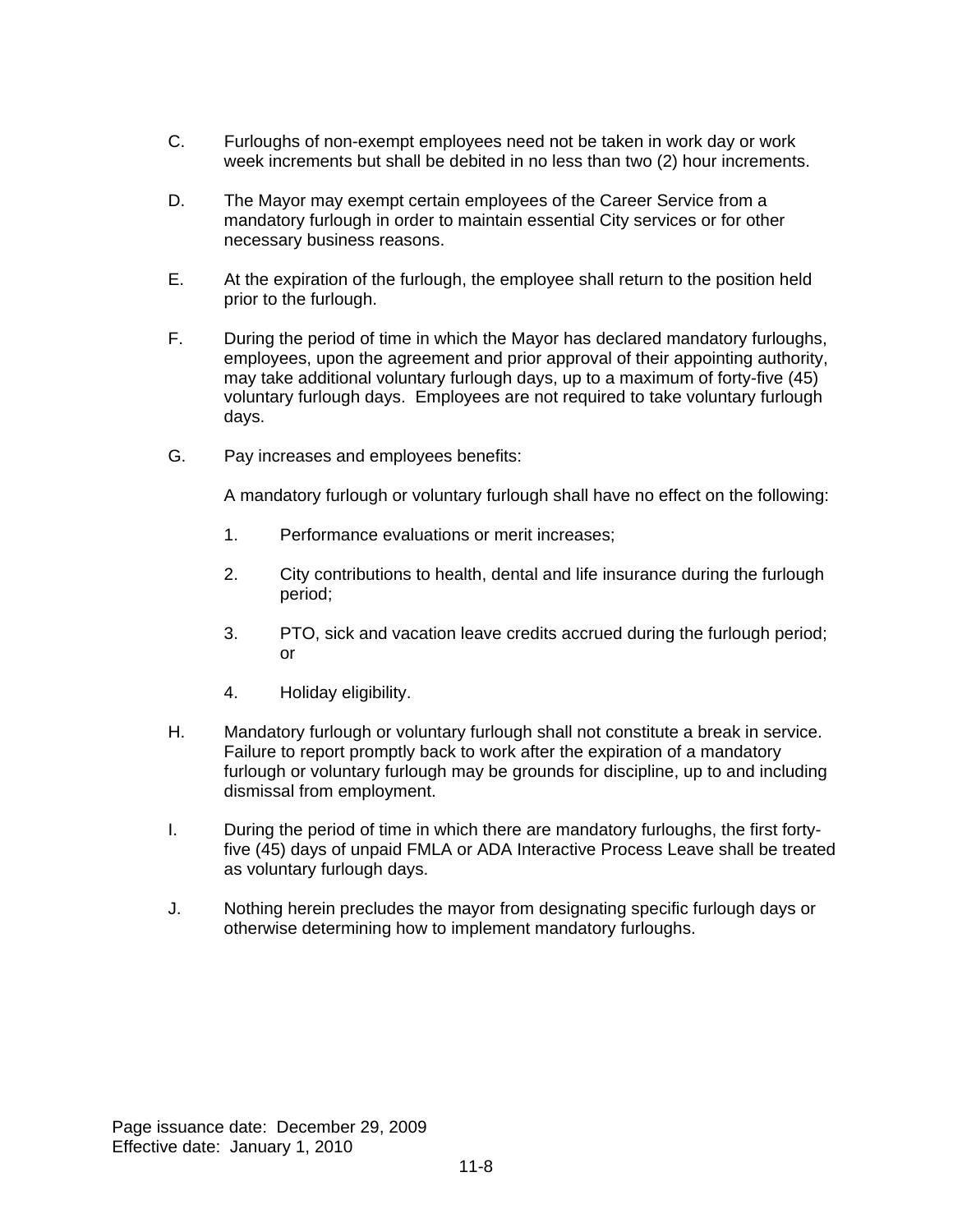# Section 11-90 Unauthorized Absence for Non-exempt Employees

- A. Non-exempt employees: A non-exempt employee who is absent from duty without approval shall receive no pay for the duration of the absence. Such denial of pay shall not affect the right of the City or any of its agencies to invoke any form of disciplinary action which it deems appropriate, up to and including dismissal.
- B. Exempt employees: Subject to the exceptions provided below, an employee need not be paid for any work week in which he or she performs no work.
	- 1. The pay of exempt employees shall be reduced, on an hourly basis, for absences of less than a day when the absence is due to sickness or personal reasons, and
		- a. The employee did not request leave; or
		- b. A request for leave was denied; or
		- c. The employee has no available leave; or
		- d. The employee requested, and was granted, leave without pay.
	- 2. Exempt employees may be allowed occasional time off with pay to attend to personal affairs, at the discretion of the appointing authority.

(Sections 11-100 through 11-110 reserved for future use)

## Section 11-120 Disability Leave

- 11-121 Revised Municipal Code Provisions
- A. The Revised Municipal Code provides that under certain conditions and after compliance with certain requirements "...eligible employees shall be granted disability leave with pay for a period not to exceed ninety (90) calendar days."
- B. Compensation during disability leave shall be eighty percent (80%) of gross salary.

## 11-122 Policy

All Career Service employees, except employees holding on-call positions, shall be granted disability leave with pay for each occupational injury or occupational disease incurred in the course of employment, provided that the period of disability exceeds three (3) calendar days. If an employee's disability leave is also designated as FMLA leave, the disability leave and FMLA leave shall run concurrently.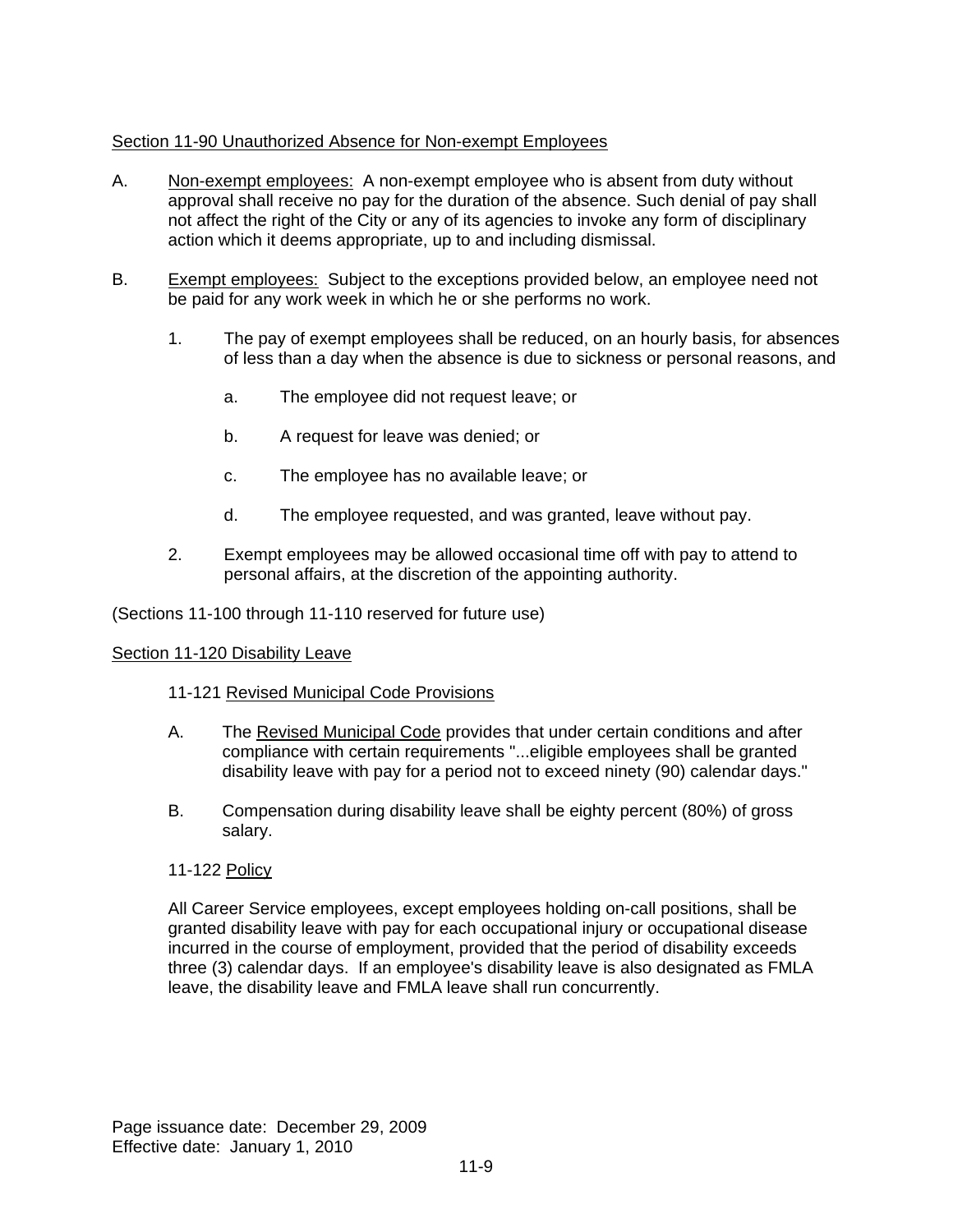## 11-123 Eligibility for Disability Leave

An employee shall be considered eligible for disability leave if such employee:

- A. Type of Position: Holds a full-time or part-time position but not an on-call position.
- B. Compliance with Ordinance: Has complied with the provisions of Sec. 18-287 of the Revised Municipal Code, 1982 codification, relating to reporting requirements and to examination and emergency treatment by the Employee's Medical clinic.
- C. Disability: Is physically or mentally unable to perform the duties of the employee's position or any other position within the City and County of Denver due to injury, occupational disease or accident experienced in the course of employment.

# 11-124 Granting of Disability Leave

Appointing authorities shall grant disability leave to eligible employees in accordance with the following provisions:

- A. Authority for disability leave pay: For absence in excess of three (3) calendar days, allowance of a claim for temporary disability benefits under the provisions of the Workmen's Compensation Act or the Occupational Disease Disability Act shall constitute authority for disability leave pay for a period of ninety (90) calendar days retroactive to the first day of disability.
- B. Notification of injury: Every employee who sustains an injury in the course of his employment shall notify his supervisor within two (2) days of its occurrence, unless:
	- 1. The employee is physically or mentally unable to do so; or
	- 2. Someone else reports the accident within the specified time limit; or
	- 3. The supervisor or person in charge has actual notice of the injury.

If an employee fails to report an injury, he shall lose one (1) day's disability leave for each days failure to so report; the number of penalty days established by the representative of the State Compensation Insurance Fund or Division of Labor shall constitute the number of disability leave days lost for late reporting.

For absences of three (3) calendar days or less and for penalty days deducted from disability leave because of late reporting, the employee may use other paid or unpaid leave if eligible under the terms of these rules.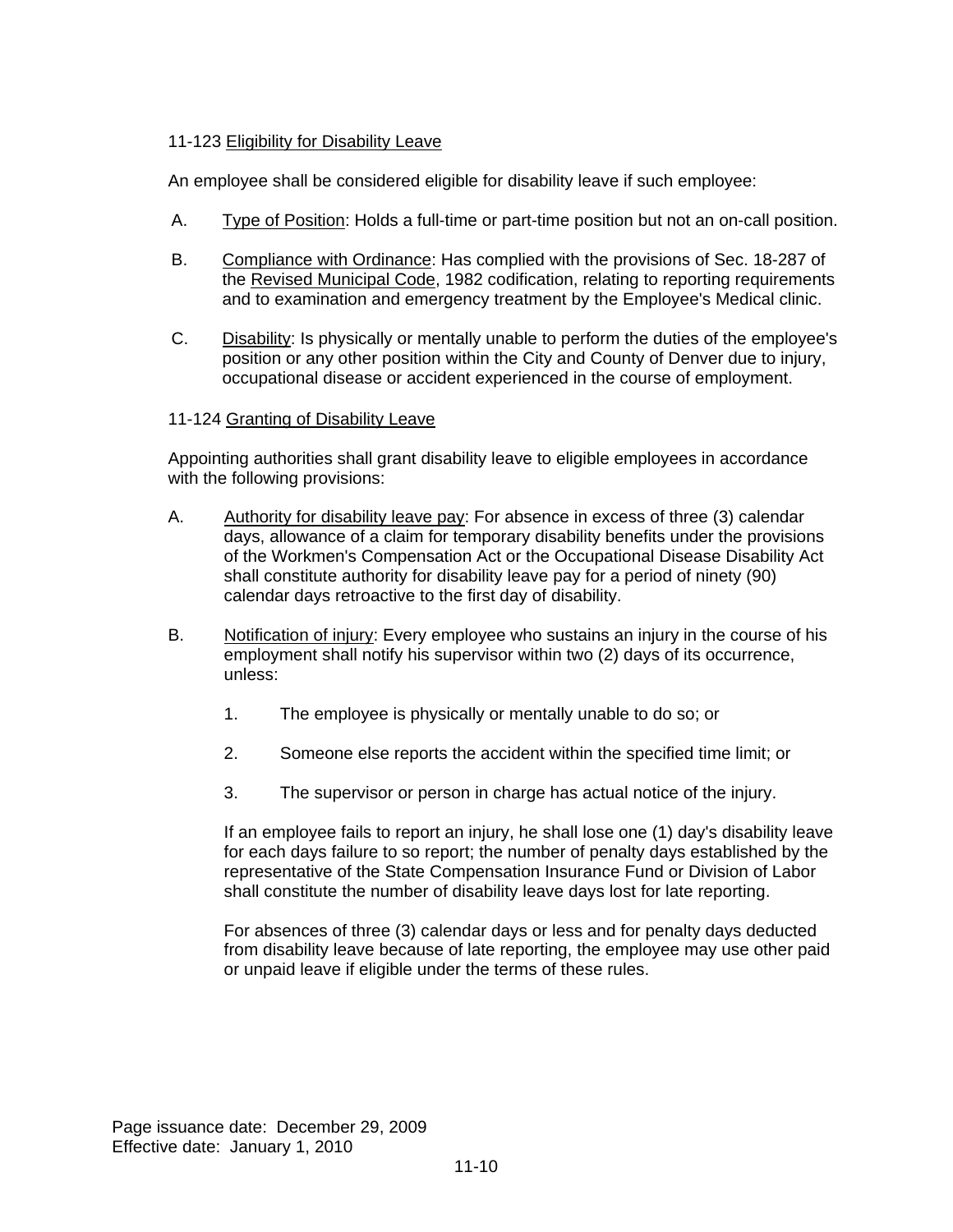- C. Reimbursement to City for advances on benefits: Temporary disability benefits due the employee from the Workers Compensation Fund for the duration of the disability leave shall be deposited to the credit of the City.
- D. Required physical examination: Any employee on disability leave may be required to report to Denver General Hospital for periodic physical examinations. Compliance with such requirements shall be a condition for the continuation of an approved disability leave with pay. An employee shall report to Denver General Hospital for a physical examination prior to being returned to work from disability leave.
- E. Effect of reduced or disallowed claims: No disability leave with pay shall be granted If the employee's claim for temporary workers compensation benefits has been disallowed or reduced under the terms of the state laws cited above, except as provided In paragraph 11-124 B. Notification of Injury. In the instance listed above, an employee absent from duty may use other paid or unpaid leave if eligible under the terms of these rules.

### 11-125 Expiration of Disability Leave

An employee who continues to be disabled beyond the maximum disability leave of ninety (90) calendar days may use his accrued PTO, sick leave and vacation leave at full benefits In addition to the temporary disability compensation he receives from the Workmen's Compensation Fund.

Disability leave shall not be granted beyond the date of mandatory retirement of an employee.

### 11-126 Paid Time Off, Sick and Vacation Leave During Disability Leave

Employees who are granted disability leave shall continue to accrue PTO, sick and vacation leave credits for the duration of the disability leave.

### 11-127 Procedure for Disability Leave

A personnel action placing the employee on disability leave and its estimated duration shall be submitted to the CSA immediately upon notification of allowance of a claim for temporary disability benefits under the laws cited above. Upon return of the employee to work or expiration of the disability leave, a personnel action returning the employee from leave shall be submitted.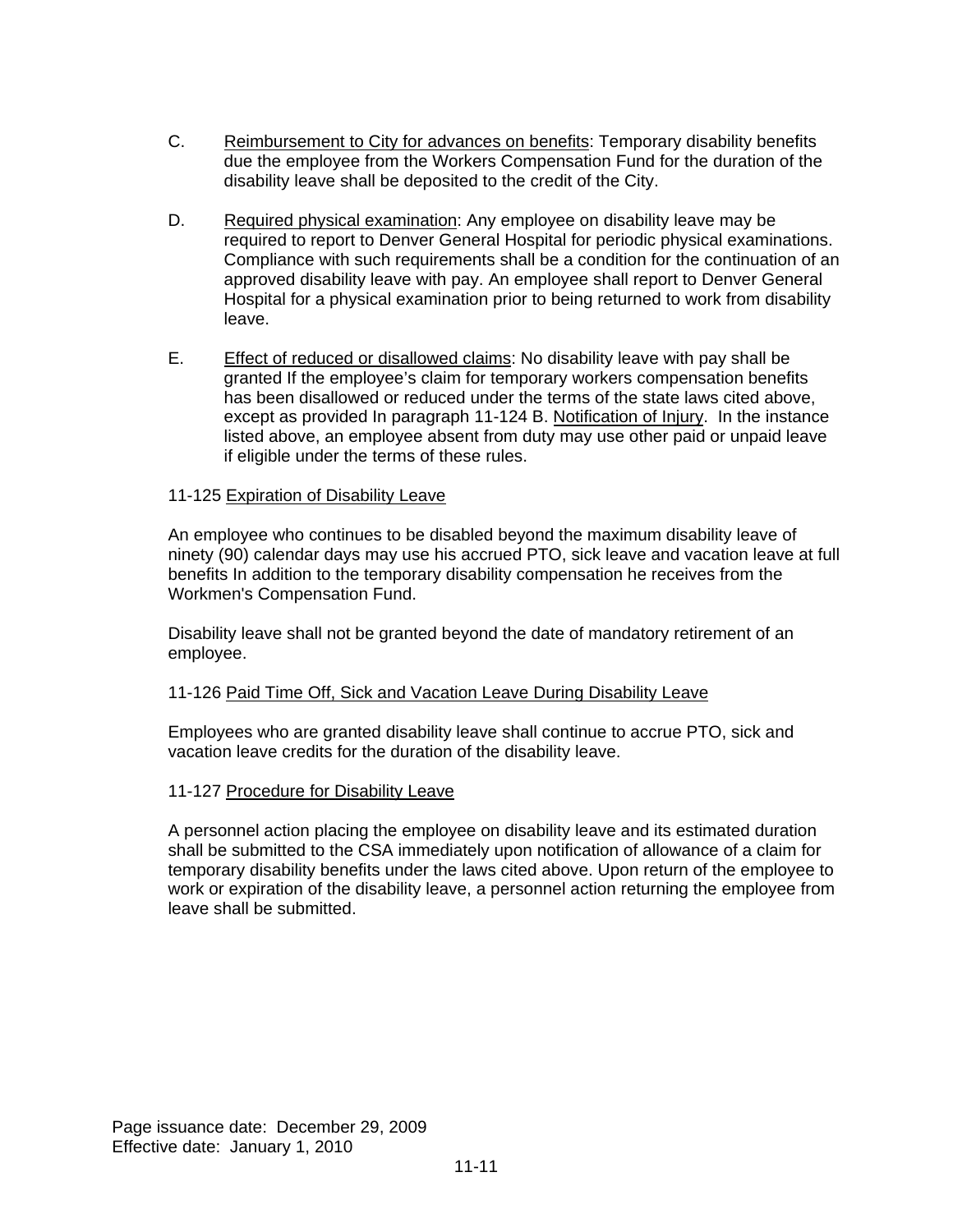# Section 11-130 Parental Involvement Leave

It is the policy of the Career Service Board to provide leave for academic activities as required under the Parental Involvement in K-12 Education Act (C.R.S. §8-13.3-101 et seq.).

- A. Definitions
	- 1. Academic activity: Means:
		- a. A parent-teacher conference; or
		- b. A meeting related to any of the following topics;
			- 1. Special education services;
			- 2. Response to intervention;
			- 3. Dropout prevention;
			- 4. Attendance;
			- 5. Truancy; or
			- 6. Disciplinary issues.

School activities not included on the list above, including, but not limited to athletic or artistic events, are not considered to be academic activities for the purposes of this rule.

- 2. Academic year: Means the period, not to exceed twelve (12) consecutive months, allotted by a school for the completion of one grade level of study.
- 3. Eligible employee: Includes all Career Service employees.
- 4. Eligible employee's child: Means a child who is enrolled in a public school, private school, or in a non-public home-based educational program, in any grade between kindergarten and twelfth grade, for whom the eligible employee is parent, legal guardian, or is acting in the place of a parent.
- B. Amount of leave allowed: Eligible employees are entitled to use parental involvement leave in an academic year to attend academic activities for or with the eligible employee's child as follows:
	- 1. Full-time eligible employees are entitled to use eighteen (18) hours of parental involvement leave in an academic year.
	- 2. Part-time eligible employees are entitled to use a percentage of the eighteen (18) hours of parental involvement leave that corresponds to the percentage of a forty (40) hour work week that they are regularly scheduled to work.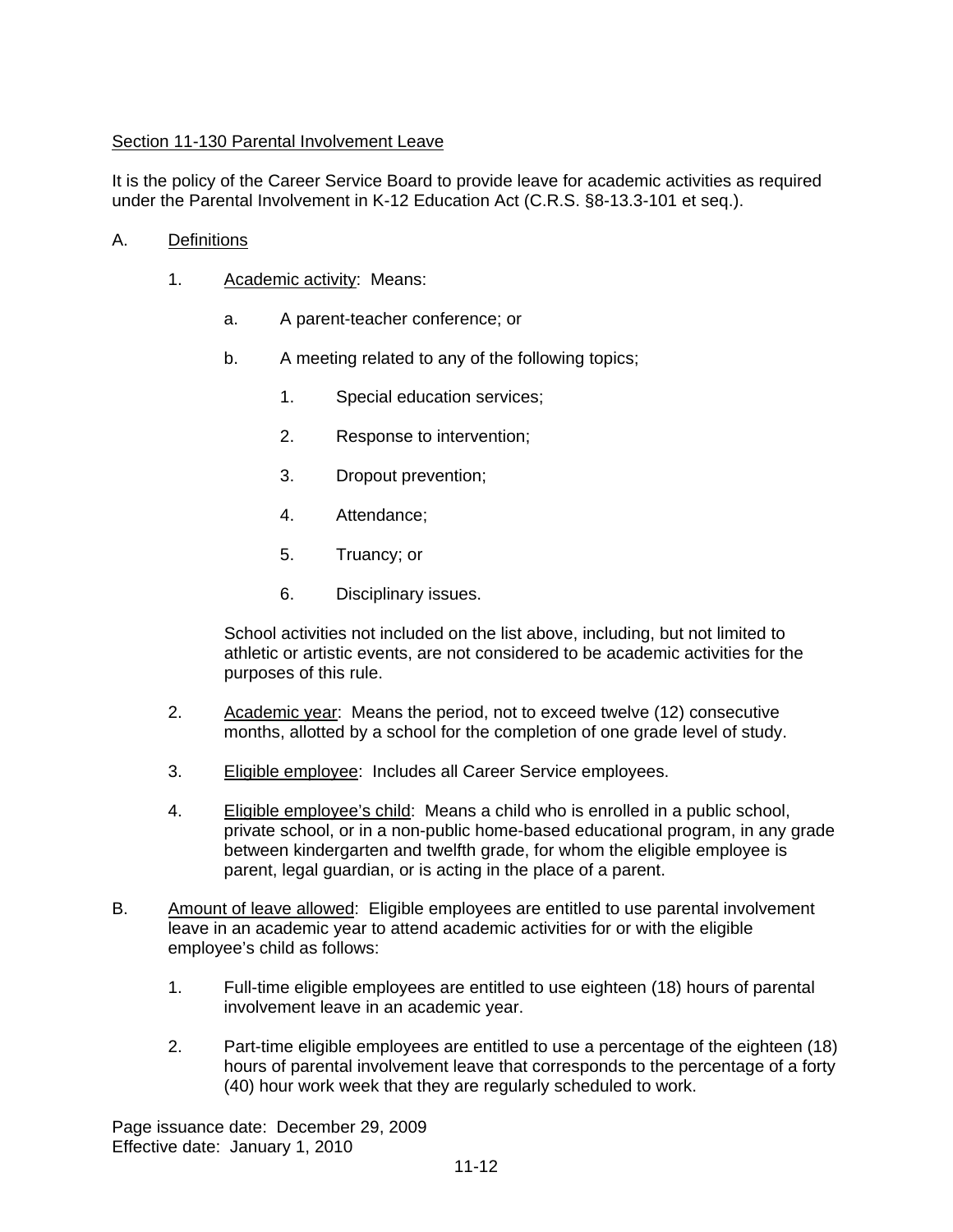# C. Notification requirements:

- 1. An employee shall provide the department or agency with notice of the need for leave at least seven (7) calendar days in advance of the academic activity. Such notice shall include written verification from the school or school district of the academic activity.
- 2. In the case of an emergency where the employee is not aware of the need for leave seven (7) calendar days in advance, the employee shall provide the department or agency with notice of the leave as soon as possible after becoming aware of the academic activity. Written verification shall be provided upon the employee's return to work.

# D. Limitations on use

- 1. An employee shall make a reasonable attempt to schedule academic activities outside of regular work hours.
- 2. Eligible employees are not entitled to use more than six (6) hours of parental involvement leave in any one-month period. A department or agency may require that parental involvement leave be taken in no longer than three (3) hour increments.
- 3. A department or agency may limit the ability of an eligible employee to take parental involvement leave in cases of emergency, or where a person's health or safety may be endangered, or where the absence of the employee would result in a halt of service or production.
- E. Substitution of paid leave: Parental involvement leave is unpaid leave, unless an eligible employee elects to substitute PTO, sick leave, donated leave, vacation leave or other accrued paid leave for unpaid parental involvement leave.

(Section 11-140 reserved for future use)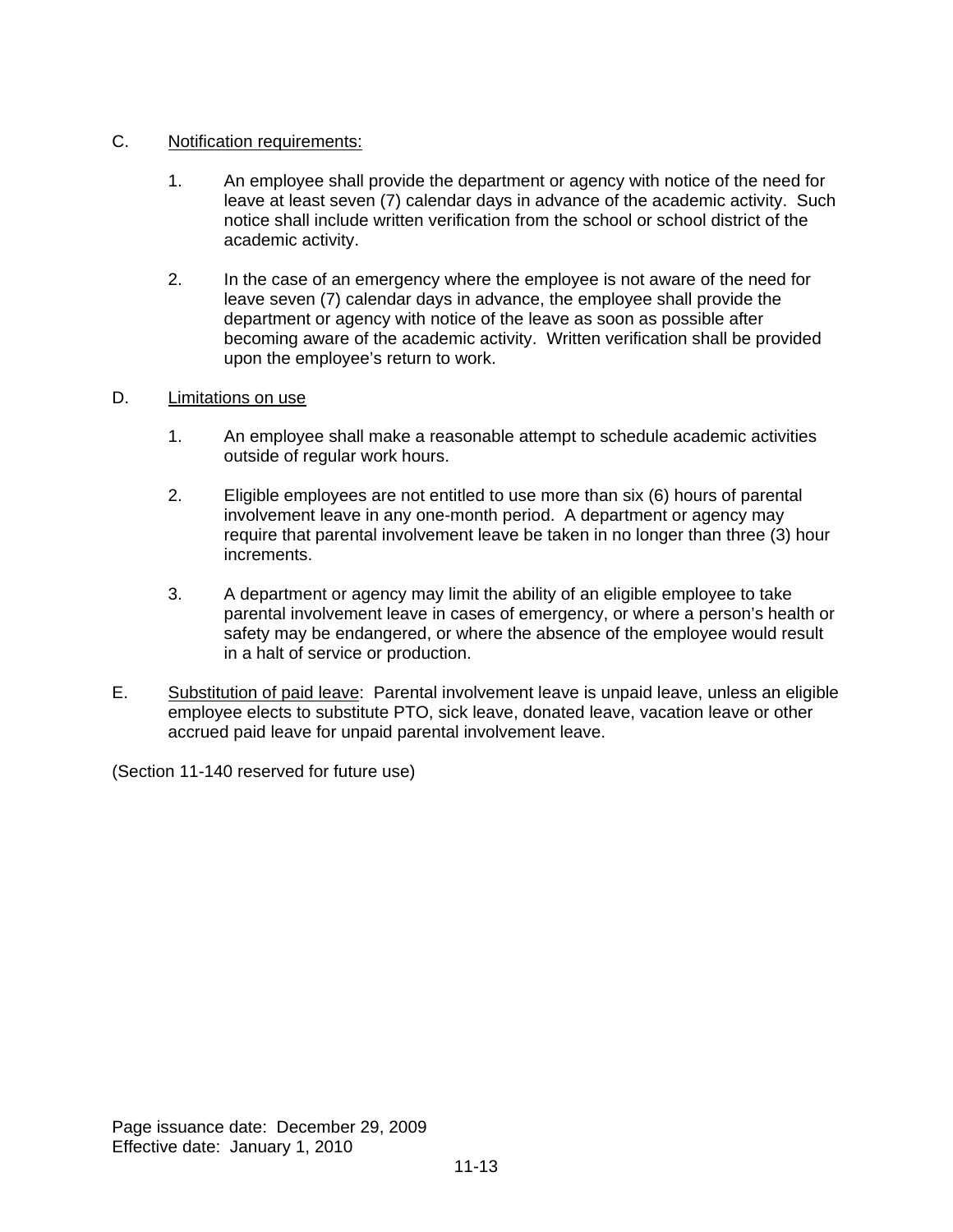# Section 11-150 Family & Medical Leave Act Policy

It is the policy of the Career Service Board to provide leave under the Family & Medical Leave Act of 1993 ("FMLA") to eligible employees. The purpose of FMLA leave is to provide up to twelve weeks of job-protected leave in a twelve-month period to eligible employees for specified immediate family and medical reasons. This rule is intended to comply with and be interpreted consistent with the FMLA and its corresponding regulations. To the extent an issue is not addressed herein, the FMLA and its corresponding regulations shall govern.

## 11-151 When Leave Under the Family & Medical Leave Act May be Used

FMLA leave shall only be available:

- A. For the birth and care of a newborn child of the employee (including a newborn child born into a domestic partnership);
- B. For placement with the employee or the employee's domestic partner of a child for adoption, foster care or legal guardianship;
- C. To care for an employee's immediate family member with a serious health condition; or
- D. To take leave when the employee is unable to perform the functions of the employee's job because of a serious health condition.

## 11-152 Eligibility for FMLA leave

Any employee who has been employed by the City for at least twelve (12) months and who has worked at least twelve hundred and fifty (1,250) hours in the twelve (12) months preceding the beginning of the leave shall be eligible for FMLA leave.

## 11-153 Requesting FMLA leave

- A. An employee may expressly request FMLA leave, or may merely state that he or she needs leave for a reason which the appointing authority knows is a qualifying reason for FMLA leave. In either instance, the appointing authority shall notify the employee that the leave may qualify as FMLA leave and request and provide information in accordance with this rule.
- B. In any situation where the need for FMLA leave is foreseeable, an employee shall provide thirty (30) days' notice or such notice as is practicable.
- C. In any situation where the need for FMLA leave is not foreseeable, the employee shall provide such notice as is practicable. Such notice may be provided by the employee or the employee's spokesperson if the employee is unable to do so personally. The employee or the employee's spokesperson will provide more information as required by the appointing authority when it can be readily accomplished as a practical matter.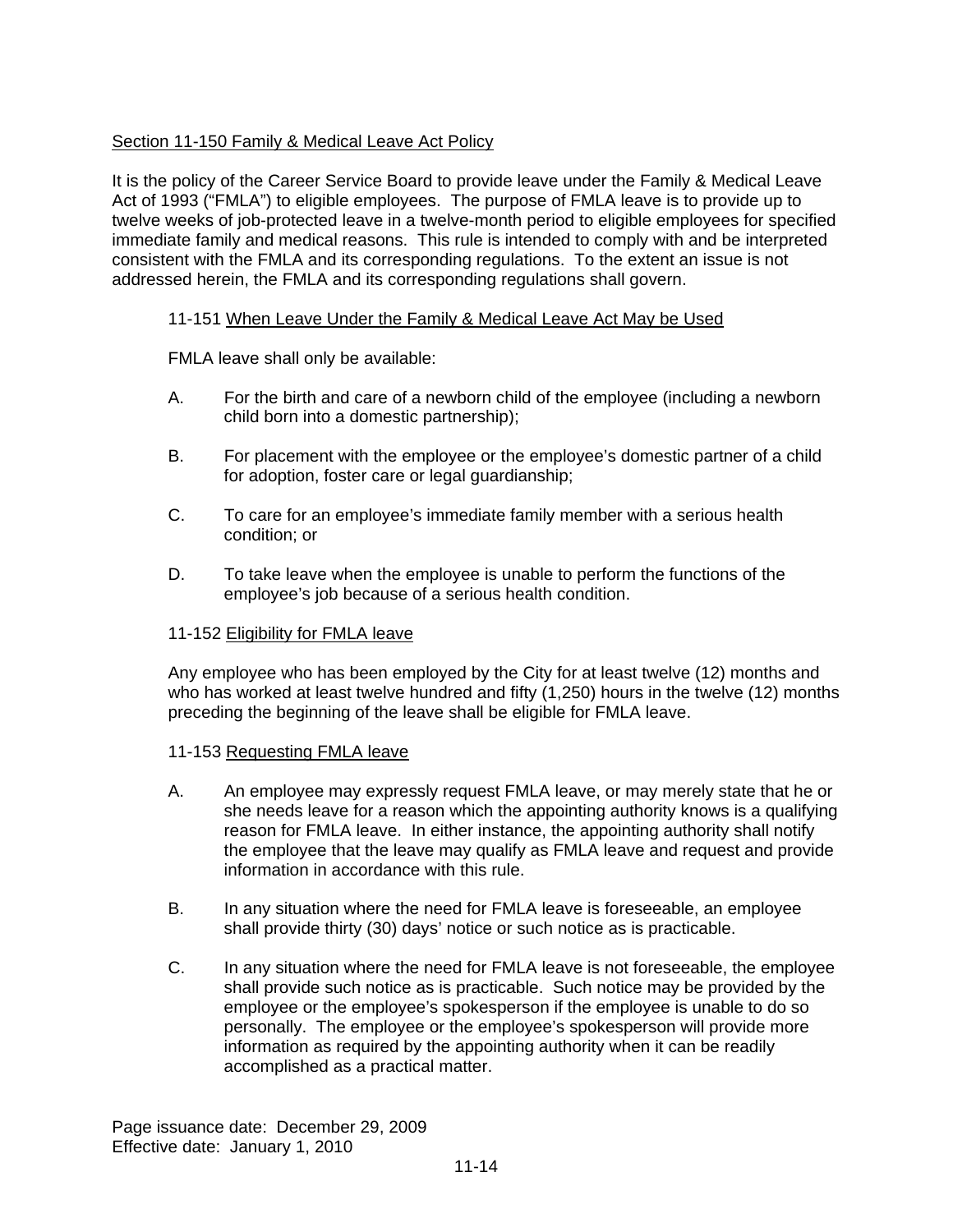- D. An employee requesting FMLA leave must provide to the appointing authority all information necessary to determine if such leave is appropriate, including:
	- 1. The reasons for the leave so as to allow the appointing authority to determine if the conditions identified in 11-151 have been met.
	- 2. The anticipated start of the leave.
	- 3. The anticipated duration of the leave.
	- 4. Whether or not the employee has a spouse or domestic partner who is also an employee of the City and County of Denver.
	- 5. A health care provider certification on a form provided by the appointing authority consistent with the FMLA.

Information provided to the appointing authority regarding an employee's FMLA leave shall be maintained in a confidential file separate from the employee's personnel file.

- E. A request for FMLA leave which does not satisfy the conditions identified in 11- 151 may be denied or delayed.
- F. A denial of a request for FMLA leave shall not preclude granting PTO or sick leave if the conditions identified in these rules are met.
- 11-154 Use of FMLA leave
- A. No more than twelve (12) workweeks of FMLA leave may be used in any twelve (12) month period. The twelve (12) month period shall begin when FMLA leave was first used by an employee.
- B. FMLA leave shall be granted consecutively, intermittently or on a reduced leave schedule, as provided for under the FMLA. Provided, however, if an employee requests FMLA leave intermittently or on a reduced leave schedule after the birth or placement of a child for adoption, foster care or legal guardianship, such leave shall be granted if it is consistent with the reasonable operational necessity of the agency, as determined by the appointing authority.
- C. It is the appointing authority's responsibility to designate qualifying leave as FMLA leave and the appointing authority shall notify the employee of such designation and provide other required information about FMLA leave.An employee may not refuse to allow the appointing authority to designate qualifying leave as FMLA leave.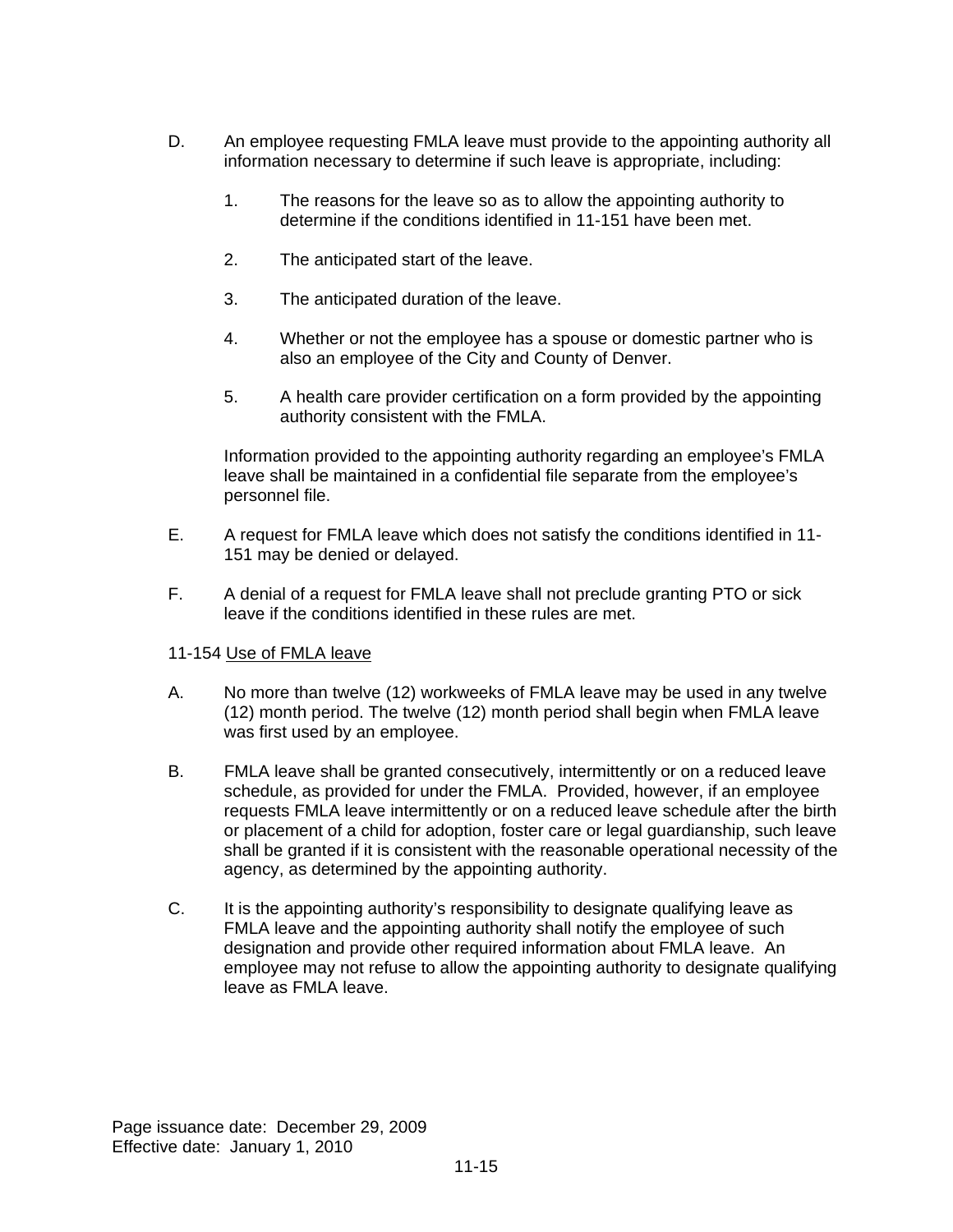- D. FMLA leave is unpaid leave, unless an employee elects to substitute PTO, sick leave, donated leave, vacation leave or other accrued paid leave for unpaid FMLA leave. PTO, sick leave, donated leave, vacation leave or other accrued paid leave substituted for unpaid FMLA leave shall be counted against available FMLA leave.
- E. In the case where both spouses or domestic partners are employees, the amount of FMLA leave available shall be determined as follows:
	- 1. When the leave is because of birth, adoption, foster care or legal guardianship of a child, or serious health condition of a member of either employee's immediate family (other than a child, spouse or domestic partner), the FMLA leave available shall be the combined total of twelve (12) weeks of FMLA leave during any twelve (12) month period.
	- 2. When the leave is because of a serious health condition of either or both employees or a child, twelve (12) weeks of FMLA leave may be used by each employee in any twelve (12) month period.

### 11-155 Secondary employment during FMLA leave

Appointing authorities may deny secondary employment during FMLA leave.

### 11-156 Investigation of Use of FMLA leave

Appointing authorities may investigate the use of FMLA leave consistent with the FMLA, including by a requiring a second opinion and third opinion, if appropriate.. Misuse of FMLA leave may be cause for disciplinary action up to and including dismissal. An appointing authority may not discipline an employee for appropriate use of FMLA leave.

## 11-157 Re-assignment

If an employee needs intermittent leave or leave on a reduced leave schedule that is foreseeable based on the planned medical treatment for the employee or an immediate family member, or if the appointing authority agrees to permit intermittent or reduced schedule leave for the birth of a child or for placement of a child for adoption, foster care or legal guardianship, the appointing authority may require the employee to transfer temporarily, during the period the intermittent or reduce leave schedule is required, to an available alternative position for which the employee is qualified and which better accommodates recurring periods of leave than does the employee's regular position.

### 11-158 Maintenance of Benefits

A. It shall be the responsibility of an employee on unpaid FMLA leave to provide that share of payment(s) necessary to maintain health insurance coverage as directed by the appointing authority.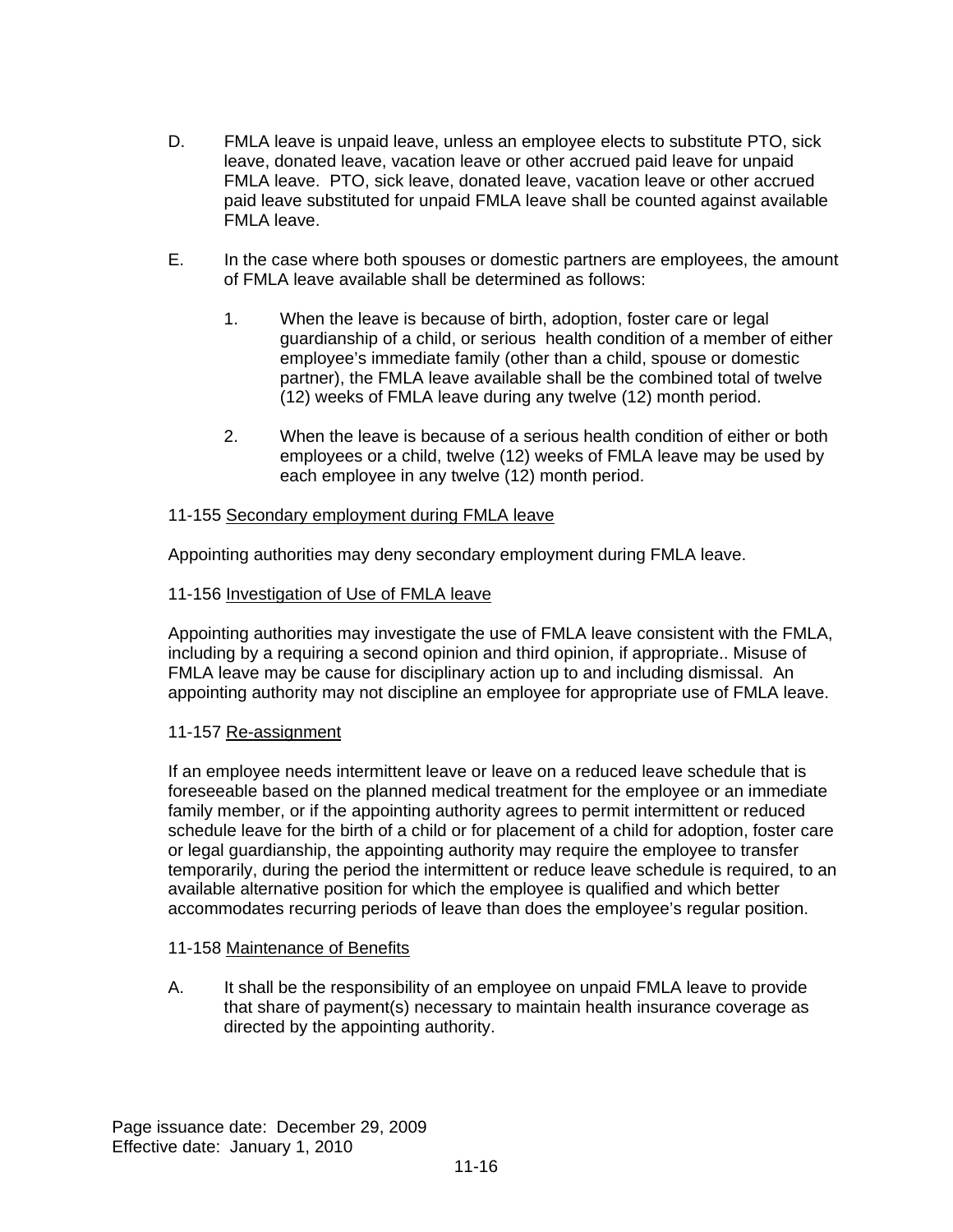B. During any FMLA leave, the City must maintain the employee's coverage under any group health plan on the same conditions as coverage would have been provided if the employee had been continuously employed during the entire leave period.

## 11-159 Return from FMLA Leave

- A. An employee returning from FMLA leave due to his or her own serious health condition shall provide a certification from the employee's health care provider that the employee is able to resume work. An employee further may be required to report periodically on the employee's status and intent to return to work.
- B. An employee returning from FMLA leave shall be returned to the same position the employee held when leave began or to an equivalent position which is defined by the FMLA regulations as a position that is virtually identical to the employee's former position in terms of pay, benefits and working conditions.
- C. An employee need not be reinstated if the employee would not otherwise have been employed at the time reinstatement is requested.
- D. When an employee returning from FMLA leave is not qualified or able to perform the essential functions of the position to which the employee was returned, the employee shall be given a reasonable opportunity in which to become qualified or seek accommodation so long as such accommodation is required by and consistent with the Americans with Disabilities Act ("ADA").
- E. When an employee returning from FMLA leave is not able to perform the essential functions of the position to which the employee is returned, the appointing authority may disqualify the employee in accordance with Rule 14-20.

## 11-160 Additional information regarding the FMLA

Appointing authorities shall post information and otherwise provide information regarding the FMLA as required by the FMLA. In addition, information may be found on the United States Department of Labor's website, www.dol.gov.